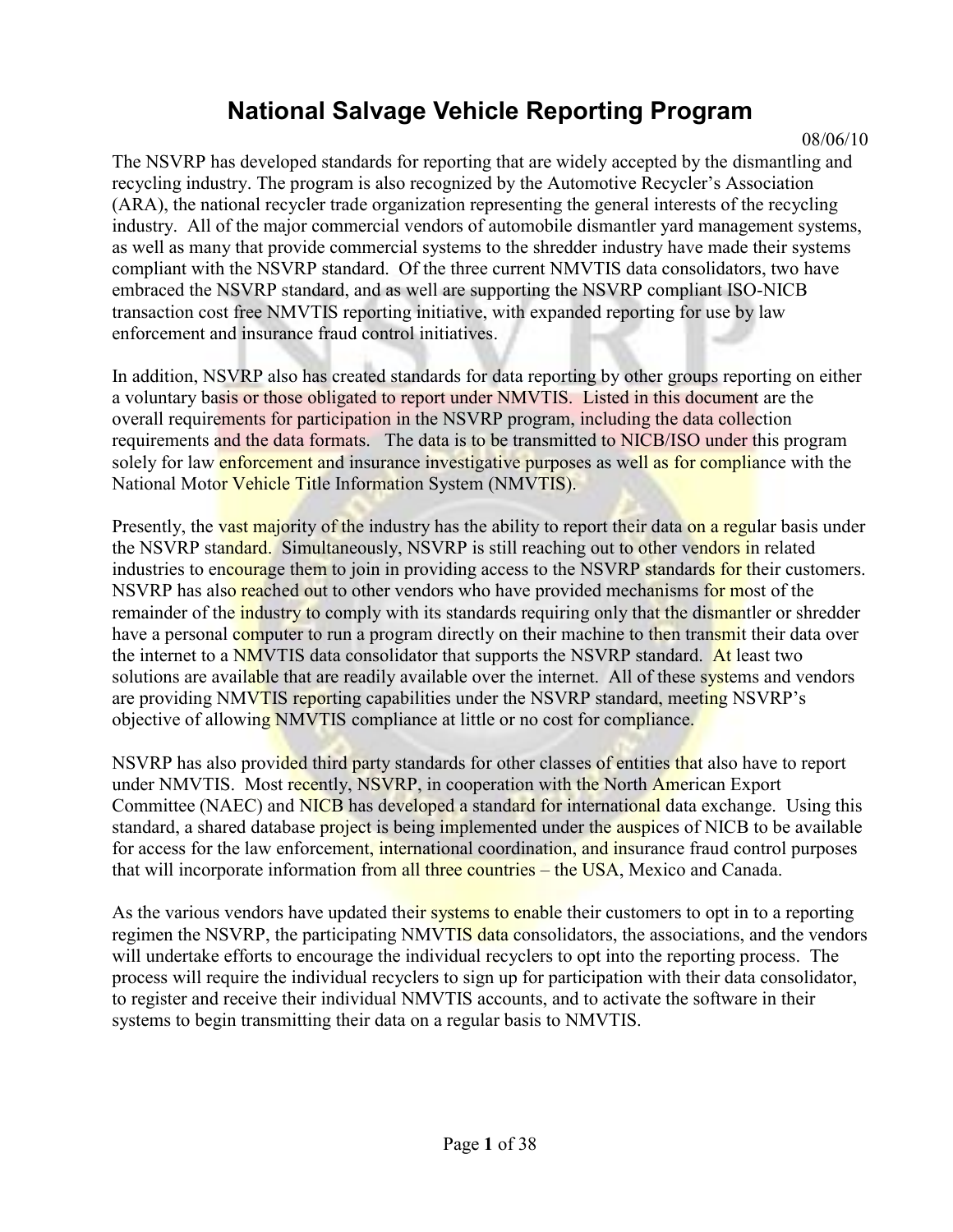## **Table of Contents**

| <b>Section</b>                                                                                            | <b>Page Number(s)</b> |
|-----------------------------------------------------------------------------------------------------------|-----------------------|
| <b>Data Collection and Reporting Standards</b>                                                            | $3 - 5$               |
| <b>Alternative Data Standards for Reporting</b>                                                           | 6                     |
| <b>General Data Layouts &amp; Descriptions</b>                                                            | $6 - 8$               |
| <b>Data Standards for Recycler Provided Data</b>                                                          | 9                     |
| Data Standards for Salvage Pool Provided Data                                                             | $10 - 11$             |
| Data Standards for Shredder Provided Data                                                                 | $12 - 14$             |
| <b>Data Standards for Insurer Provided Data</b>                                                           | 15                    |
| Data Standards for International Data Exchange                                                            | $16 - 18$             |
| Data Tables for Standardized State and Province Codes<br>(US, Mexico and Canada)                          | $17 - 19$             |
| <b>Data Tables for Standardized Country Codes</b><br>(Full standardized names for public data submission) | $21 - 32$             |
| <b>Data Tables for Standardized Country Codes</b><br>(Two character ISO standard codes for CBP reporting) | $33 - 36$             |
| Data Standards for Lien Agency Provided Data                                                              | 37-38                 |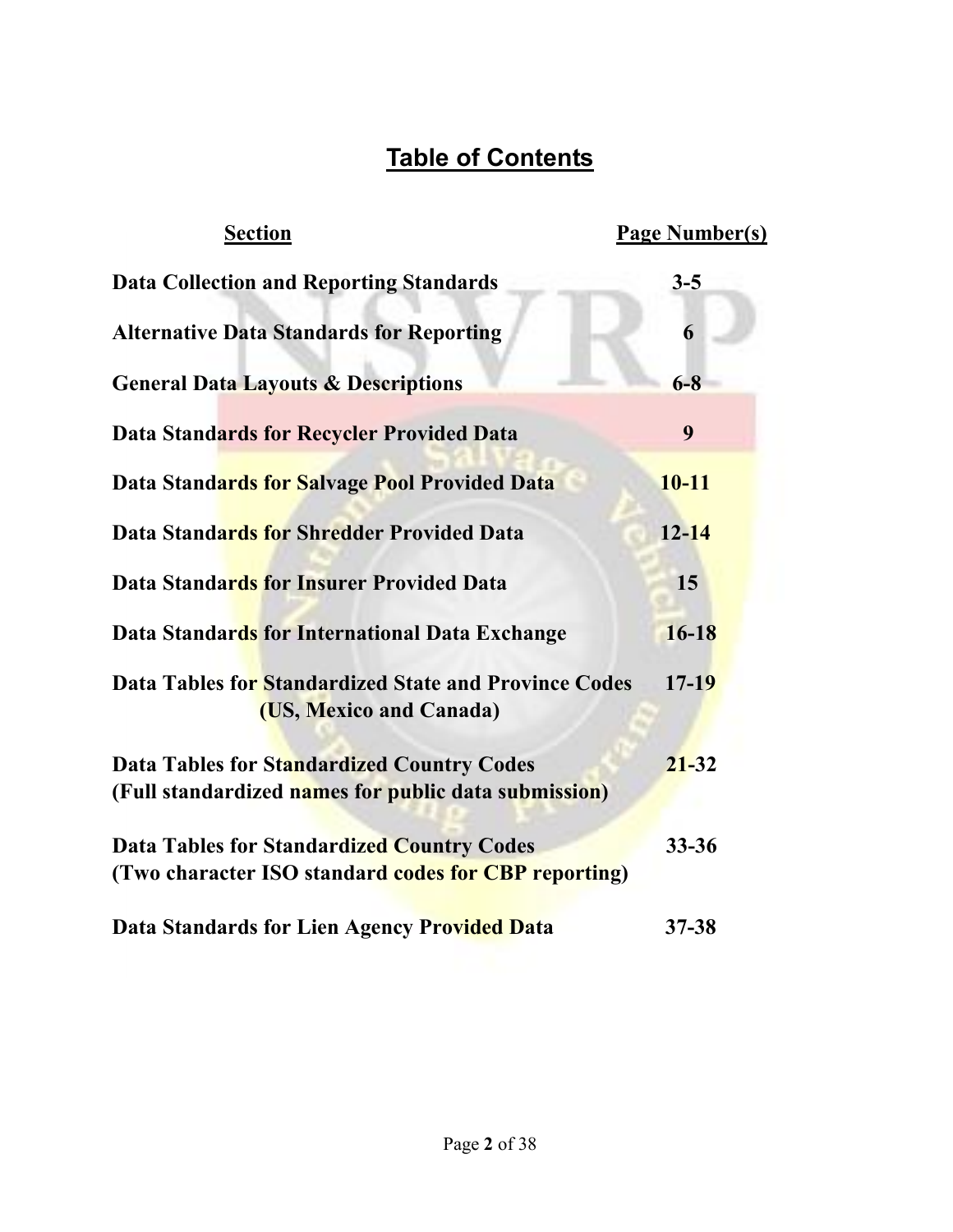## **Data Collection and Reporting Standards**

One function served by NSVRP is as a third party standards body for NMVTIS data collection, and for other initiatives related to the collection of salvage data for both domestic and international reporting. Periodically, NSVRP may issue updated to the NSVRP standards. Such updates may result from refinements to the operation of existing data base programs and standards, technical corrections to existing standards, or for requirements generated as the result of new program initiatives. At any time, members agencies of NSVRP, affected industry parties, law enforcement groups, or others may contact the NSVRP Administrator to request clarifications or updates to be considered to the standard. Any changes to the standard shall be evaluated, distributed for comment, and if accepted, will be submitted by the NSVRP Administrator to the NSVRP board for ratification as part of the standard. Once ratified, the updated standard shall be made generally available.

#### **NSVRP Compliant NMVTIS Reporting Programs**

While NSVRP has taken an active role in helping to encourage the creation of these low cost/cost free options for reporting, and has worked closely with many parties to enable them to comply with the NSVRP standards, NSVRP has no commercial involvement in any of these programs

#### **Data Transmission**

Data providers will be sending files using ValiCert FTP. NICB/ISO will need to create an account for data providers authorized by NSVRP under this agreement and provide the UserID, password and instructions on placing the file on the site. The program administrator will coordinate with NICB/ISO for the establishment of these accounts.

Data can be sent by data transmitters to a secure  $FTP$  site in an uncompressed form using a file designated by each **NMVTIS** data consolidator in a .CSV (or .TXT) file extension as specified by that consolidator.

#### **Processing of the Information**

Recyclers and other "Junkyard/Salvage Yard' participants will be sending a historical file with a minimum frequency of once each month which will require update of existing information if it is not found in the database. The update criteria should be based on the VIN and Submitter. NICB/ISO will be responsible for applying the monthly data to the existing database to maintain the information in the files.

#### **Data Transmittal**

The initial data to be supplied for a recycler inventory (data generator) shall include all historical VIN records that are readily available. After the initial transmission has been processed only new or updated information need be sent in future updates. It is normally at the discretion of the data transmitter whether to send a complete update or partial update when posting an FTP file transfer to NICB. The data shall be supplied on a monthly basis, however whenever practical for a data provider, it is intended to allow more frequent posting via FTP transfer. Data providers should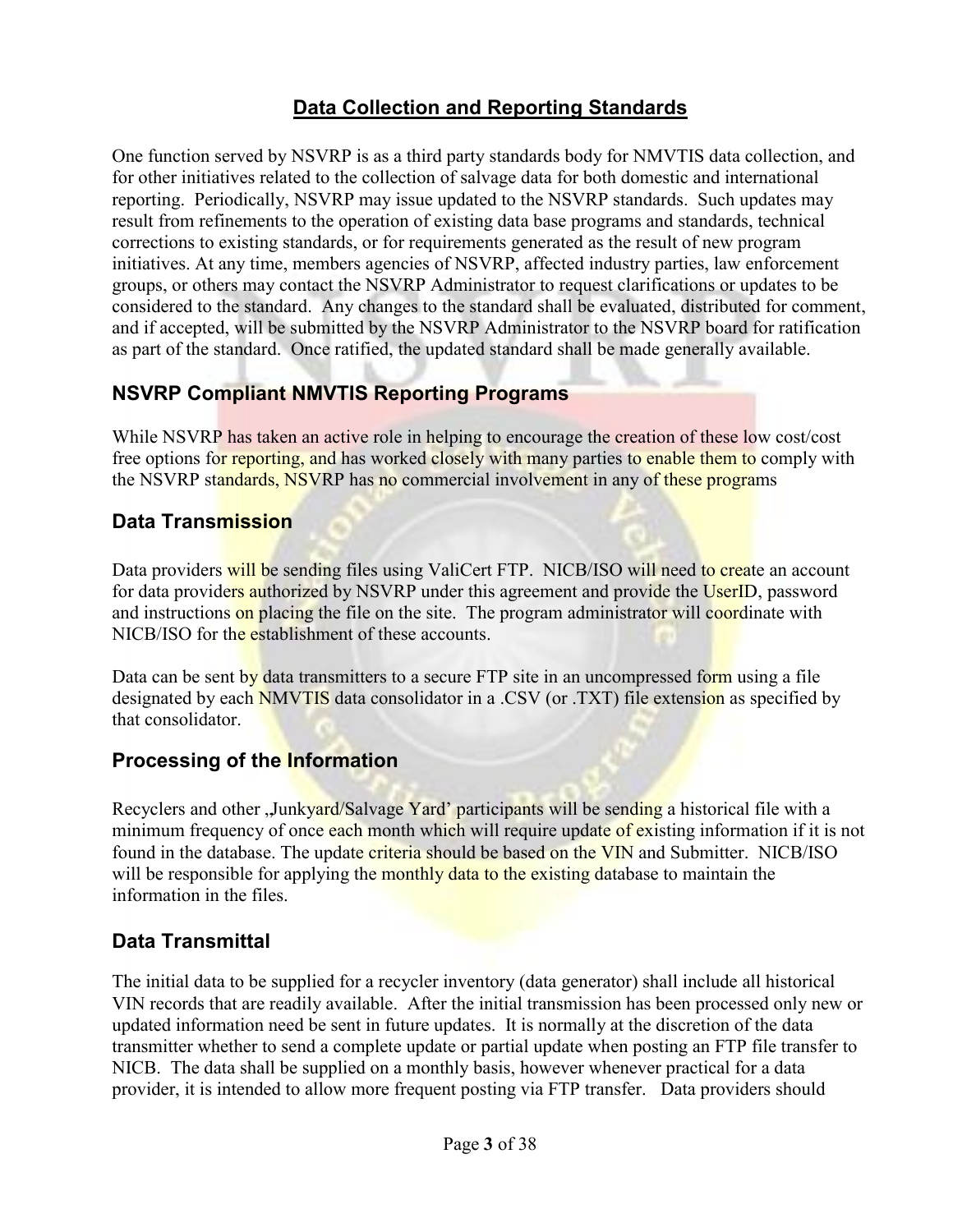coordinate with the program administrator in order to develop a more frequent submission schedule for such data providers.

## **Client Inventory ID Assignment**

Prior to transmitting data, each recycler will be assigned a 9 character client inventory ID. This ID will need to be transmitted as the first field of each data record from that recycler's inventory. Once a recycler or data transmitter has agreed to participate in the program, the recycler or data transmitter will provide to the data consolidator that they have selected, the name and contact information for each recycler. The data consolidator will then provide to the data generator (client) a unique client inventory ID from a range of IDs established for that purpose, and will provide that ID to the client. The client or data provider will then use this client inventory ID in the first field of each record for that client inventory in all data transmissions to NICB/ISO.

### **Use and Storage of Personal Information**

Participants in NSVRP will be reporting data to a data consolidator of NMVTIS, and not to NSVRP. The protection of "Personal Information", and of all data stored, maintained, and reported by NMVTIS, will remain under the protection of safeguards established by operator of NMVTIS. Data provided under the NSVRP-ISO transaction cost free program to the data consolidator is to be governed by an agreement signed between the consolidator and the data provider. The NSVRP-ISO program end user agreement is intended to require the data consolidator to recognize that the data belongs to the **data provider**, and that the data cannot be stored and used by the **consolidator** for purposes other than support of law enforcement, insurance fraud detection, investigation and control, and for forwarding on to NMVTIS in their role as data consolidator. Furthermore, the data consolidator-end user agreement is intended to confirm that the data consolidator may not resell the information provided to it by a participating data generator without getting an explicit additional agreement from the data provider to do so.

## **Frequency of Reporting**

Participants in NMVTIS that comply with the NSVRP program shall report their data to NMVTIS on a frequency of reporting established by NSVRP. This schedule may be more stringent than the minimum frequency required under the overall NMVTIS rules. Different frequency standards may be established for classes of entities such as recyclers, shredders, salvage pools, recyclers, insurers, salvage pools and any other entities that may be reporting to NMVTIS and who wish to participate in - or conform to - the NSVRP program.

### **Method of Reporting**

Data providers may report their data to NMVTIS via any methods of reporting approved by the operator of the NMVTIS system. "Methods of reporting' includes both the means of conveyance as well as the allowed databases in which the data can be stored.

## **Data Layout**

The file received from the data providers will be a comma delimited file. We have listed the fields in order with the approximate maximum lengths listed below. Data that is required is identified. Data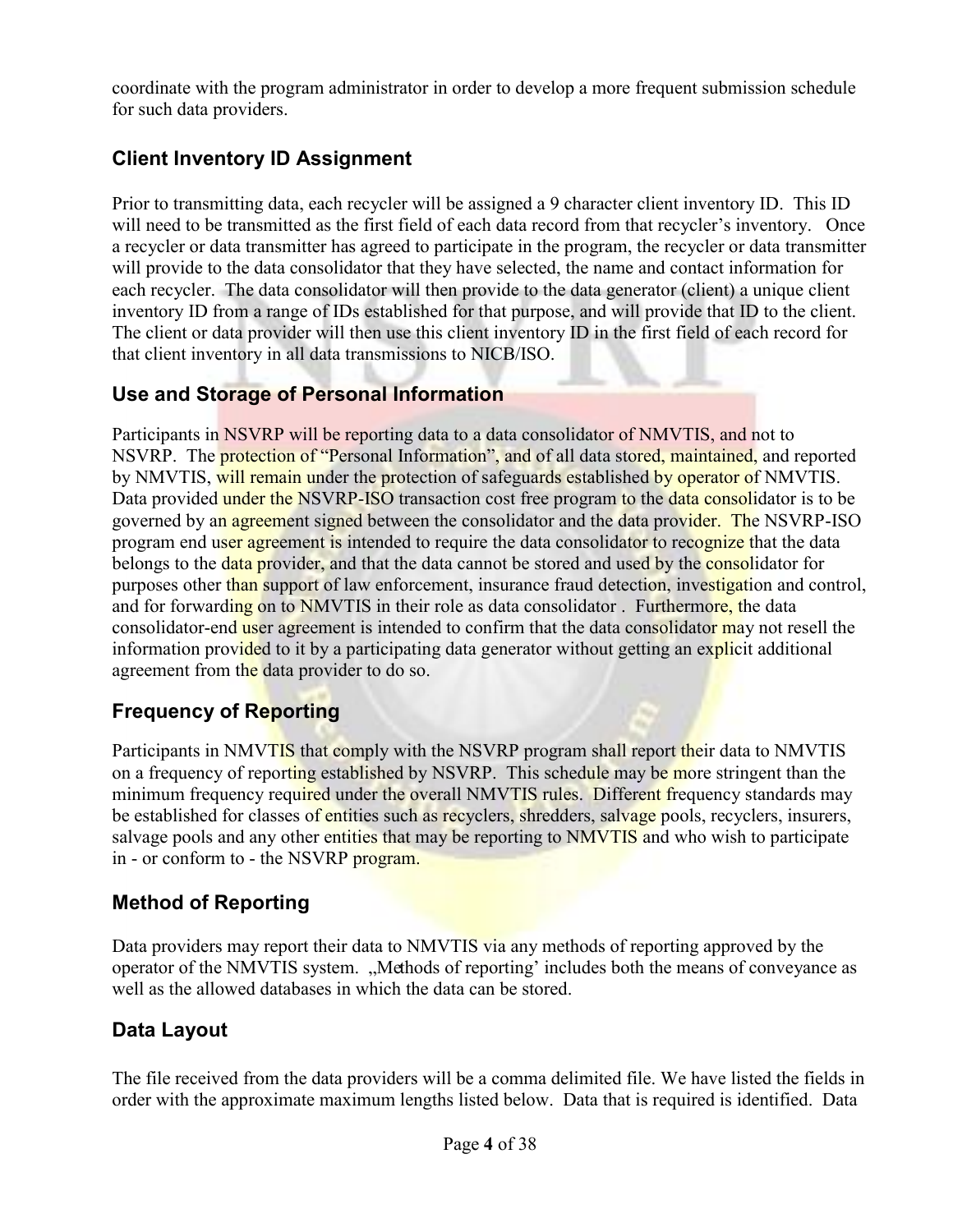that is optional shall be substituted with a quote delimited null (zero length) field if data is not provided for that field.

The first record in each transmitted file shall be a header record that contains the field names of the data being supplied. The header shall display those names in the same order as the fields in the data records themselves. A sample of the correct header record is listed below this data definition table. The data provided in this program must match this field order and data type format. Any data content values can be reported by the data generator or data transmitter to NICB as it exists in the data generator records without an obligation or requirement to edit or modify the data for content. The types of reporting entities presently covered under the NSVRP voluntary NMVTIS reporting programs include standards for full-service recyclers, self service recyclers, salvage pools, shredders, and insurers. It is anticipated that voluntary NSVRP standards may in the future also be created for other types of entities if deemed appropriate by NSVRP. Depending upon the type of entity reporting, the number of fields that shall be populated, and the timing and frequency of reporting will be varied under the program.

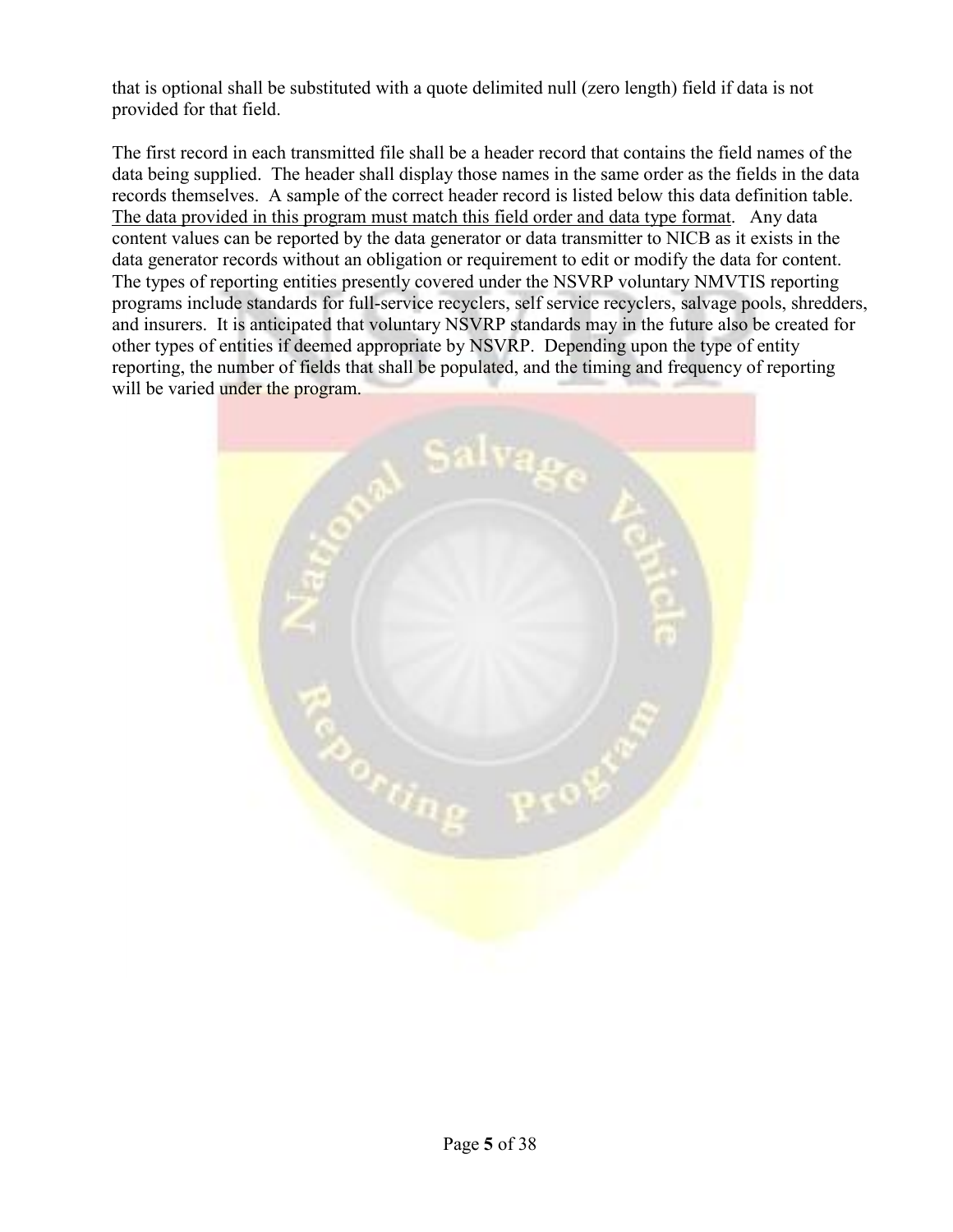### **Alternative Data Standards for Reporting**

NSVRP recognizes that reporting entities may provide data through systems and organizations under existing or future reporting programs and computer systems. Provided that those systems include the required data elements NSVRP shall create alternative standards that address these alternative mechanisms by establishing standards based upon frequency and scope of reporting using these alternative methods. Such standards may be established by NSVRP at its discretion from time-totime as it deems appropriate.

In the sections below are the standards for both data and reporting for each of these several groups.

| <b>Field Name</b>                              | <b>Maximum</b>  | <b>Sample Data</b>                                            |                                  | <b>Header Record</b>    |
|------------------------------------------------|-----------------|---------------------------------------------------------------|----------------------------------|-------------------------|
|                                                | Length          |                                                               |                                  |                         |
| Client Inventory ID                            | 9               | "Z99700176"                                                   | Assigned by data<br>consolidator | "Client Inventory ID",  |
| VIN                                            | $\overline{24}$ | "1G3GM47Y9GP209255"                                           | Required                         | "VIN",                  |
| <b>Title Number</b>                            | 25              | "AM159388"                                                    |                                  | "Title $#$ ",           |
| State/Province that<br><b>Issued Title</b>     | 12              | "MA" , "NB" , "HGO."                                          |                                  | "State of Title",       |
| State/Province in<br>which Plant is<br>Located | 12              | "MA", "NB", "CHIH."                                           | Required                         | "State of Plant",       |
| License Number                                 | 22              | " $000-000000$ " (State Assigned)                             | Required (if<br>available)       | "Dismantler License #", |
| <b>Business Name</b>                           | 55              | "ROUTE 66" (Data administrator approved)                      | Required                         | "Plant Name",           |
| Model                                          | 43              | "REGAL"                                                       | Required                         | "Model",                |
| Year                                           | $\overline{2}$  | 86                                                            | Required                         | "Year",                 |
| Mileage                                        | 10              | "85K", "85,185", "85,131MI", "TMU"                            | Required                         | "Mileage"               |
| Description                                    | 56              | " 2DR,LSIDE,55K,RED/RED,6,A,AC,P/T,PS"                        |                                  | "Description",          |
| Condition                                      | 17              | "BURNT"                                                       |                                  | "Condition",            |
| <b>Stock Number</b>                            | 9               | "TB1090"                                                      | Required                         | "Stock $#$ ",           |
| Location/Status                                | 23              | "SCRAP" "SOLD" "CRUSH" "IGNORE"<br>"LA1012" "EXPORT" "JUNKED" | Required                         | "Location/Status",      |
| <b>Purchased From</b>                          | 30              | "STATEWIDE CT"                                                | Required                         | "Purchased From",       |
| Date Entered                                   | 9               | "02/31/96"                                                    | Required                         | "Date Entered",         |
| Sold To                                        | 74              | "BOB'S REBUILT WRECKS" (only if<br>"SOLD' status)             | Required if sold<br>as vehicle   | "Sold To"               |

## **General Data Layout Table (master template with all fields identified**

*Note: 'Required Field' implies field should be populated with data when possible. Data should be reported as it appears in the live data base.*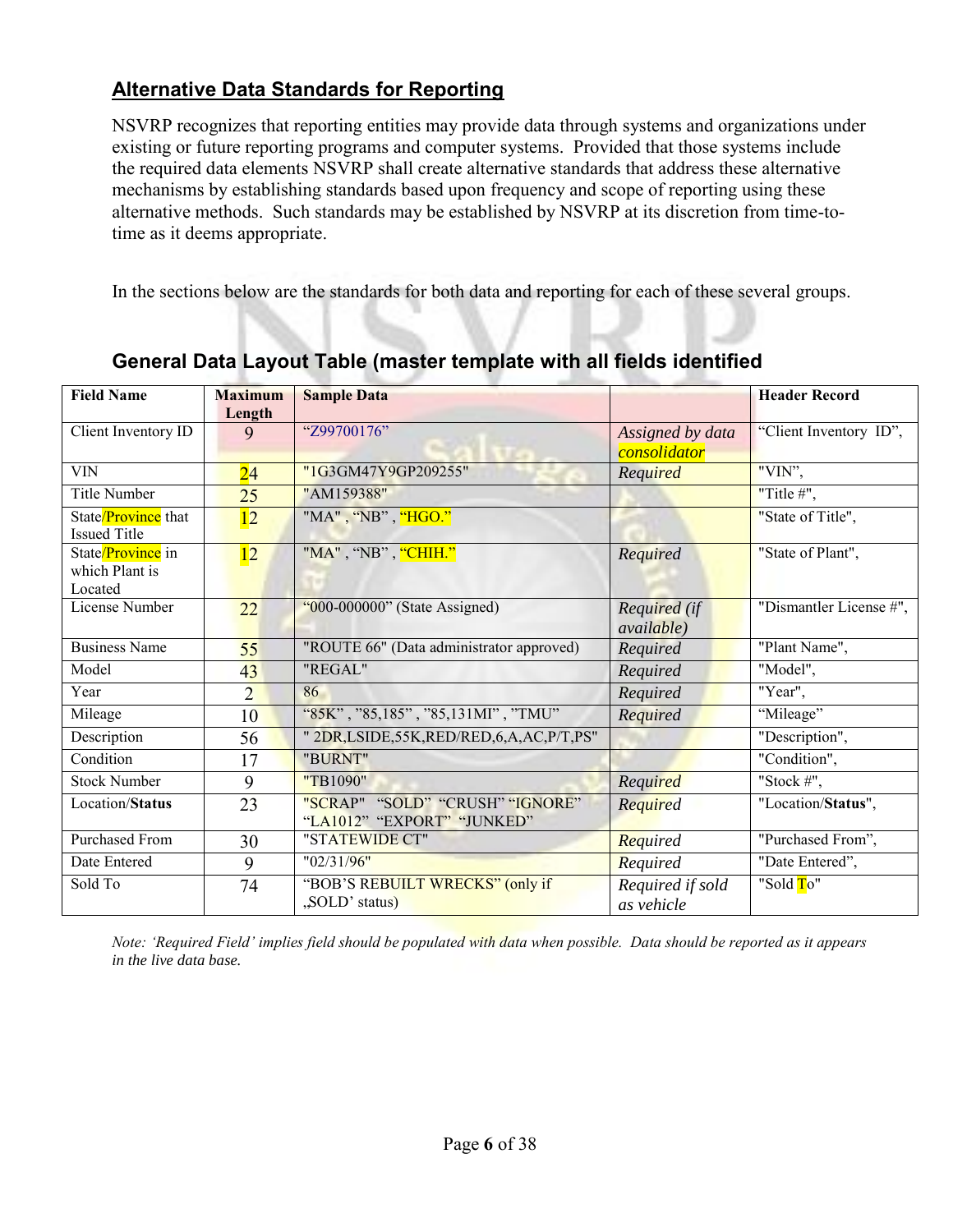*.*  Sample Header Record:

**"NMVTIS Client Inventory ID","VIN","Title #","State of Title","State of Plant","Dismantler License #","Plant Name","Model",Year,"Mileage","Description","Condition","Stock #","Location/Status","Purchased From","Date Entered","Sold To"**

The **Client Inventory ID** is the NMVTIS ID that is assigned to the reporting entity by the NMVTIS data aggregator. This ID is the permanent NMVTIS reporting ID for that location. The identification requirements for assigning these IDs are set by NMVTIS, including whether IDs are required for individual business locations or group aggregated reporting.

The **VIN** is typically a 17 character identification assigned to a vehicle. There are some states which occaisionally issue state assigned vehicle IDs which can exceed 17 characters. Although rarely encountered, the NSVRP specification does allow for the extended length IDs to be reported to NMVTIS.

The **Business/Plant Name** shall be confirmed between the data provider and the program data administrator at the time of the initial data transmission for each inventory reported to avoid system wide conflicts between data providers. These names will be set up before the initial data is sent to NICB under this program.

The **Mileage** field contains the mileage if it is known, or "TMU" if the true mileage is not known. In the case of an insurer or salvage pool, the information should be provided under the same criteria used to determine mileage reporting consistent with current mileage reporting standards already in general use by those entities. In the case where mileage is not known and cannot be readily determined, the term "TMU" for true mileage unknown should be reported for the mileage.

The **Location/Status** field can have any value as in the data generator's inventory. Once the unit has been disposed of by the recycler, the data field shall be the status field and have a final value of either: SOLD / SCRAP /CRUSH / JUNKED / EXPORT. A value of , SOLD' shall be used if the complete unit was resold as a used car or repairable for domestic consumption. A value of "EXPORT' shall be used if the complete unit was resold as a used car or repairable for export to outside of the United States and its territories. A value of "SCRAP', 'CRUSH' or "JUNKED' will be used if the vehicle body was crushed or sold to a scrap processor. Old data that does not conform to any of these requirements shall be transmitted "as is". A status of "IGNORE" should be used if a VIN was submitted in error such as with a transcription error on the initial submission. If there is a record submitted in error, the description filed must also contain the following in the description field, so that when a DMV title clerk views the information they will understand that the record is in error, and should be ignored:

"NMVTIS Data Entry Error - VIN entered in error - Ignore this entry"

The **Sold To** field is relevant for vehicles that are sold as complete vehicles intended for repair and intended to be re-titled by the buyer. These should also have a Location**/Status** field value of **"SOLD'** or **EXPORT'** in the record if the complete vehicle was sold regardless if with a title or salvage certificate to the buyer.

The **Date Entered** field must be in the format of MM/DD/YY.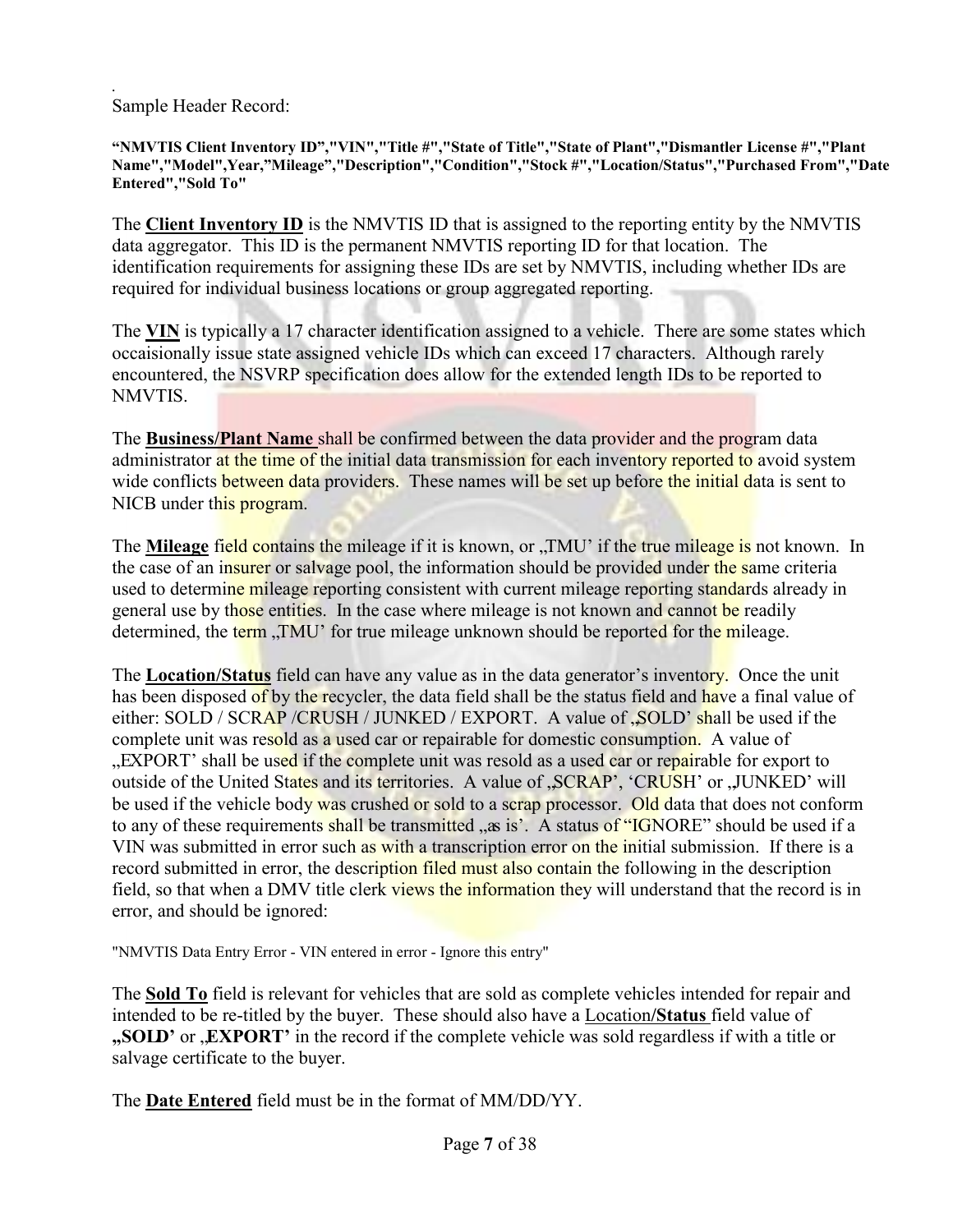### **Determination of Intended Disposition**

It is the responsibility of all salvage/junk operators who sell complete vehicles to buyers to get from the buyer a statement of the intended disposition of the vehicle by the buyer for domestic or export use. In the case of buyers from salvage pools or salvage auctions it is strongly recommended that the salvage pool or auction house require a declaration of intent from the buyer at the time of registration for the bidding process. In the case where the buyer has not been pre-determined that all vehicles will be for export, or when it has not been predetermined that all vehicles will be exported by this buyer, then at the time of purchase of any vehicle by a buyer, the buyer must identify to the seller the intended disposition of the vehicle as to for domestic or export. The seller will then report the status of the transaction with the status of  $SOLD'$  if it has been determined for domestic consumption, or reported as "EXPORT' if it has been reported as intended for export. It is a requirement that this determination be made and reported upon for all complete vehicle sales.

#### **Non-Conforming Data**

Any non-conforming data produced by a data generator shall be transmitted by the data provider. The data being provided under this program is on an "as is' basis. Neither the data provider nor the data transmitter shall be held responsible for any errors or omissions in the data.

The data provider is responsible for collecting the data as reported by the data generator, and transmitting it in the agreed field heading order to NICB regardless of the actual content of the data fields themselves.

The program administrator will work with the data providers to make them aware of deficiencies in the data and help to improve the data generation and transmittal process.

### **Processing of Data by NICB/ISO**

As the data is processed by NICB/ISO under the NSVRP program, any records with invalid VINs will be filtered out and rejected by the processing. This will protect the database from nonautomotive data such house trailers, and other inventory that does not have recognized VIN designations. This is an intentional first step to the processing.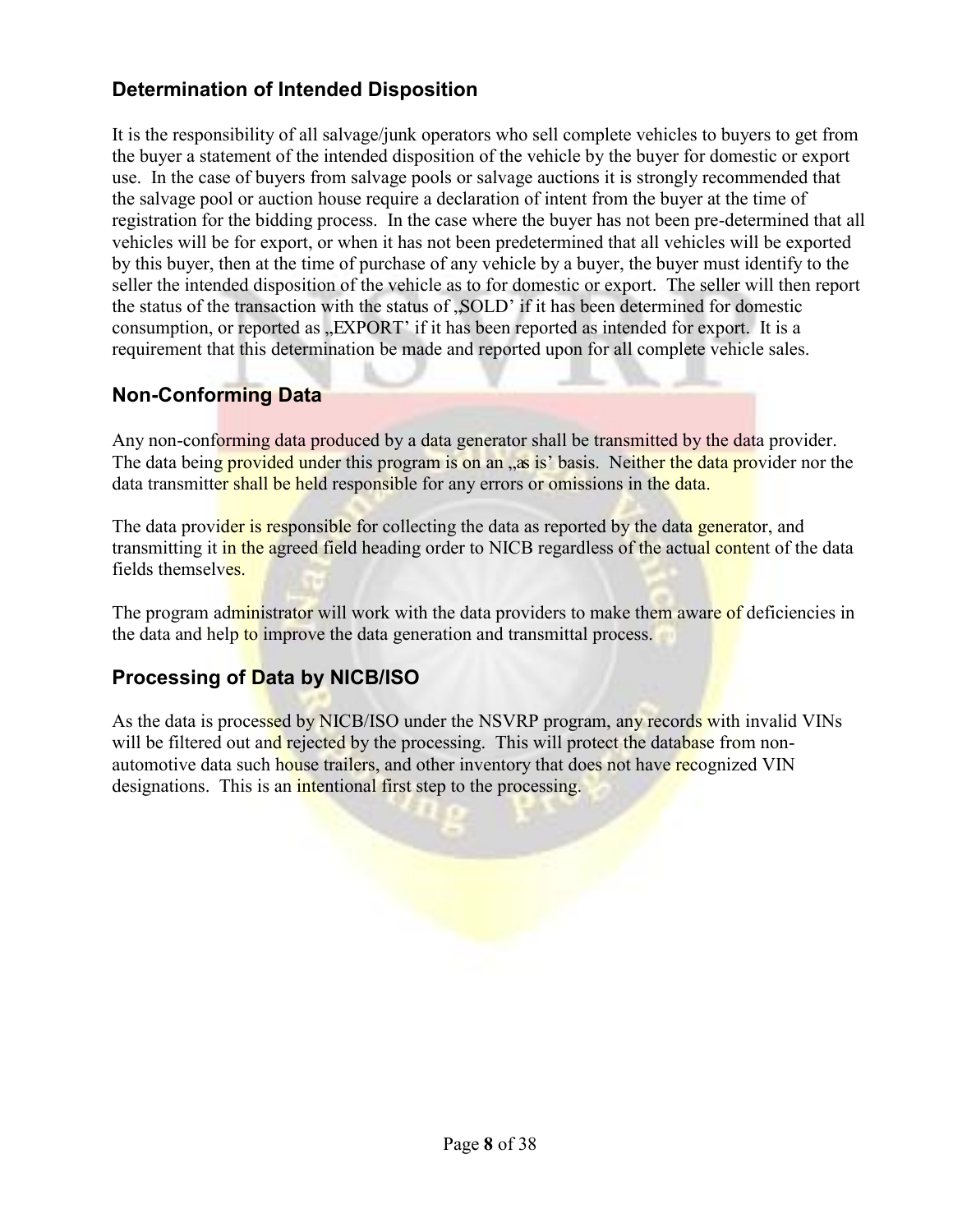### **Data Standards for Recycler Provided Data**

Recyclers will provide data via FTP transfers on a minimum of a 30 day reporting cycle. The data can either be a full update or just a reporting of any changed records at the discretion of the reporting entity. No more than one update can be submitted by an entity in any 24 hour period in order to make sure that any submitted data has been processed without inadvertently being overwritten. It is eventually intended that the limitation of a single submission per day per entity can be removed, however until such time as the system is refined, this limitation shall be required. The minimum reporting shall be monthly, however it is recommended that the reporting for recyclers under the program be automated where practical to provide reporting on newly entered or changed records as soon as one business day after the information has been entered in the recycler's system.

| <b>Field Name</b>     | <b>Maximum</b> | <b>Sample Data</b>                       |                    | <b>Header Record</b>    |
|-----------------------|----------------|------------------------------------------|--------------------|-------------------------|
|                       | Length         |                                          |                    |                         |
| Client Inventory ID   | 9              | "Z99700176"                              | Assigned by        | "Client Inventory ID",  |
|                       |                |                                          | <b>NMVTIS</b> data |                         |
|                       |                |                                          | consolidator       |                         |
| <b>VIN</b>            | 24             | "1G3GM47Y9GP209255"                      | Required           | "VIN",                  |
| <b>Title Number</b>   | 25             | "AM159388"                               |                    | "Title $#$ ",           |
| State/Province that   | 12             | "MA", "BC", "YUC."                       |                    | "State of Title",       |
| <b>Issued Title</b>   |                |                                          |                    |                         |
| State/Province in     | 12             | "MA", "BC", "YUC."                       | Required           | "State of Plant",       |
| which Plant is        |                |                                          |                    |                         |
| Located               |                |                                          |                    |                         |
| License Number        | 22             | "000-000000" (State Assigned)            | Required (if       | "Dismantler License #", |
|                       |                |                                          | <i>available</i> ) |                         |
| <b>Business Name</b>  | 55             | "ROUTE 66" (Data administrator approved) | Required           | "Plant Name",           |
| Model                 | 43             | "REGAL"                                  | Required           | "Model",                |
| Year                  | $\overline{2}$ | 86                                       | Required           | Year,                   |
| Mileage               | 10             | "85K", "85,185", "85,131MI", "TMU"       | Required           | "Mileage"               |
| Description           | 56             | " 2DR,LSIDE,55K,RED/RED,6,A,AC,P/T,PS"   |                    | "Description",          |
| Condition             | 17             | "REAR"                                   |                    | "Condition",            |
| <b>Stock Number</b>   | 9              | "TB1090"                                 | Required           | "Stock $#$ ",           |
| Location/Status       | 23             | "SCRAP" "SOLD" "CRUSH" "IGNORE"          | Required           | "Location/Status",      |
|                       |                | "LA1012" "EXPORT" "JUNKED"               |                    |                         |
| <b>Purchased From</b> | 30             | "STATEWIDE CT"                           | Required           | "Purchased From",       |
| Date Entered          | 9              | "02/31/96"                               | Required           | "Date Entered",         |
| Sold To               | 74             | "BOB'S REBUILT WRECKS" (only if          | Required only if   | "Sold To"               |
|                       |                | "SOLD' status)                           | sold as vehicle    |                         |

## **Data Layout Table (Recycler Data)**

*Note: 'Required Field' implies field should be populated with data when possible. Data should be reported as it appears in the live data base.*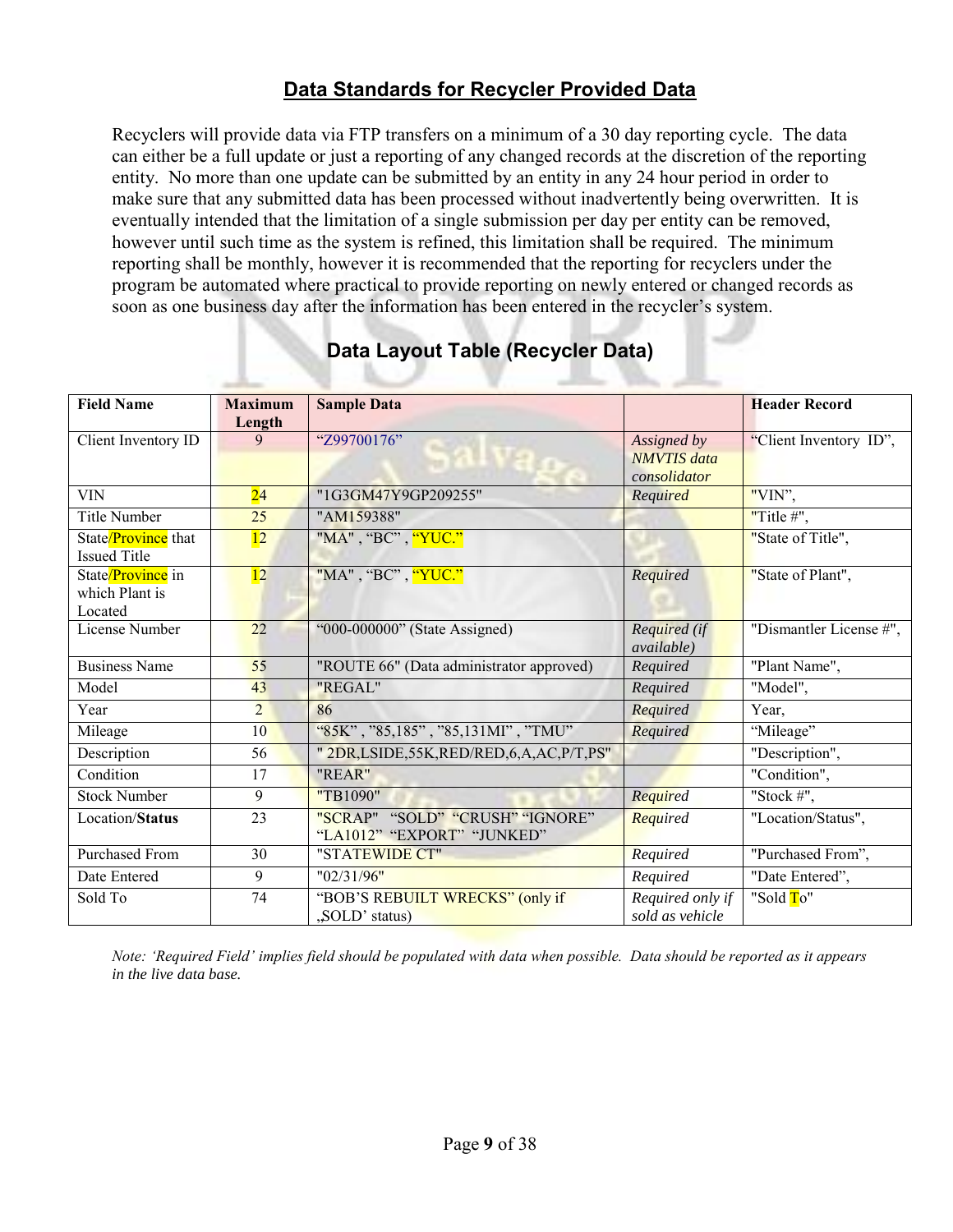### **Data Standards for Salvage Pool Provided Data**

Due to rapid flow of vehicles out of a salvage auction once an auction has completed, it is necessary that the reporting of the disposition be coordinated with the normal flow of release of the product from the auctions. It is the norm for auctions to require the vehicles to be picked up the same day as the auctions have closed, and some auctions begin to charge late fees if the vehicles are not removed from the auction locations quickly.

Salvage pools are highly automated, and have immediate access to their information that enables them to close out and report on auctions as soon as the auction process has ended. As a result, under the NSVRP program, the salvage pools have accepted that the systems can readily provide the necessary data, and report on in within one business day after the close of an auction. Many can provide the information the same day.

Most auctions are held weekly, with a lesser number of salvage pools holding auctions less frequently. Salvage pools require rapid settlement of purchases with vehicle buyers, normally immediately after the close of the auction and the approval of the bids by the sellers. The auctions tend to be space constrained, and also require repaid removal of the purchased units, and apply penalties for late removal. Consequently, the reporting by salvage pools under the NSVRP program shall be no later than the next business day after the auction bidding has closed and vehicles have been awarded. In the case of an extended award of vehicles after an auction, in no case shall the reporting to NICB/ISO under the NSVRP program be more than one business day after such vehicle has been awarded.

Salvage pools should only report on the vehicles after the vehicles have been awarded and bids approved by the seller. Reporting for on-approval bids should only be made after the bids have been approved and have become final.

The normal status reporting for salvage pools should be "SOLD" or "IGNORE". If a salvage pool wishes to report upon vehicles prior to a final sale such as at the time they are being held for auction they may do so, and in that case the status/location field can contain an internal location meaningful to that auction. Once the sale has become final, the salvage pool entity will make a supplemental reporting, with a location of "SOLD" and include the identity of the buyer. In the case of an international buyer, the identification of the buyer will comply with reporting consistent with Customs requirements for reporting and will become part of the NSVRP standard.

Page **10** of 38 In addition to the basic NSVRP standard for salvage pool reporting, there is a public policy benefit associated to better defining the , sold to' identity of entities that acquire complete vehicles for resale and export. Entities that "own or acquire' five or more salvage vehicles in a single year to sell , in whole, or for parts or to crush' are themselves defined as ... Junk/Salvage' reporting entities under NMVTIS, and are then equally responsible for registering with NMVTIS to report upon the disposition of those units. This would apply to recyclers/dismantlers, brokers, resellers, or other such bulk purchasers. In order to enable NMVTIS to identify buyers who ought to be reporting, and to be able to communicate with them to inform them of their obligations, NSVRP has defined an extended format for the 'sold to' field that will enable the capture and submission of this information into NMVTIS on a voluntary basis. For the state, and province codes, refer to the codes that are included in the international data exchange section on pages 19 and 20 of this document. For the country codes use the harmonized tariff country codes listed on pages 23-32 of this document. When communicating between NMVTIS and CBP systems, the 2 character country codes must be used. See annex 'B' on pages 34-36 for these codes. When printing the country names use the standard abbreviations from table A, pages 23 to 32.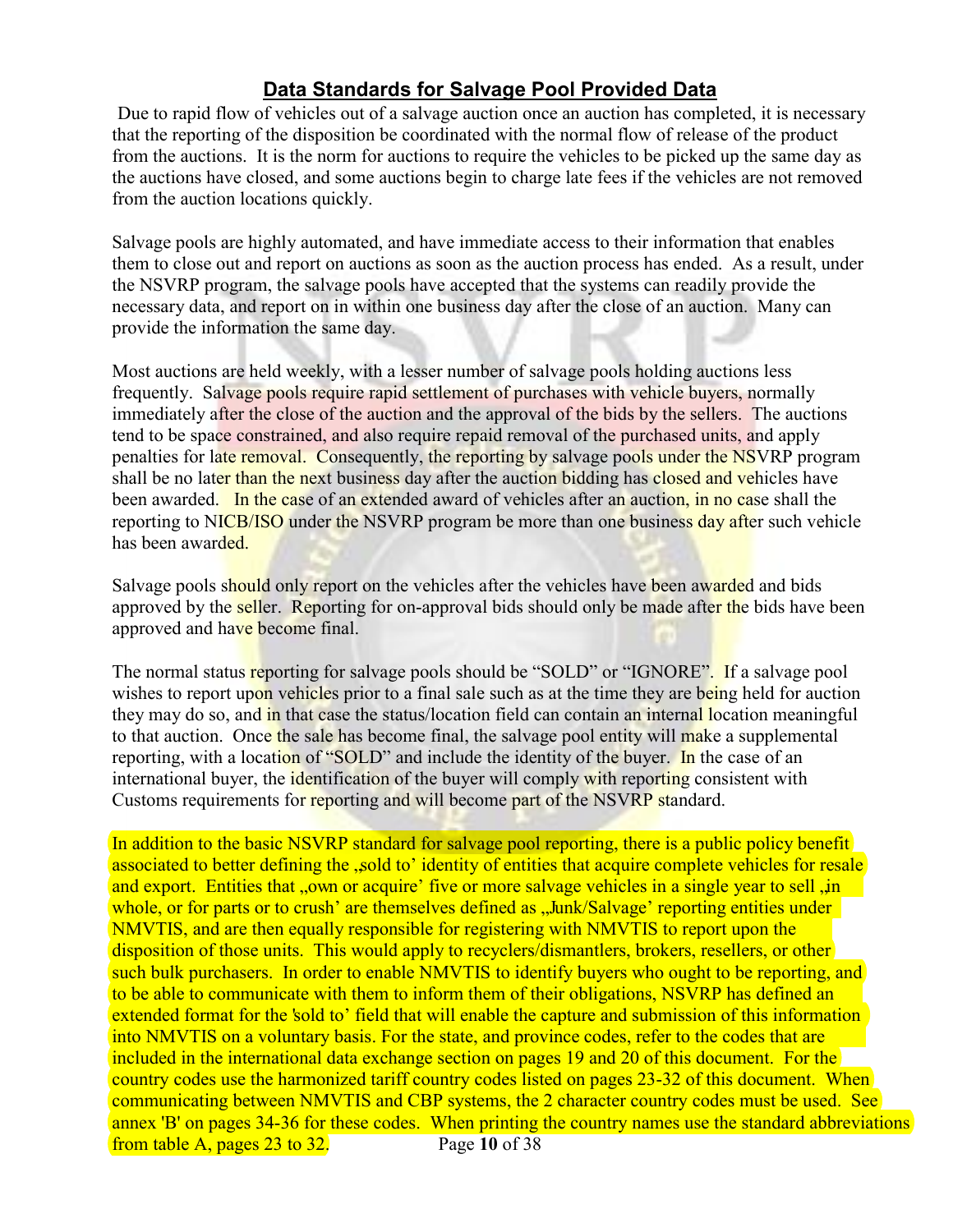### **Data Layout Table (Salvage Pool)**

| <b>Field Name</b>                                              | <b>Maximum</b><br>Length | <b>Sample Data</b>                                                |                                                   | <b>Header Record</b>          |
|----------------------------------------------------------------|--------------------------|-------------------------------------------------------------------|---------------------------------------------------|-------------------------------|
| Client Inventory ID                                            | 9                        | "Z99700176"                                                       | Assigned by<br><b>NMVTIS</b> data<br>consolidator | "Client Inventory<br>$ID$ ",  |
| <b>VIN</b>                                                     | $\overline{24}$          | "1G3GM47Y9GP209255"                                               | Required                                          | "VIN",                        |
| Title Number                                                   | 25                       | "AM159388"                                                        | Required                                          | "Title $#$ ",                 |
| State/Province that<br><b>Issued Title</b>                     | 12                       | "MA" , "BC" , <mark>"YUC."</mark>                                 | Required                                          | "State of Title",             |
| State/ <i>Province</i> in which<br>Plant is Located            | 12                       | "MA", "BC", "B.C."                                                | Required                                          | "State of Plant",             |
| License Number                                                 | 22                       | "000-000000" (State Assigned)                                     | Required (if<br><i>available</i> )                | "Dismantler License<br>$#$ ", |
| <b>Business Name</b>                                           | 55                       | "ROUTE 66" (Data administrator approved)                          | Required                                          | "Plant Name",                 |
| Model                                                          | 43                       | "REGAL"                                                           | Required                                          | "Model",                      |
| Year                                                           | $\overline{2}$           | 86                                                                | Required                                          | "Year",                       |
| Mileage                                                        | 10                       | "85K", "85,185", "85,131MI", "TMU"                                | Required                                          | "Mileage"                     |
| Description                                                    | 56                       | $^{\prime\prime}$<br>2DR,LSIDE,55K,RED/RED,6,A,AC,P/T,PS"         |                                                   | "Description",                |
| <b>Title Branding</b>                                          | 17                       | "salvage" "clean" (etc)                                           | Required                                          | "title brand",                |
| <b>Stock Number</b>                                            | 9                        | "TB1090"                                                          | Required                                          | "Stock $#$ ",                 |
| Location/Status                                                | 23                       | "SOLD" "CRUSH" "IGNORE" "EXPORT"<br>"LA1012" "JUNKED"             | Required                                          | "Location/Status",            |
| <b>Purchased From</b>                                          | 30                       | "STATEWIDE CT"                                                    | Required                                          | "Purchased From",             |
| Date Sold                                                      | 9                        | "02/31/96"                                                        | Required                                          | "Date sold",                  |
| Sold To <sup>*</sup> (see optional)<br>'Sold To' format below) | 74                       | "BOB'S REBUILT WRECKS" (only if<br>'Sold To' status is filled in) | Required only if<br>sold as vehicle               | "Sold To"                     |

*Note: 'Required Field' implies field should be populated with data when possible. Data should be reported as it appears in the live data base.* 

Note: The "Sold to" must be a valid identifier. For domestic buyers the information must be adequate to meet the criteria for notifications for safety recalls or law enforcement requirements under the Driver Privacy Protection Act to allow for identification and reporting notices.

For international buyers, the identification must be adequate to conform to the requirements for identification under the Customs Automate Export Systems guidelines.

#### **\*Optional Formatted 'Sold To' Field (comma delimited)**

| <b>Field Name</b>           | <b>Maximum</b> | <b>Sample Data</b>                                                                     | <b>Header Record</b> |
|-----------------------------|----------------|----------------------------------------------------------------------------------------|----------------------|
|                             | <b>Length</b>  |                                                                                        |                      |
| <b>Leading quote</b>        |                | <b>Required</b>                                                                        | "Sold To"            |
| <b>Name</b>                 |                | G & G Trading Company,                                                                 |                      |
| <b>Address</b>              |                | 123 Avenue,                                                                            |                      |
| City                        |                | Jonestown,                                                                             |                      |
| <b>State/Province</b>       |                | New York,                                                                              |                      |
| <b>Postal Code</b>          |                | (Note: Transmit and store country codes using the two character ISO standard<br>12345. |                      |
| <b>Country Code</b>         | $\overline{3}$ | country code from Table 'B' on pages 34-36. Display country names using<br>US.         |                      |
| <b>NMVTIS ID (if known)</b> |                | R99999<br>the standard abbreviations in Table 'A' on pages 23-32 of this standard.)    |                      |
| <b>Trailing quote</b>       |                | Required                                                                               |                      |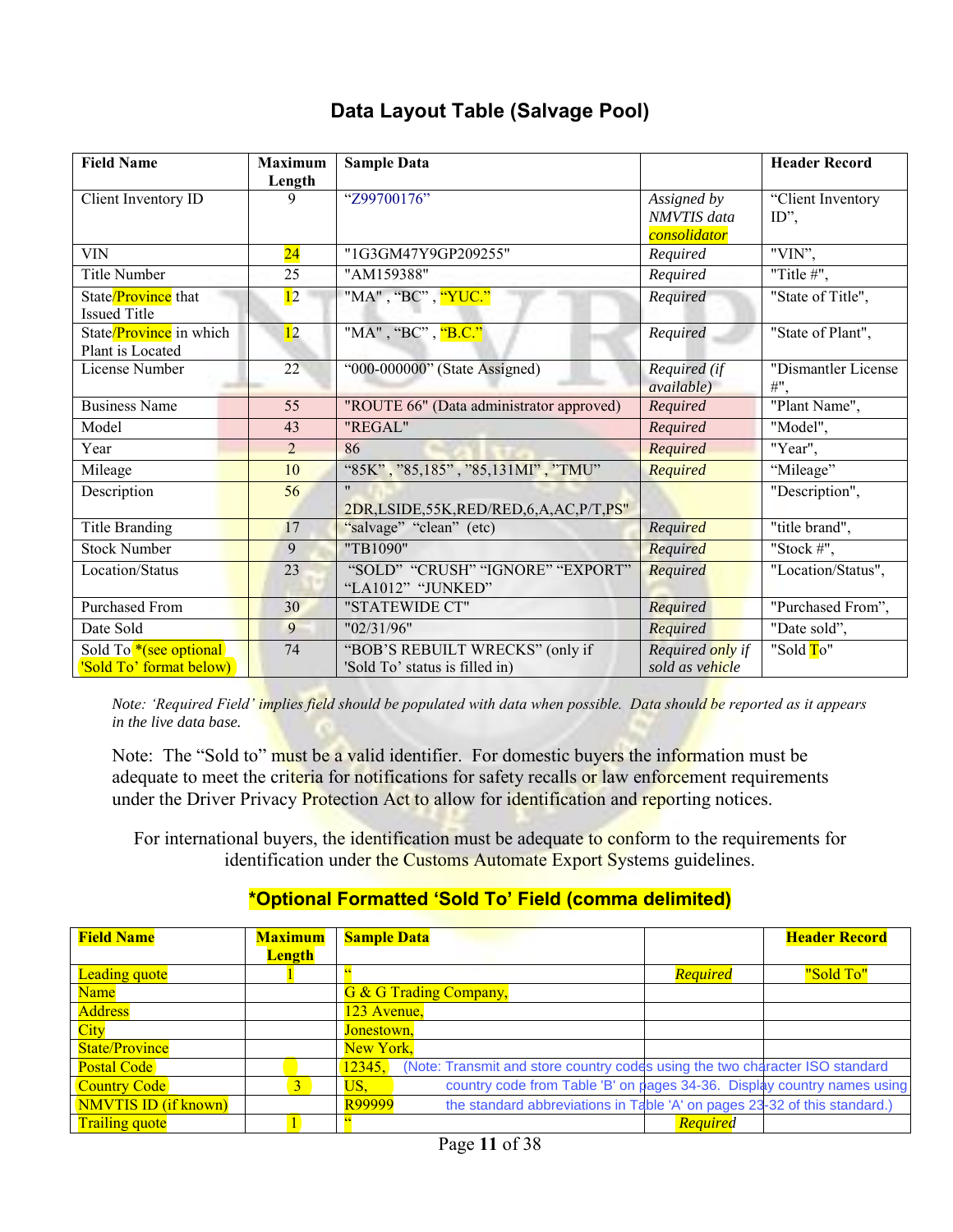## **Data Standards for Shredder Provided Data**

Shedders who are participating in the NSVRP program will report on vehicles they acquire to process. They will assign to those VINs a status of "SCRAP" or "CRUSH" when they report. In the case where pre-flattened units are delivered to a shredder, the shedder will have to be provided proof as to the identity of the vehicles as the shedder will not be able to physically inspect the VIN tags directly. Acceptable proof will be copies of titles or salvage certificates presented to the shredder by the vehicle owner.

In the case where a shedder is participating in the NSVRP program, and the vehicles provided to that shredder comes from a junkyard/salvage yard as defined under NMVTIS, including but not limited to, a recycler, salvage pool, impound or tow yard, or insurer, and such providing entity is a participant in the NSVRP program, then the shredder shall be allowed accept a written declaration from such entity that that entity has already reported these vehicles to NMVTIS as having been crushed. Under the NSVRP program, the participating shredder may consider that such reporting entity has acted as an agent of the shredder in reporting the destruction of the vehicle to NMVTIS and shall be exempted from having to report on any vehicles that the shredder receives from such salvage/junk operators that have already reported the VINs of their vehicles as "SCRAP" "CRUSH" or "JUNKED" to NMVTIS. Such declaration must be presented by the junk/salvage operator on a declaration form that contains the date of issuance, signed by an authorized agent of the junk/salvage operator, and containing the name, address, business license number and NMVTIS account ID of the junk/salvage operator. The declaration must also contain the official logo of the DOJ NMVTIS program as well as the NSVRP logo. The shredder must inspect the official NMVTIS website to confirm that the junk/salvage operator is currently participating in NMVTIS and an authorized party for the shredder must countersign the declaration signifying that he or she has confirmed the junk/salvage registration with the NMVTIS official website. This declaration must be kept on file in the shredder's office and shall be effective for a period of 365 days.

In order for the shredder under this program to consider that the vehicles have already been reported, the following conditions must be met:

- 1) The entity supplying the vehicles to the shredder must supply a document to the shredder that includes the business name, contact and NSVRP entity reporting  $ID#$  of the entity that is supplying vehicles to the shredder;
- 2) The declaration must be provided on company letterhead, be dated, and be kept on file by the shredder;
- 3) The declaration shall state that the vehicle supplier is participating in the NSVRP program and is updating his data and submitting to the NMVTIS database the status on all vehicles provided to the shredder as having a status of "CRUSH" or "SCRAP" or "JUNKED";
- 4) Upon receipt of the declaration document from the vehicle supplier, the shredder must access the NSVRP website in order to confirm that the supplying entity is in fact an active participant in the NSVRP program;
- 5) The shredder shall initial and date the declaration confirming that the shredder has checked the NSVRP website and has confirmed that the supplier is currently listed as an active participant in the NSVRP program;
- 6) Such declarations shall automatically expire after 90 days, and a new declaration must be submitted to the shredder by the entity every 90 days and be reconfirmed against the NSVRP website upon submission.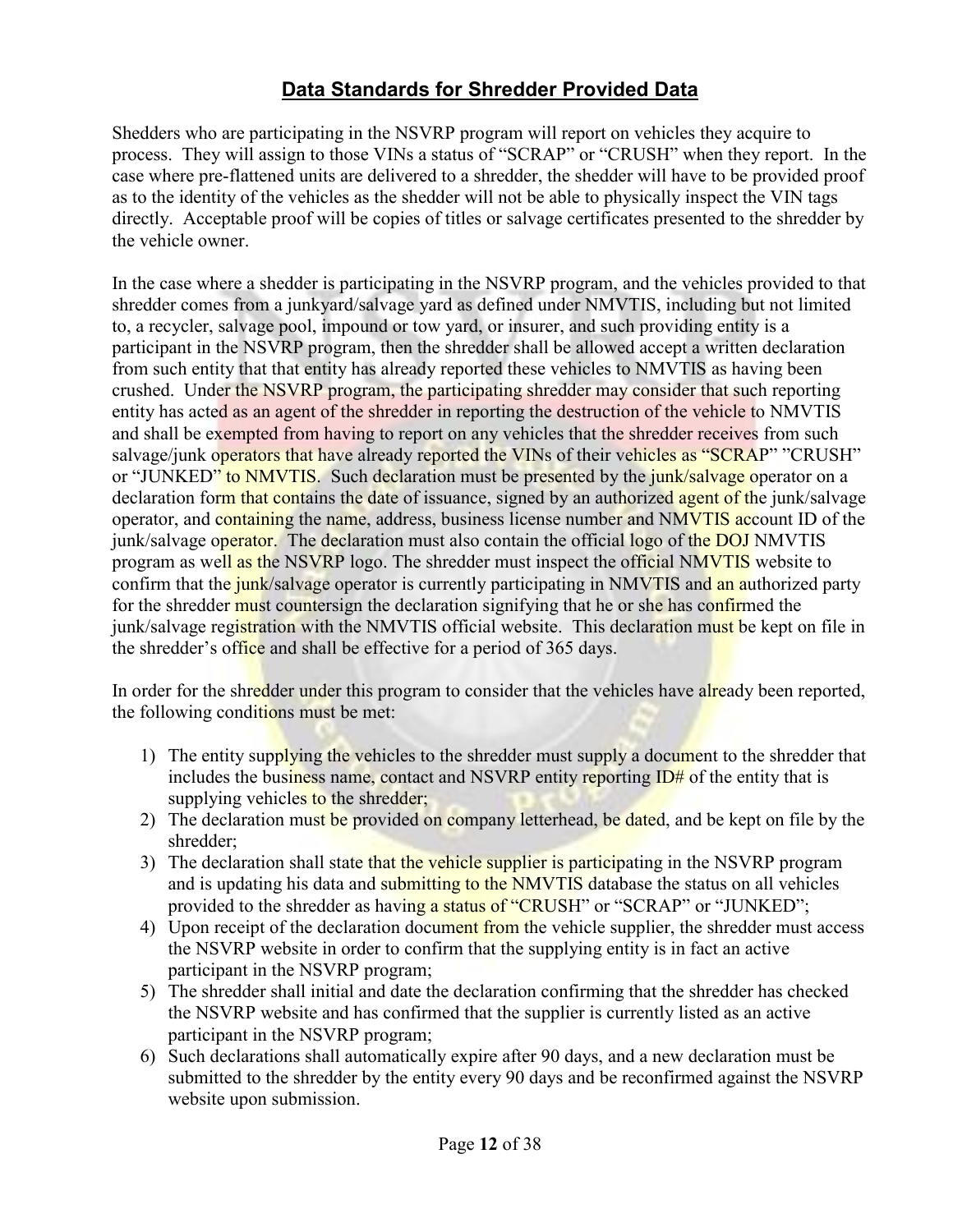It is anticipated that shredders will encourage their major sources of vehicles to participate in NMVTIS and to report on vehicles provided to the shredders under this program. Consequently, the volume of vehicles that will need to be reported directly by shredders should be reduced over time. The recommended reporting time for a shredder to report on vehicles received is one week, however in no case may the reporting be less frequent that 30 calendar days under the NSVRP program.

| <b>Field Name</b>                          | <b>Maximum</b>  | <b>Sample Data</b>                       |                                                   | <b>Header Record</b>    |
|--------------------------------------------|-----------------|------------------------------------------|---------------------------------------------------|-------------------------|
|                                            | Length          |                                          |                                                   |                         |
| Client Inventory ID                        | 9               | "Z99700176"                              | Assigned by<br><b>MNVTIS</b> data<br>consolidator | "Client Inventory ID",  |
| <b>VIN</b>                                 | $\overline{24}$ | "1G3GM47Y9GP209255"                      | Required                                          | "VIN",                  |
| <b>Title Number</b>                        | $\overline{25}$ | 1111                                     |                                                   | "Title $#$ ",           |
| State/Province that<br><b>Issued Title</b> | 12              | "NY", "BC", "B.C."                       |                                                   | "State of Title",       |
| State/Province in                          | 12              | "MA", "BC", "CHIH."                      | Required                                          | "State of Plant",       |
| which Plant is<br>Located                  |                 |                                          |                                                   |                         |
| License Number                             | 22              | "000-000000" (State Assigned)            | Required (if<br><i>available</i> )                | "Dismantler License #", |
| <b>Business Name</b>                       | 55              | "ROUTE 66" (Data administrator approved) | Required                                          | "Plant Name",           |
| Model                                      | 43              | 1111                                     |                                                   | "Model",                |
| Year                                       | $\overline{2}$  |                                          |                                                   | Year,                   |
| Mileage                                    | 10              | (0)                                      |                                                   | "Mileage"               |
| Description                                | 56              | 1111                                     |                                                   | "Description",          |
| Condition                                  | 17              | 1111                                     |                                                   | "Condition",            |
| <b>Stock Number</b>                        | 9               | 1111                                     |                                                   | "Stock $#$ ",           |
| Location/Status                            | 23              | "SCRAP" "CRUSH" "IGNORE" "JUNKED"        | Required                                          | "Location/Status",      |
| Purchased From                             | 30              | "STATEWIDE CT"                           | Required                                          | "Purchased From",       |
| Date Acquired                              | 9               | "02/31/96"                               | Required                                          | "Date Entered",         |
| Sold To                                    | 74              | (0)                                      | <b>Required only</b>                              | "Sold To"               |
|                                            |                 |                                          | if sold as                                        |                         |
|                                            |                 |                                          | vehicle                                           |                         |

## **General Data Layout Table (Shredders)**

*Note: 'Required Field' implies field should be populated with data when possible. Data should be reported as it appears in the live data base.* 

The shredder reports upon the final disposition of a vehicle by reporting the VIN as having a status of "CRUSH" or "SCRAP". Only in the case where the shredder has inadvertently reported a VIN in error, a new submission on that VIN with a status of "IGNORE" and a description of : **"NMVTIS Data Entry Error - VIN entered in error - Ignore this entry"** will be made. This should be done once the error has been discovered, and once done, this will update the NMVTIS records to indicate that the reported entry should be ignored.

The "sold to" field is almost never filled, as the purpose of this field is to identify the purchaser when a complete vehicle has been sold. Since a shredder does not normally sell complete vehicles, this field will rarely apply to a shredder.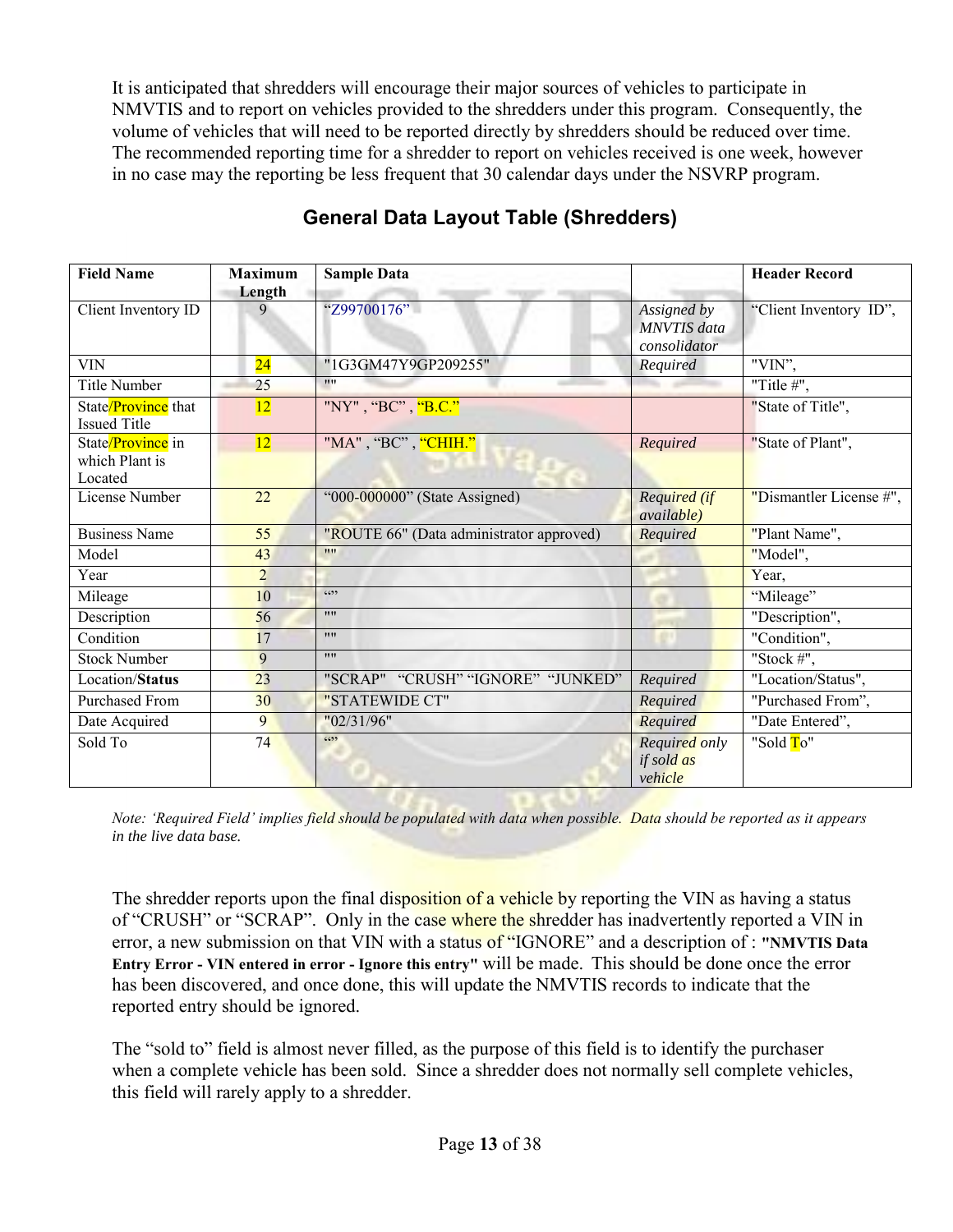In the case where a shredder receives vehicles from an individual or entity that is not providing a declaration that proves they have already reported the crushing or scrapping of their vehicles to NMVTIS, and are delivered in a condition where the VIN tags can be inspected, then in addition to receiving proof of ownership appropriate to the State authority under which the shredder operates, the shredder will do checks to confirm that the vehicles delivered match the documentation provided and shall be responsible for the reporting of the destruction of the vehicle to NMVTIS at the earliest practical time after taking possession of the vehicle.

In the case where a shredder receives vehicles from an individual or entity that is not providing a declaration that proves they have already reported the crushing or scrapping of their vehicles rto NMVTIS, and are delivered in a condition that does not allow for the direct identification of the identity of the vehicles by inspection of the VIN tags, then the shredder may rely upon the identification of the vehicles using primary documents such as an original title for the vehicle, and shall be responsible for the reporting of the destruction of the vehicle to NMVTIS at the earliest practical time after taking possession of the vehicle.

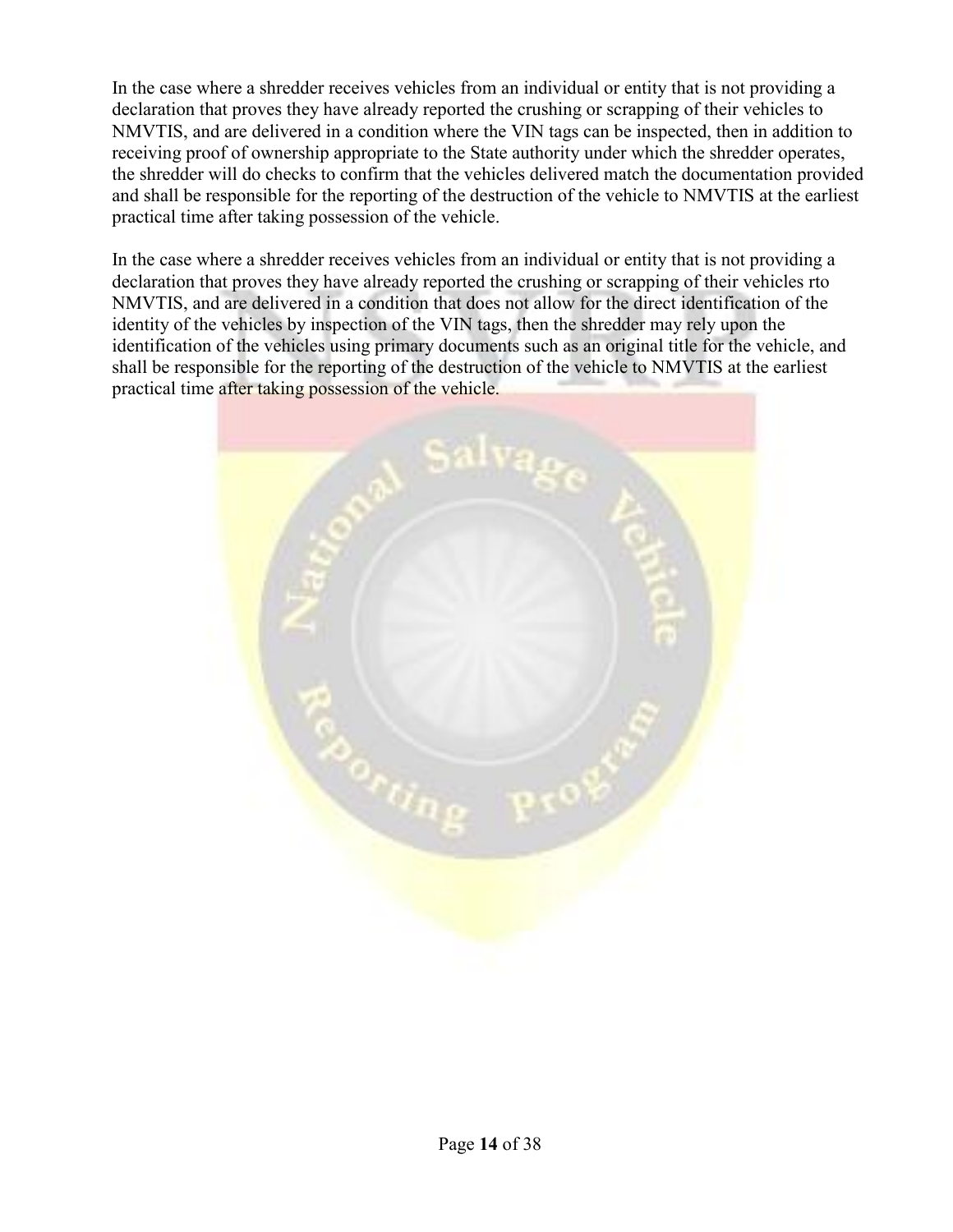### **Data Standards for Insurer Provided Data**

Insurers who participate in the NSVRP approved program shall be able to report to NMVTIS using any mechanism acceptable to the operator of NMVTIS. The NSVRP standard for reporting by insurers requires that the insurer agrees to report to NMVTIS on all total loss vehicles without regard to the severity of damage to such vehicle. Reporting by insurers under the NSVRP program shall include all vehicles regardless of the age of vehicle or whether the vehicle is already being reported to NMVTIS through any other mechanism. (As an example, if an insurance company reports on non-exempted vehicles to NICB/ISO, then in order to comply with the NSVRP program such insured could comply by reporting on all total loss vehicles to NMVTIS without excluding any such vehicles form their reporting, and authorizing their inclusion in the NMVTIS database reporting).

In the case of insurers, NSVRP does not specify required data formats, mechanisms, or database standards for the information provided by the insurance entity to NMVTIS other than that the NSVRP insurance standard does require the inclusion of mileage reporting. NSVRP sets a requirement that insurance entities compliant with the NSVRP standard include the reporting of all total loss vehicles in their reporting to NMVTIS. NSVRP also requires that such reporting be provided in as short a timeframe as is technically practical for that insurer, but in no case shall such reporting to NMVTIS be required to be reported until one business day after such information has been processed by the insurer in their internal systems. Notwithstanding this time requirement, NSVRP encourages insurers to report as rapidly as possible to the NMVIS database.

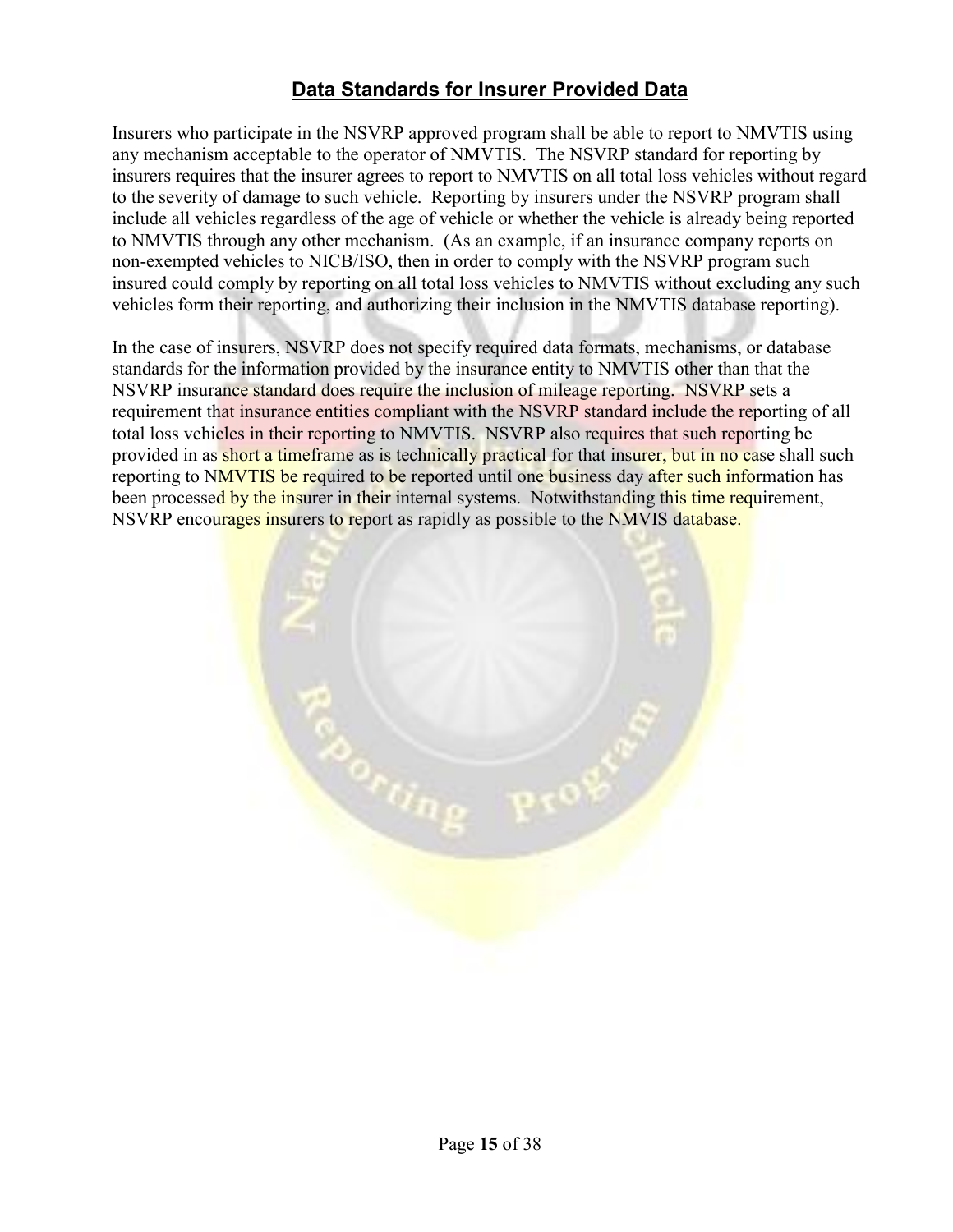### **Data Standards for International Data Exchange**

NSVRP is working in conjunction with the North American Export Committee (NAEC), the National Insurance Crime Bureau (NICB), the Canadian Registrar of Imported Vehicles (RIV), the Mexican Oficina Coordinadora De Riesgos Asegurados (OCRA), and other organizations to develop a standard for the international data exchange of salvage VIN data. The Insurances Services Office (ISO), as the processor for NICB, and as an official data consolidator for the National Motor Vehicle Title Information System (NMVTIS) is also participating in this effort.

| <b>Field Name</b>                                                                    | <b>Maximum</b><br>Length | <b>Sample Data</b>                                                                                                              |                                             | <b>Header Record</b>                |
|--------------------------------------------------------------------------------------|--------------------------|---------------------------------------------------------------------------------------------------------------------------------|---------------------------------------------|-------------------------------------|
| Agency ID                                                                            | 9                        | "Z99700176"                                                                                                                     | $Required -$<br>Assigned<br><b>ISO/NICB</b> | "Agency ID",                        |
| <b>VIN</b>                                                                           | 24                       | "1G3GM47Y9GP209255"                                                                                                             | Required                                    | "VIN",                              |
| Title & Registration<br><b>Status</b>                                                | 25                       | "CLEAN","NON-REPAIRABLE","PARTS-<br>ONLY","HAZMAT","STOLEN",""                                                                  | If available                                | "Title $#$ ",                       |
| Jurisdiction of Issued<br>Title                                                      | $\overline{12}$          | "JAL.", "OK", "BC", ""                                                                                                          | Required                                    | "Jurisdiction of<br>Title",         |
| Jurisdiction of<br><b>Business Location of</b><br>Shipper/Owner for<br>Export/Import | 12                       | "NB", "USA", "MA", "Q.ROO.", "JAL.", "N.L.", ""                                                                                 | Required                                    | "Jurisdiction of<br>Shipper/Owner", |
| Shipper/Owner<br>License Number                                                      | 22                       | (5)                                                                                                                             | If available                                | "Shipper/Owner<br>License #",       |
| Shipper/Owner<br><b>Business Name</b>                                                | 55                       | 6522                                                                                                                            | If available                                | "Shipper/Owner<br>Name",            |
| Model                                                                                | 40                       | $\overline{\mathbf{111}}$                                                                                                       | If available                                | "Model",                            |
| Year                                                                                 | $\overline{2}$           |                                                                                                                                 | If available                                | Year,                               |
| Mileage                                                                              | 10                       | "81K","TMU","90000",""                                                                                                          | If available                                | "Mileage"                           |
| Description                                                                          | 56                       | "4dr, power windows/power locks-red w/grey interior",                                                                           | If available                                | "Description",                      |
| Condition                                                                            | 20                       | "rollover", "flood", "burnt", "undamaged", "hit front",<br>"hit rear", "hit left", "hit right", "hit multiple",<br>"undamaged", | <b>If</b> available                         | "Condition",                        |
| Vehicle Reference                                                                    | 30                       | "T-xxxxxxxxx", "R-xxxxxxxxxx", "L-xxxxxxxx",<br>"T-234567X, L-988JUN", ""                                                       | If available                                | "Vehicle<br>Reference",             |
| <b>Agency Transaction</b><br>Reference #                                             | 20                       | "A11-2345", ""                                                                                                                  | If available                                | "Agency Reference<br>#",            |
| Action Type                                                                          | 20                       | "EXPORTED FROM","IMPORTED INTO"                                                                                                 | Required                                    | "Action Type",                      |
| Country of Exportation<br>(from)                                                     | $\overline{30}$          | "CANADA","USA","MEXICO",""                                                                                                      | Required                                    | "Country of<br>Export",             |
| Date of Action                                                                       | $\overline{9}$           | " $1$ -Jan-06"                                                                                                                  | Required                                    | "Date Entered",                     |
| Country of Importation<br>(to)                                                       | $\overline{30}$          | "CANADA","USA","MEXICO",""                                                                                                      | Required                                    | "Country of Import"                 |

#### **General Data Layout Table (International Data Exchange)**

*Note: 'Required Field' implies field should be populated with data when possible.* 

Data will be exchanged in the standard NSVRP format and protocols, and will be reported into an ISO data base under the control of NICB, intended for coordination with NMVTIS, and for eventual inclusion in a fully coordinated international exchange between Canadian, Mexican and United States law enforcement and insurance investigative agencies.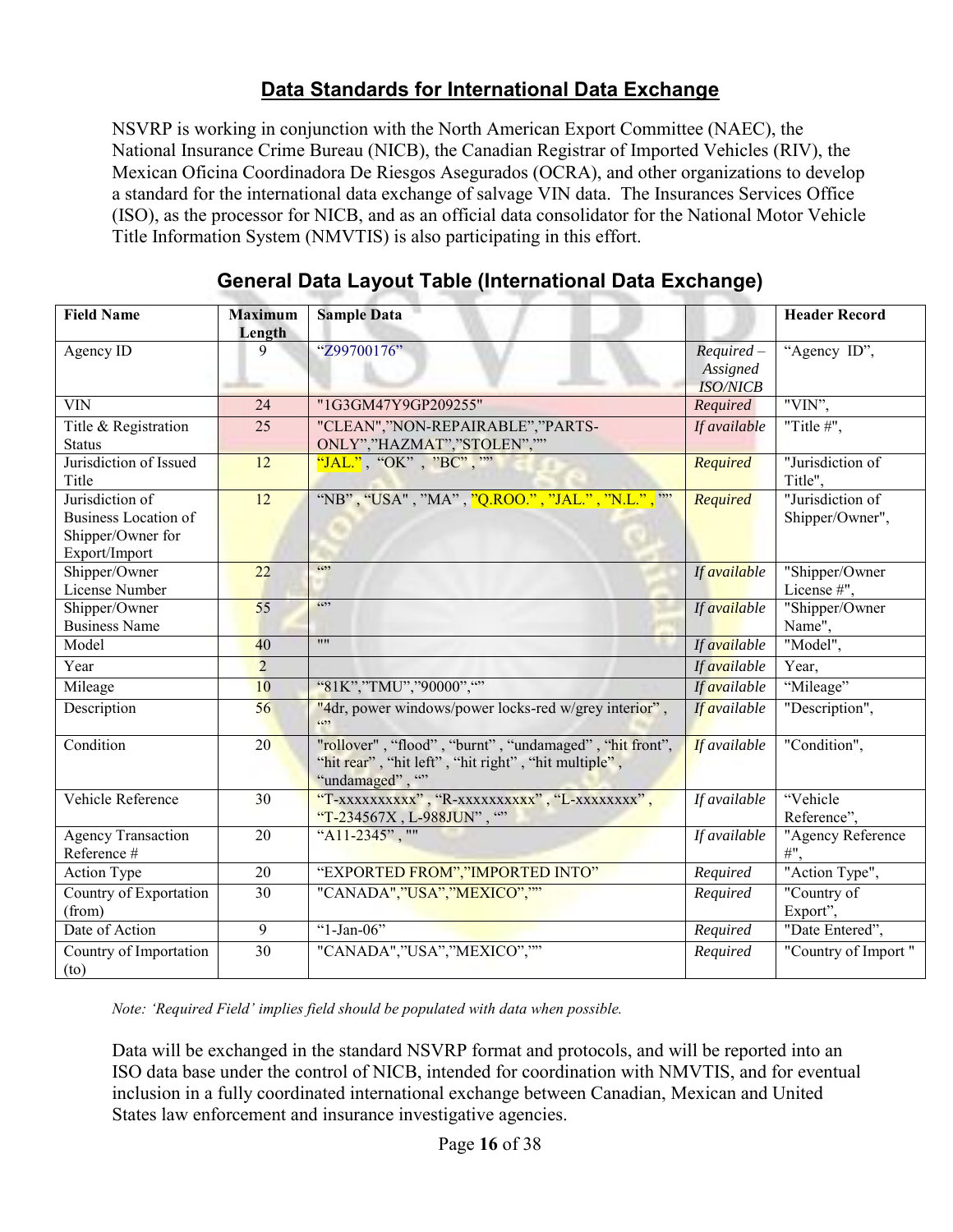#### **Notes:**

**Supplying Agency ID**: Required. This ID is the identification of the agency that is reporting. The reporting agency will be assigned a unique code by NICB/ISO that is compatible with the computerized reporting system. For example, an agency or system such as RIV or REPUVE might be assigned a code for processing such as , Z997999999'.

**VIN**: Required. Vehicle identification number. This could be either a manufacturer supplied VIN, or a State/Provincial assigned VIN.

**Title & Registration Status**: If allowed and available to be reported, this information is of particular importance. When matching this data to data from the country of origin, this can spot cross-border potential VIN clones or VIN swaps.

**Jurisdiction of Issued Title**: If allowed and available. When known, the reported state or province of the vehicle being exported or imported. Use standard abbreviations. US and Canadian abbreviations are all two character positions. Mexican abbreviations are all a minimum of three positions. "BC" stands for "British Columbia", while "B.C." stands for "Baja California (Mexico)".

**Jurisdiction of Shipper / Current Owner**: If allowed and available. When known, the reported state or province of the current shipper/owner of the vehicle being imported or exported. Use standard abbreviations. Use standard abbreviations. US and Canadian abbreviations are all two character positions. Mexican abbreviations are all a minimum of three positions. "BC" stands for ",British Columbia(Canada)', while "B.C." stands for "Baja California (Mexico)".

**Shipper/Owner License Number**: If allowed and available. The business license number of importer/exporter.

**Model of Vehicle**: If allowed and available, the Model name of the vehicle being imported or exported.

**Year of Vehicle**: If allowed and available. Last two digits of year model, without quotation marks.

**Mileage**: If allowed and available, the mileage of the vehicle being imported or exported. This can be in free form, but must be surrounded by quotation marks. As an example, "TMU" can be used for .true mileage unknown'.

**Description:** If allowed and available. If allowed and available, this could be used to provide additional information that could help to visually identify the authenticity of a vehicle. Such information could include a description of the vehicle, any previous damage, and/or the color of the vehicle. It is intended as a free form to put any descriptive information.

**Condition:** If allowed and available. If allowed and available, this could be used as a summary statement of the condition of the vehicle. Description is in free format, examples shown in sample data, but is intended to include a generic characterization of the location of, and type of damage sustained by the vehicle.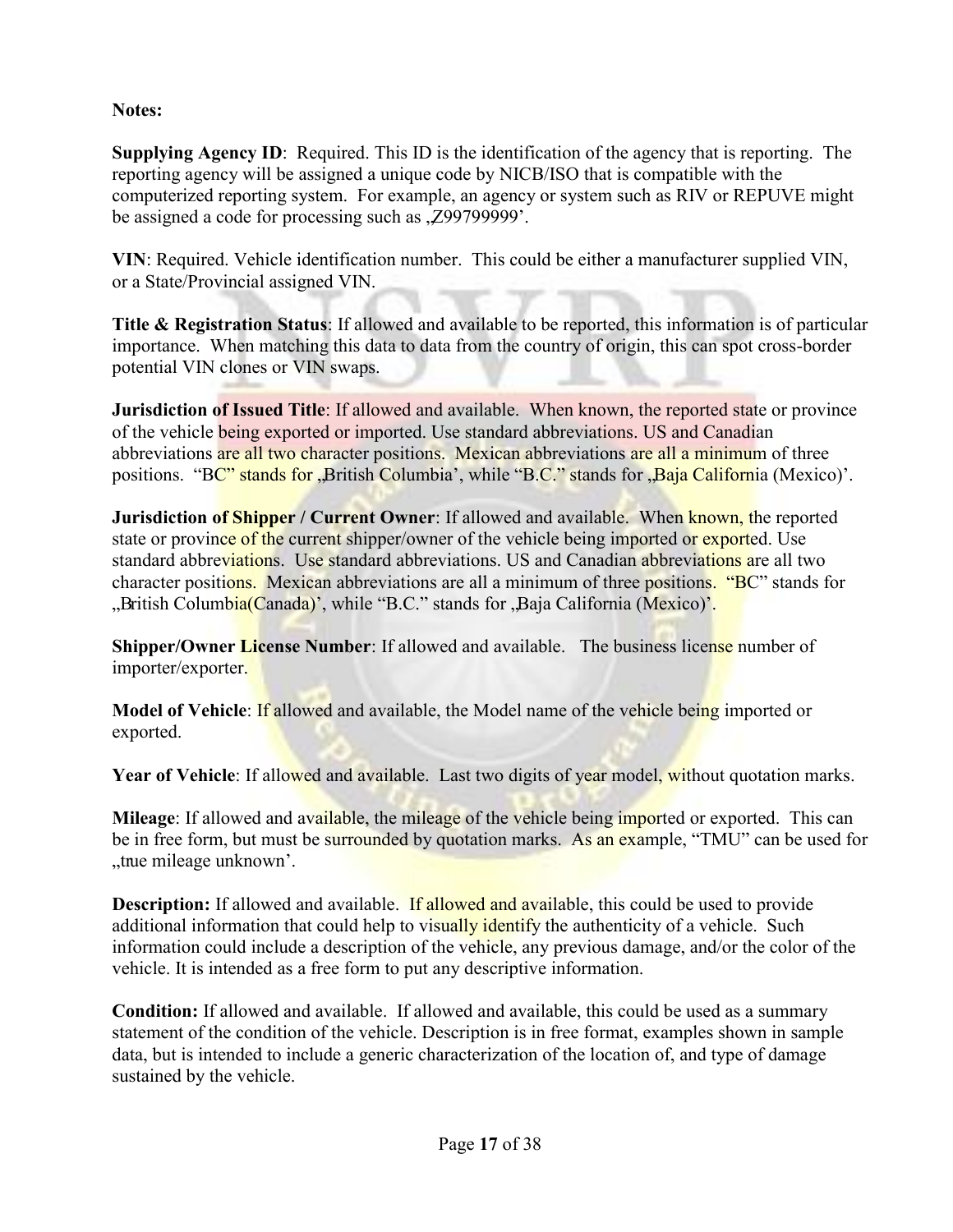**Vehicle Reference:** If allowed and available. Inclusion of the vehicle Title, License plate, or Registration ID if it is available. Precede the coding of each with a  $T$ -,  $'$ L-' or  $'R$ -' as appropriate. The standard allows for multiple identifications in the same field. The multiple entries are all to be enclosed in a single pair of quotation marks, and each entry shall be separated by a space comma space. (i.e. "T-123456XK , L-988JUNK , R-123456789" )

**Agency Transaction Reference #:** If allowed and available. Any reference or transaction ID that is meaningful to the reporting agency which can be used for interagency communication to help identify to that agency the transaction in question.

**Action Type**: Required. The action that is being reported by this agency. Actions allowed are "EXPORTED FROM" or "IMPORTED INTO". For example, if USCBP was reporting on an export from the United States, the Action would be "EXPORTED FROM". However, if the report on the same event was being made by RIV, the action would be "IMPORTED INTO". Note that the Action Type field identifies the country of the agency that is doing the reporting without the need to decode the **Agency ID**. If the , action type' is EXPORTED FROM', then the , Country of Exportation' is the country that initiated the reporting. If the  $\alpha$  action type' is  $\mu$ MPORTED INTO', then the "Country of Importation" is the country that initiated the reporting.

**Country of Exportation**: Required. The country of origination for the vehicle in question. For example, if RIV was reporting on a Korean manufactures vehicle, importation of that vehicle from the United States into Canada, the Country of Exportation would be "USA", and the action would be "IMPORTED INTO". This is not intended to be the country of manufacture, which can effectively be determined from the VIN.

**Date of Action:** Required. The date on which the export or import action has been reported as having taken place. The date is in the form of dd-mmm-yy to avoid any confusion between US and European formatting of dates.

**Country of Importation**: Required. The country that is the reporting the action. For example, if RIV was reporting on an importation of a vehicle from the United States into Canada, the Country of Importation would be "CANADA", (and the action would be "IMPORTED INTO"). On the other hand, as an example, if US CBP is reporting on the exportation of a vehicle from the United States into Canada, the Country of Importation would still be "CANADA", (but the action would be "EXPORTED FROM").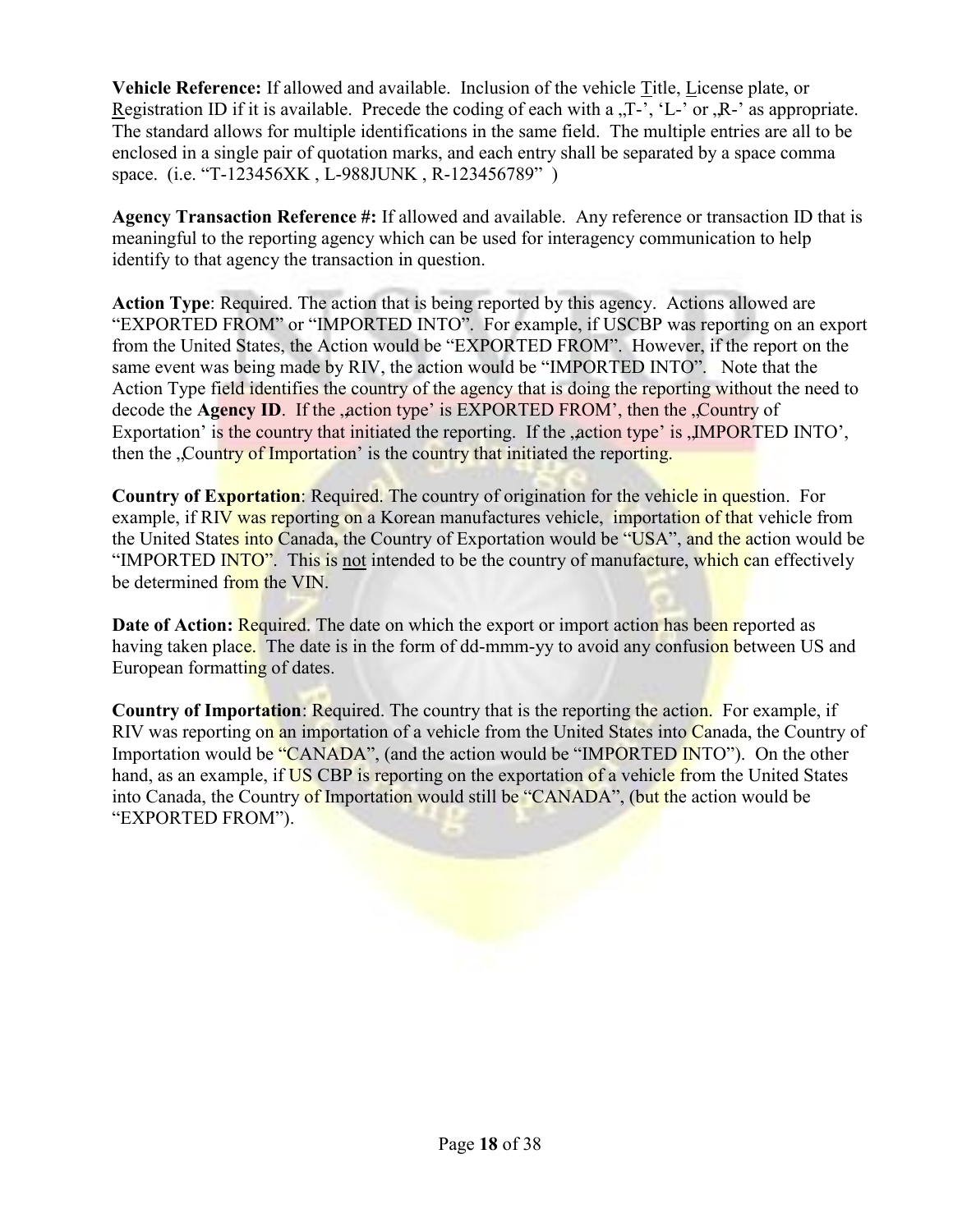#### **Table of International Jurisdictions & Abbreviations North America – page 1**

#### **Mexico & Canada**

| <b>Mexico</b>                |               | Canada                             |                        |
|------------------------------|---------------|------------------------------------|------------------------|
| <b>Aguascalientes</b>        | AG.S.         | <b>Alberta</b>                     | $\mathbf{A}\mathbf{B}$ |
| <b>Baja California</b>       | <b>B.C.</b>   | <b>British Columbia</b>            | <b>BC</b>              |
| <b>Baja California Sur</b>   | <b>B.C.S.</b> | Manitoba                           | <b>MB</b>              |
| Campeche                     | CAMP.         | <b>New Brunswick</b>               | NB                     |
| Chiapas                      | CHIS.         | <b>Newfoundland &amp; Labrador</b> | NL                     |
| Chihuahua                    | CHIH.         | <b>Northwest Territories</b>       | <b>NT</b>              |
| Coahuila                     | COAH.         | <b>Nova Scotia</b>                 | <b>NS</b>              |
| $\overline{\mathrm{Colima}}$ | COL.          | <b>Nunavut</b>                     | <b>NU</b>              |
| <b>Distrito Federal</b>      | D.F.          | <b>Ontario</b>                     | ON                     |
| Durango                      | DGO.          | <b>Prince Edward Island</b>        | PE                     |
| <b>Estado De Mexico</b>      | EDO.DE.MEX.   | <b>Quebec</b>                      | <b>QC</b>              |
| Guanajuato                   | GTO.          | <b>Saskatchewan</b>                | S <sub>K</sub>         |
| <b>Guerrero</b>              | GRO.          | Yukon                              | YT                     |
| <b>Hidalgo</b>               | HGO.          |                                    |                        |
| <b>Jalisco</b>               | JAL.          |                                    |                        |
| Michoacan                    | MICH.         |                                    |                        |
| <b>Morelos</b>               | MOR.          |                                    |                        |
| <b>Nayarit</b>               | NAY.          |                                    |                        |
| <b>Nuevo Leon</b>            | N.L.          |                                    |                        |
| Oaxaca                       | OAX.          |                                    |                        |
| Puebla                       | PUE.          |                                    |                        |
| <b>Queretaro</b>             | QRO.          |                                    |                        |
| <b>Quintana Roo</b>          | <b>Q.ROO</b>  |                                    |                        |
| <b>San Luis Potosi</b>       | <b>S.L.P.</b> |                                    |                        |
| <b>Sinaloa</b>               | SIN.          |                                    |                        |
| Sonora                       | SON.          |                                    |                        |
| <b>Tabasco</b>               | TAB.          |                                    |                        |
| <b>Tamaulipas</b>            | <b>TAMPS.</b> |                                    |                        |
| <b>Tlaxcala</b>              | TLAX.         |                                    |                        |
| Veracruz                     | VER.          |                                    |                        |
| Yucatan                      | YUC.          |                                    |                        |
| <b>Zacatecas</b>             | ZAC.          |                                    |                        |

**Note:** 

**All state and provincial jurisdictions in the USA and Canada are two (2) characters. All jurisdictions in Mexico are coded with a minimum of three (3) positions. The rule for coding the jurisdictions in Mexico are that** *the end of each word* **shall terminate in a period (".") in the**  abbreviation. For example, ,British Columbia (Canada)' is coded as 'BC', while ,Baja **California (Mexico)" is coded as "B.C." Note that there can be no spaces within any abbreviation.**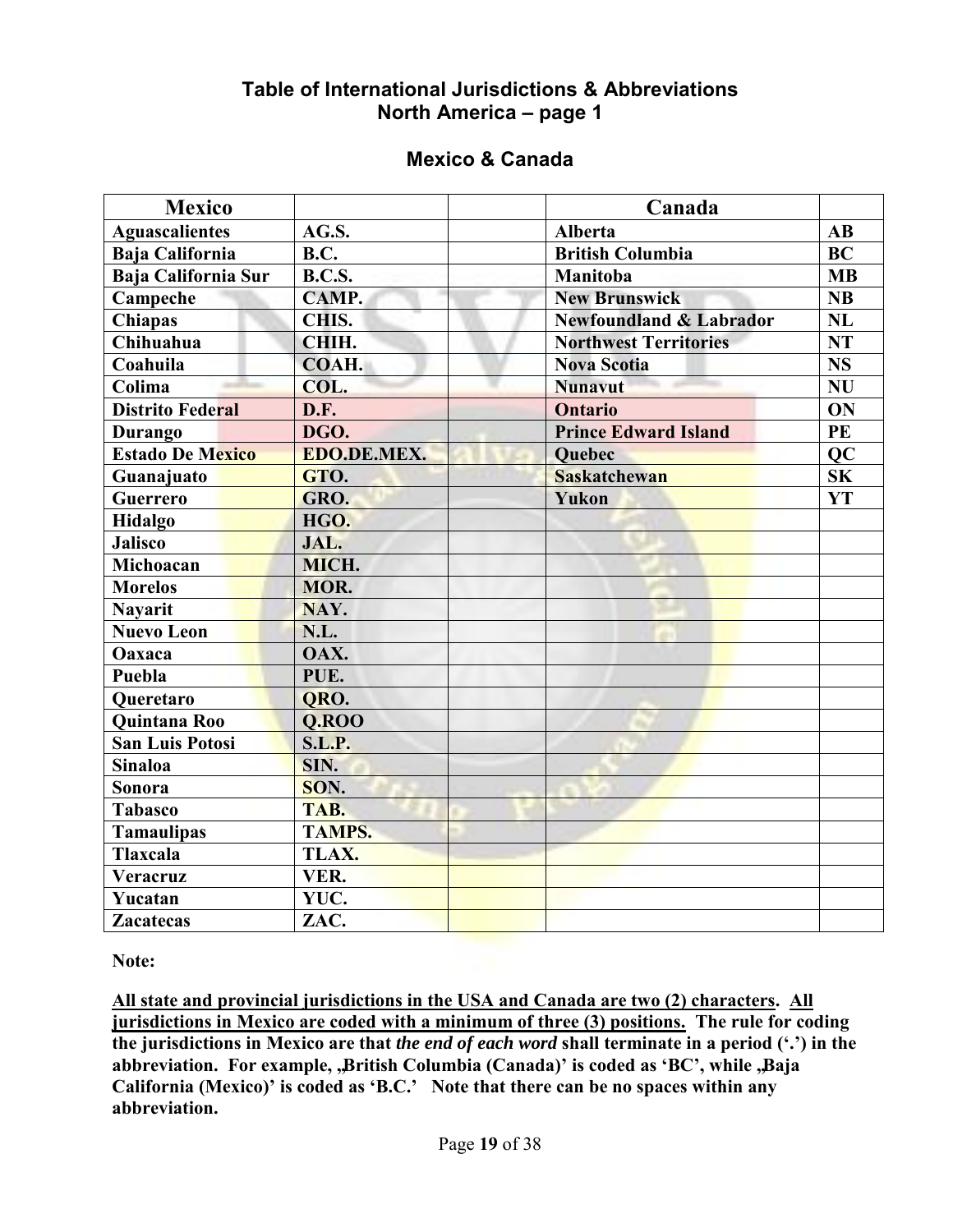#### **Table of International Jurisdictions & Abbreviations North America – page 2**

| <b>United States</b>                  |               | <b>United States</b>            |                          |
|---------------------------------------|---------------|---------------------------------|--------------------------|
| Alabama                               | AL            | <b>Missouri</b>                 | <b>MO</b>                |
| <b>Alaska</b>                         | AK            | Montana                         | <b>MT</b>                |
| <b>American Samoa</b>                 | <b>AS</b>     | Nebraska                        | <b>NE</b>                |
| <b>Arizona</b>                        | $A\mathbf{Z}$ | <b>Nevada</b>                   | N V                      |
| <b>Arkansas</b>                       | <b>AR</b>     | <b>New Hampshire</b>            | <b>NH</b>                |
| California                            | CA            | <b>New Jersey</b>               | <b>NJ</b>                |
| Colorado                              | CO            | <b>New Mexico</b>               | <b>NM</b>                |
| Connecticut                           | <b>CT</b>     | <b>New York</b>                 | $\bold{NY}$              |
| <b>Delaware</b>                       | <b>DE</b>     | <b>North Carolina</b>           | NC                       |
| <b>District Of Columbia</b>           | <b>DC</b>     | <b>North Dakota</b>             | ND                       |
| <b>Federated States Of Micronesia</b> | <b>FM</b>     | <b>Northern Mariana Islands</b> | <b>MP</b>                |
| <b>Florida</b>                        | <b>FL</b>     | Ohio                            | <b>OH</b>                |
| Georgia                               | GA            | <b>Oklahoma</b>                 | OK                       |
| Guam                                  | GU            | Oregon                          | <b>OR</b>                |
| Hawaii                                | HI            | Palau                           | PW                       |
| <b>Idaho</b>                          | ID            | Pennsylvania                    | PA                       |
| <b>Illinois</b>                       | $\mathbf{L}$  | <b>Puerto Rico</b>              | <b>PR</b>                |
| Indiana                               | IN            | <b>Rode Island</b>              | <b>RI</b>                |
| Iowa                                  | IA            | <b>South Carolina</b>           | <b>SC</b>                |
| <b>Kansas</b>                         | <b>KS</b>     | <b>South Dakota</b>             | SD                       |
| <b>Kentucky</b>                       | KY            | <b>Tennessee</b>                | <b>TN</b>                |
| Louisiana                             | LA            | <b>Texas</b>                    | <b>TX</b>                |
| <b>Maine</b>                          | <b>ME</b>     | <b>Utah</b>                     | <b>UT</b>                |
| <b>Marshall Islands</b>               | <b>MH</b>     | <b>Vermont</b>                  | <b>VT</b>                |
| <b>Maryland</b>                       | <b>MD</b>     | <b>Virgin Islands</b>           | $\overline{\mathbf{VI}}$ |
| <b>Massachusetts</b>                  | <b>MA</b>     | Virginia                        | <b>VA</b>                |
| Michigan                              | MI            | Washington                      | <b>WA</b>                |
| <b>Minnesota</b>                      | <b>MN</b>     | <b>West Virginia</b>            | <b>WV</b>                |
| <b>Mississippi</b>                    | <b>MS</b>     | <b>Wisconsin</b>                | WI                       |
|                                       |               | <b>Wyoming</b>                  | WY                       |

#### **United States, Territories & Possessions**

**Note:** 

**All state and provincial jurisdictions in the USA and Canada are two (2) characters. All jurisdictions in Mexico are coded with a minimum of three (3) positions. The rule for coding the jurisdictions in Mexico are that** *the end of each word* **shall terminate in a period (".") in the**  abbreviation. For example, "British Columbia (Canada)' is coded as 'BC', while "Baja **California (Mexico)" is coded as "B.C." Note that there can be no spaces within any abbreviation.**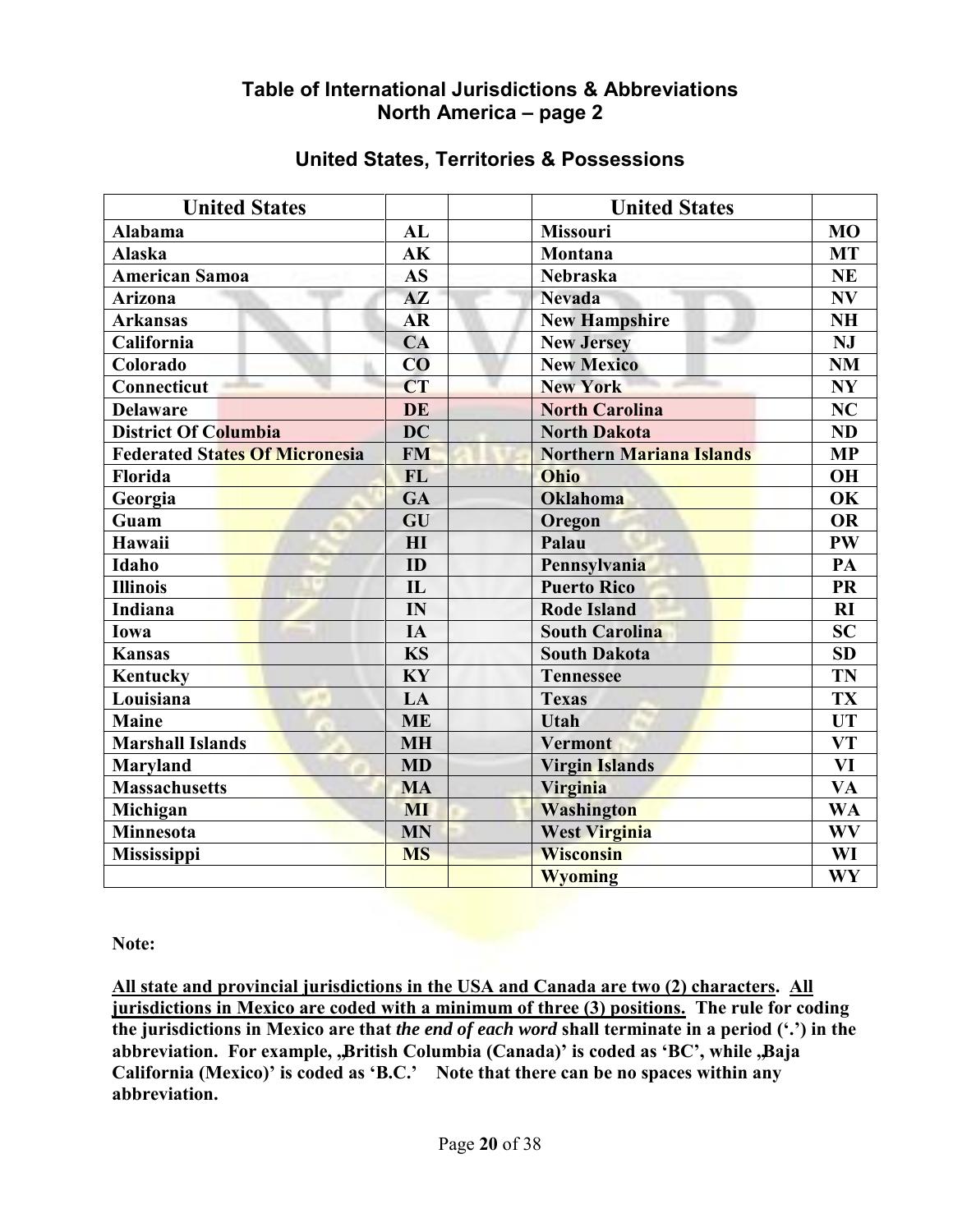#### STATISTICAL ANNEXES

- Annex A -- Schedule C, Classification of Country and Territory Designations for U.S. Import Statistics
- Annex B -- International Standard Country Codes
- Annex C -- Schedule D, Customs District and Port Codes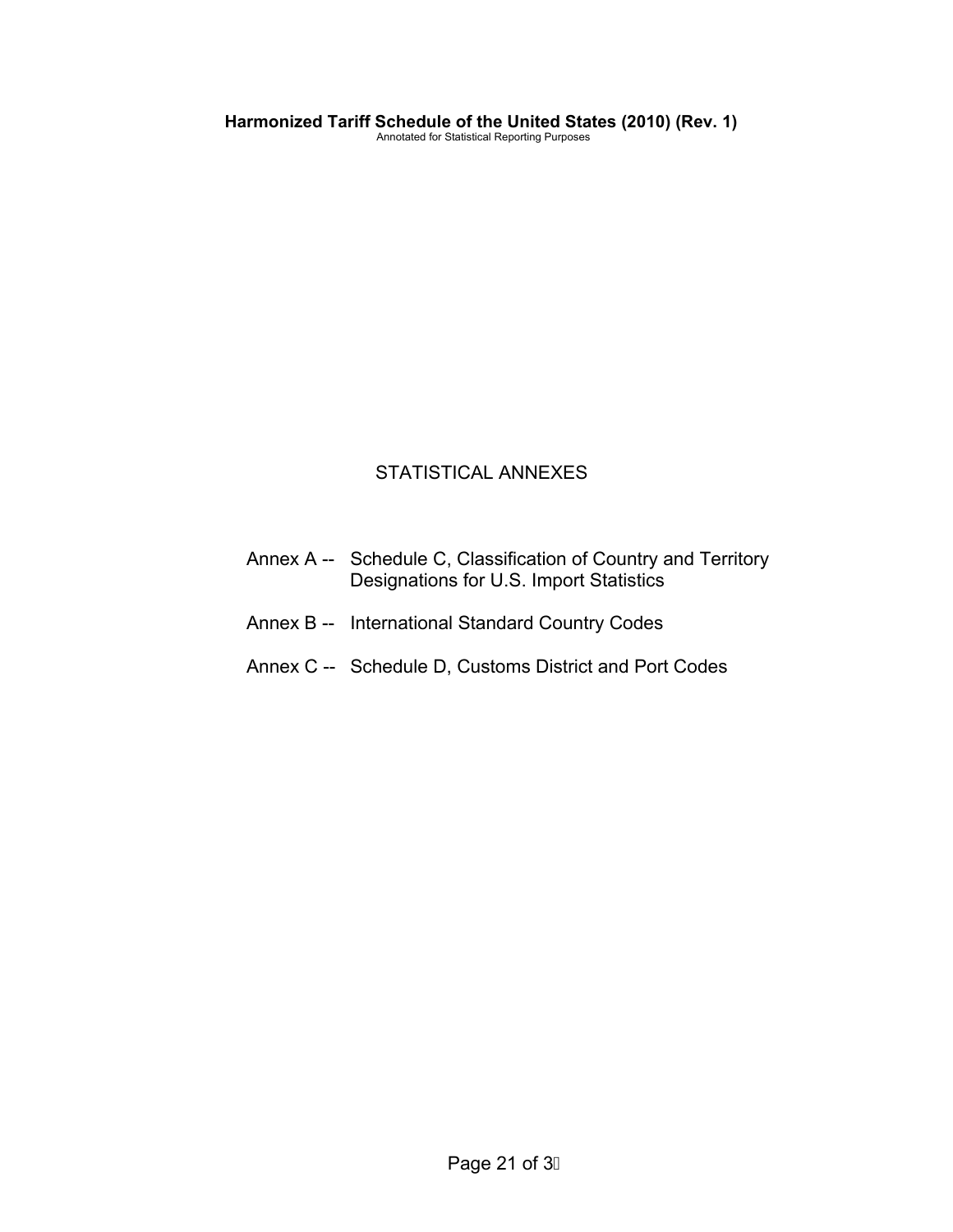#### ANNEX A

#### Schedule C - Classification of Country and Territory Designations for U.S. Foreign Trade Statistics

Schedule C contains the country and territory designations for use in compiling the U.S. export and import statistics. These designations should be shown in all cases where statistical information is required. The first part of this schedule contains the country designations arranged in numeric order by continent and listed in sequence within each continent generally from north to south and west to east. Abbreviated country designations, which are used in lieu of complete country names in some foreign trade reports, are also shown. The second part contains a listing in alphabetical arrangement of the countries, territories, etc., with their numeric codes. The names of the entities listed are generally the conventional spellings as approved by the U.S. Board on Geographic Names.

Revisions to Schedule C will be announced in the form of "special notices" to data users, as Public Bulletins to Schedule B, Statistical Classification of Domestic and Foreign Commodities Exported from the United States, and as supplements to the Harmonized Tariff Schedule of the United States Annotated for statistical purposes (HTS). HTS also includes a list of International Standard (ISO) Country Codes to be used by importers to report country of origin.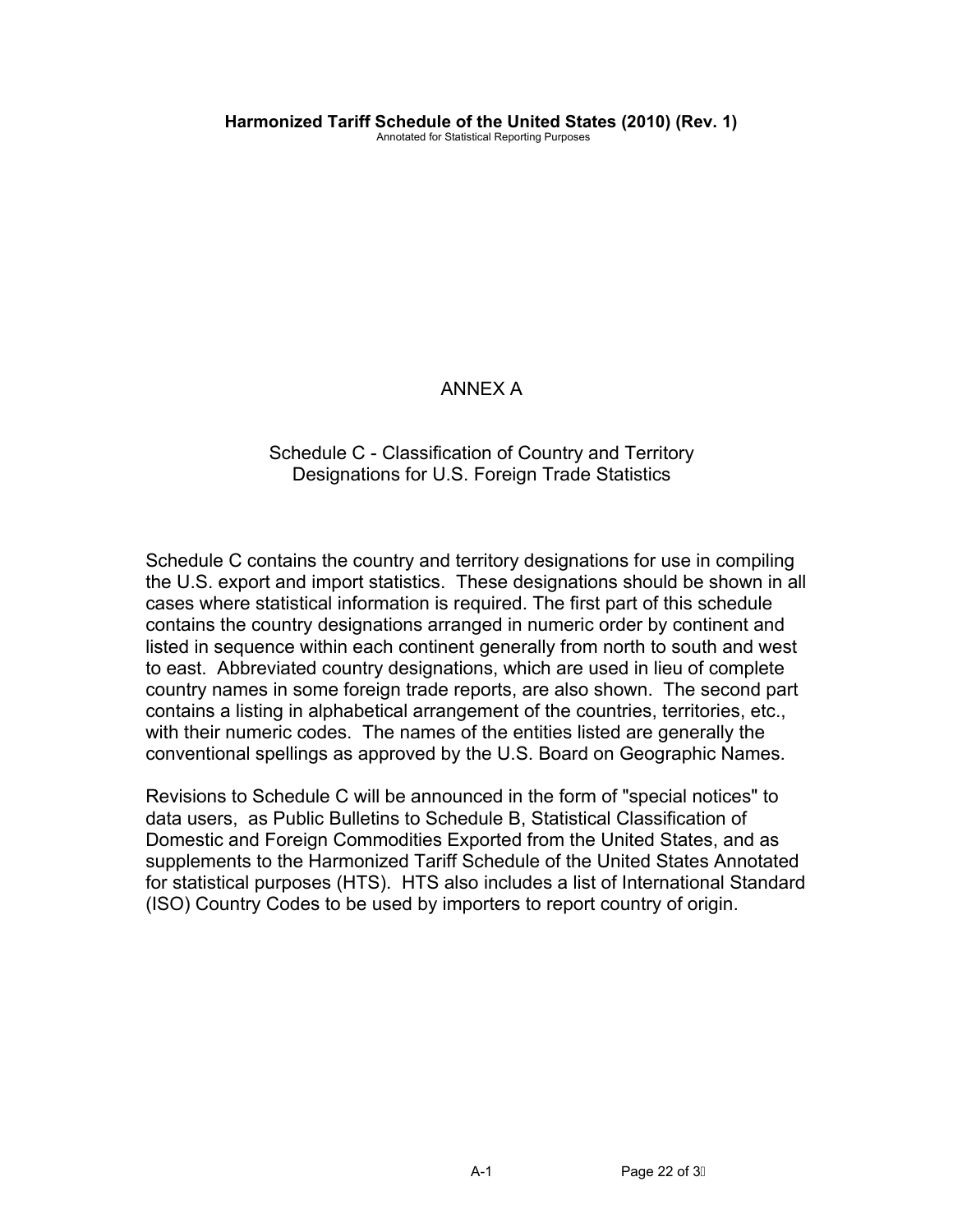| Schedule<br>C code | Country and territory designation                                                                                                                                | Abbreviated<br>designation |
|--------------------|------------------------------------------------------------------------------------------------------------------------------------------------------------------|----------------------------|
|                    | <b>NORTH AMERICA</b>                                                                                                                                             |                            |
| 100.0              |                                                                                                                                                                  | <b>USA</b>                 |
| 101.0              |                                                                                                                                                                  | GreenId                    |
| 122.0              |                                                                                                                                                                  | Canada                     |
| 161.0              |                                                                                                                                                                  | SP Mgel                    |
| 201.0              | Includes Isla de Cozumel and Islas Revillagigedo.                                                                                                                | Mexico                     |
| 205.0              |                                                                                                                                                                  | Guatmal                    |
| 208.0              |                                                                                                                                                                  | Belize                     |
| 211.0              |                                                                                                                                                                  | Salvadr                    |
| 215.0              | Includes Islas de la Bahia and the Swan Islands.                                                                                                                 | Hondura                    |
| 219.0              |                                                                                                                                                                  | Nicarag                    |
| 223.0              |                                                                                                                                                                  | C Rca                      |
| 225.0              |                                                                                                                                                                  | Panama                     |
| 232.0              |                                                                                                                                                                  | Bermuda                    |
| 236.0              | Includes Grand Bahama, Great Abaco, Harbour Island,<br>Eleuthera New Providence, Andros, Great Exuma,<br>Long Island Great Inagua, and associated small islands. | <b>Bahamas</b>             |
| 239.0              | Includes Isla de Pinos.                                                                                                                                          | Cuba                       |
| 241.0              | Includes Morant Cays and Pedro Cays.                                                                                                                             | Jamaica                    |
| 243.0              | Turks and Caicos Islands                                                                                                                                         | Turk <b>s</b>              |
| 244.0              |                                                                                                                                                                  | Cayman                     |
| 245.0              | Includes Ile de la Gonave and Tortuga Island.                                                                                                                    | Haiti                      |
| 247.0              |                                                                                                                                                                  | Dom Rep                    |
|                    |                                                                                                                                                                  |                            |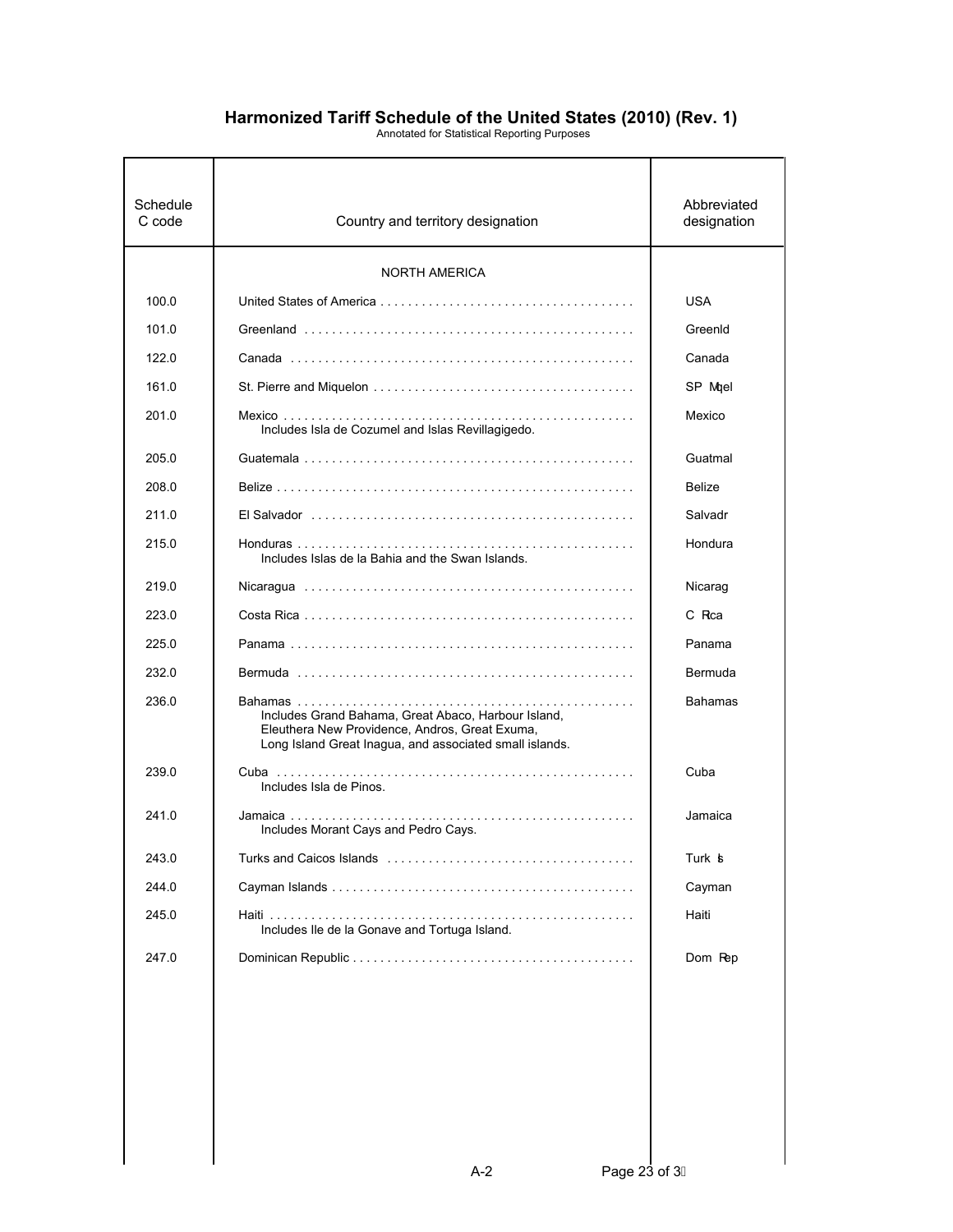| Schedule<br>C code | Country and territory designation                                                                                                                               | Abbreviated<br>designation |
|--------------------|-----------------------------------------------------------------------------------------------------------------------------------------------------------------|----------------------------|
|                    | NORTH AMERICA - - (Continued)                                                                                                                                   |                            |
| 248.1              |                                                                                                                                                                 | Anglla                     |
| 248.2              | Includes Sombrero Island.                                                                                                                                       | B Vrgn                     |
|                    | Includes Anegada, Jost Van Dyke, Tortola, and Virgin Gorda Islands.                                                                                             |                            |
| 248.3<br>248.4     |                                                                                                                                                                 | St. KN<br>Antigua          |
| 248.5              | Includes Redonda Islands.                                                                                                                                       | Monsrat                    |
| 248.6              |                                                                                                                                                                 | Dominca                    |
| 248.7              |                                                                                                                                                                 | S Lucia                    |
| 248.8              | Excluding the Southern Grenadines.                                                                                                                              | S Vh Gr                    |
| 248.9              | Includes Southern Grenadines Islands.                                                                                                                           | Grenada                    |
| 272.0              |                                                                                                                                                                 | Barbado                    |
| 274.0              |                                                                                                                                                                 | Trinid                     |
| 277.1              | Includes Curacao, Bonaire, Saba, St. Eustatius, and<br>St. Martin (Southern part).                                                                              | N Antil                    |
| 277.9              |                                                                                                                                                                 | Aruba                      |
| 283.1              | Includes Grande-Terre, Basse-Terre, Iles des Saintes,<br>Iles de la Petite-Terre, La Desirade, Ile Saint-Barthelemy,<br>Marie-Galante, and Northern St. Martin. | Guadlpe                    |
| 283.9              |                                                                                                                                                                 | Marting                    |
|                    | <b>SOUTH AMERICA</b>                                                                                                                                            |                            |
| 301.0              |                                                                                                                                                                 | Colomb                     |
| 307.0              |                                                                                                                                                                 | Venez                      |
| 312.0              |                                                                                                                                                                 | Guyana                     |
| 315.0              |                                                                                                                                                                 | Surinam                    |
| 317.0              |                                                                                                                                                                 | F Guian                    |
| 331.0              | Includes the Galapagos Islands.                                                                                                                                 | Ecuador                    |
| 333.0              |                                                                                                                                                                 | Peru                       |
| 335.0              |                                                                                                                                                                 | <b>Bolivia</b>             |
| 337.0              | Includes Isla Sala y Gomez, Islas San Felix, Islas San<br>Ambrosio, Islas Juan Fernandez, and Easter Island.                                                    | Chile                      |
|                    |                                                                                                                                                                 |                            |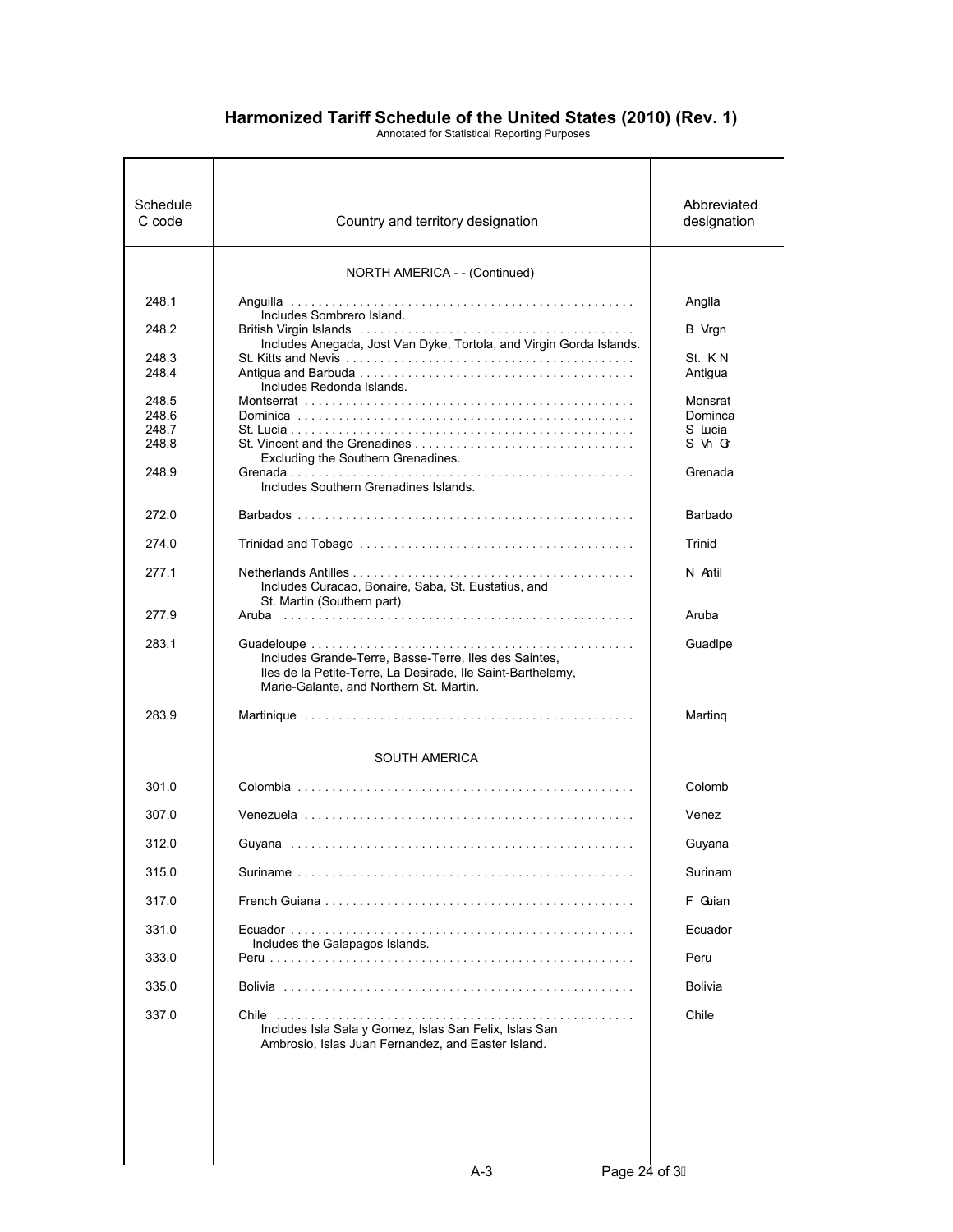| Schedule<br>C code      | Country and territory designation                                                                                                                                                  | Abbreviated<br>designation         |
|-------------------------|------------------------------------------------------------------------------------------------------------------------------------------------------------------------------------|------------------------------------|
|                         | SOUTH AMERICA--(Continued)                                                                                                                                                         |                                    |
| 351.0                   | Includes Penedos de Sao Pedro e Sao Paulo. Fernando di<br>Noronha, and the Ilha da Trinidade (in South Atlantic).                                                                  | Brazil                             |
| 353.0                   |                                                                                                                                                                                    | Paragua                            |
| 355.0                   |                                                                                                                                                                                    | Uruguay                            |
| 357.0                   |                                                                                                                                                                                    | Argent                             |
| 372.0                   | Falkland Islands (Islas Malvinas)<br>Includes Falkland Islands and the South Georgia, South Orkney,<br>South Shetland, and South Sandwich Islands.                                 | Falk <b>s</b>                      |
|                         | <b>EUROPE</b>                                                                                                                                                                      |                                    |
| 400.0                   |                                                                                                                                                                                    | Iceland                            |
| 401 0                   | Includes the Islands of Oland and Gotland (Gothland).                                                                                                                              | Sweden                             |
| 403.1<br>403.9          |                                                                                                                                                                                    | $Sv$ Jn $\boldsymbol{b}$<br>Norway |
| 405.0                   | Includes the Aland Islands.                                                                                                                                                        | Finland                            |
| 409.1<br>409.9          | Includes the island of Bornholm                                                                                                                                                    | Faroe<br>Denmark                   |
| 412.0                   | Includes England, Wales, the Channel Islands, the<br>Isles of Wight and Man, and the Scilly Islands; Scotland,<br>the Hebrides, Orkney and Shetland Islands; and Northern Ireland. | U King                             |
| 419.0                   | Excludes Northern Ireland.                                                                                                                                                         | Ireland                            |
| 421.0                   |                                                                                                                                                                                    | Nethids                            |
| 423.1<br>423.9          |                                                                                                                                                                                    | Belgium<br>Luxmbrg                 |
| 427.1<br>427.2<br>427.9 | Includes Corsica                                                                                                                                                                   | Andorra<br>Monaco<br>France        |
| 428.0                   | Federal Republic of Germany<br>Includes the former German Democratic Republic (East Germany)<br>and Berlin.                                                                        | FR Germ                            |
|                         |                                                                                                                                                                                    |                                    |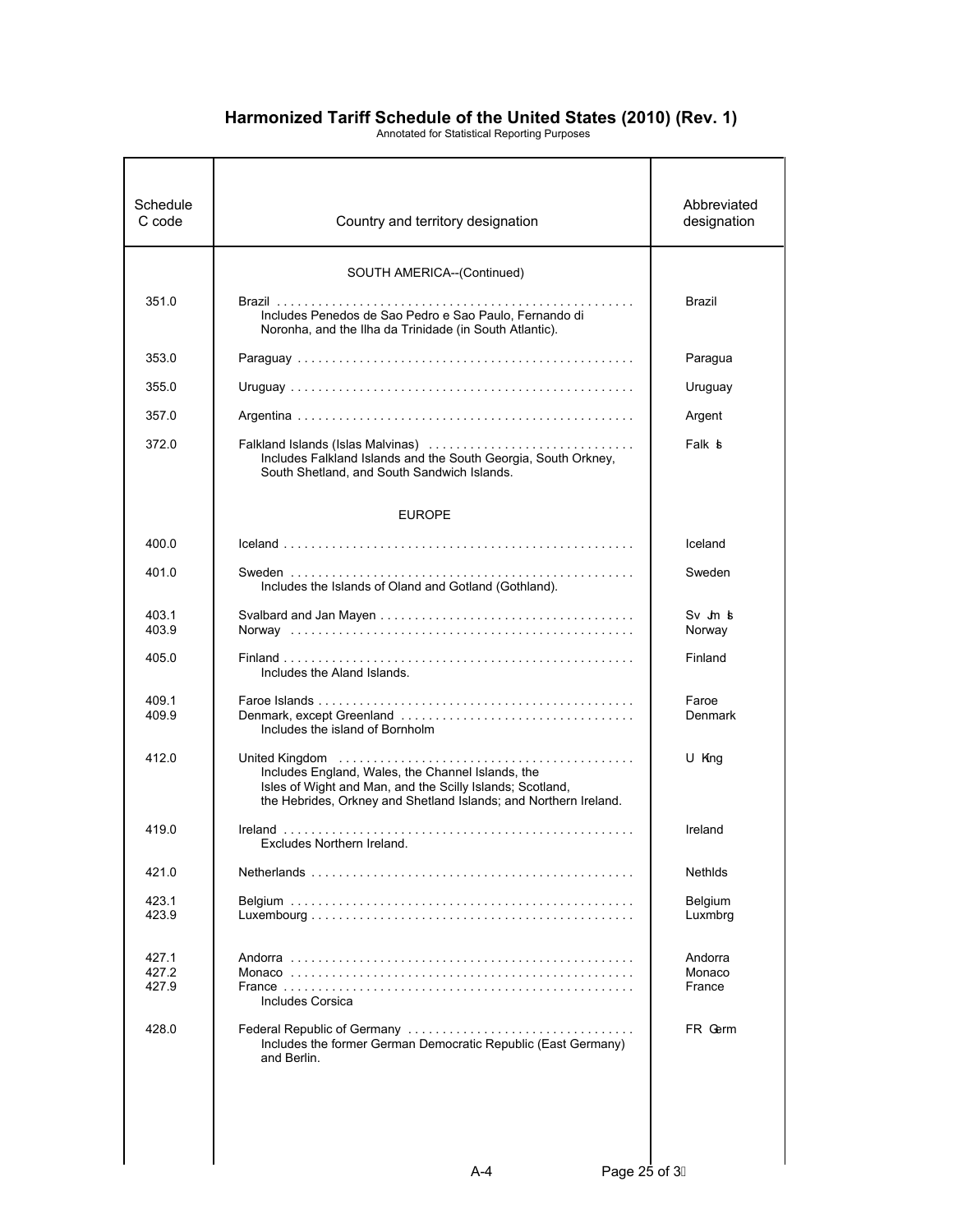| Schedule<br>C code                                          | Country and territory designation                                                                                                     | Abbreviated<br>designation                                     |
|-------------------------------------------------------------|---------------------------------------------------------------------------------------------------------------------------------------|----------------------------------------------------------------|
|                                                             | EUROPE--(Continued)                                                                                                                   |                                                                |
| 433.0                                                       |                                                                                                                                       | Austria                                                        |
| 435.1<br>435.9                                              |                                                                                                                                       | Czech<br>Slovak                                                |
| 437.0                                                       |                                                                                                                                       | Hungary                                                        |
| 441.1<br>441.9                                              |                                                                                                                                       | Lichten<br>Switzld                                             |
| 447.0                                                       |                                                                                                                                       | Estonia                                                        |
| 449.0                                                       |                                                                                                                                       | Latvia                                                         |
| 451.0                                                       |                                                                                                                                       | Lithuan                                                        |
| 455.0                                                       |                                                                                                                                       | Poland                                                         |
| 462.1                                                       | Includes the Sakhalin and Kuril Islands.                                                                                              | Russia                                                         |
| 462.2<br>462.3                                              |                                                                                                                                       | Belar<br>Ukraine                                               |
| 463.1<br>463.2<br>463.3<br>463.4<br>463.5<br>464.1<br>464.2 |                                                                                                                                       | Armenia<br>Azerbin<br>Georgia<br>Kazakhs<br>Kyrgyzs<br>Moldova |
| 464.3<br>464.4                                              |                                                                                                                                       | Tajikis<br>Turkmen<br><b>Uzbekis</b>                           |
| 470.0                                                       | Includes the Balearic and Canary Islands, Ceuta, Melilla,<br>Islas Chafarinas. Penon de Alhucemas and<br>Penon de Velez de la Gomera. | Spain                                                          |
| 471.0                                                       | Portugal<br>.<br>Includes the Azores and Madeira Islands.                                                                             | Portugl                                                        |
| 472.0                                                       |                                                                                                                                       | Gibralt                                                        |
| 473.0                                                       |                                                                                                                                       | Malta                                                          |
| 475.1<br>475.2<br>475.9                                     | Includes the islands of Sicily, Sardinia, Elba, Pantelleria,<br>and Lampedusa.                                                        | San Mar<br>Vat Cty<br>Italy                                    |
| 479.1<br>479.2<br>479.4                                     | 479.3 Bosnia-Hercegovina                                                                                                              | Croatia<br>Sivenia<br>Bosnia<br>Macedon                        |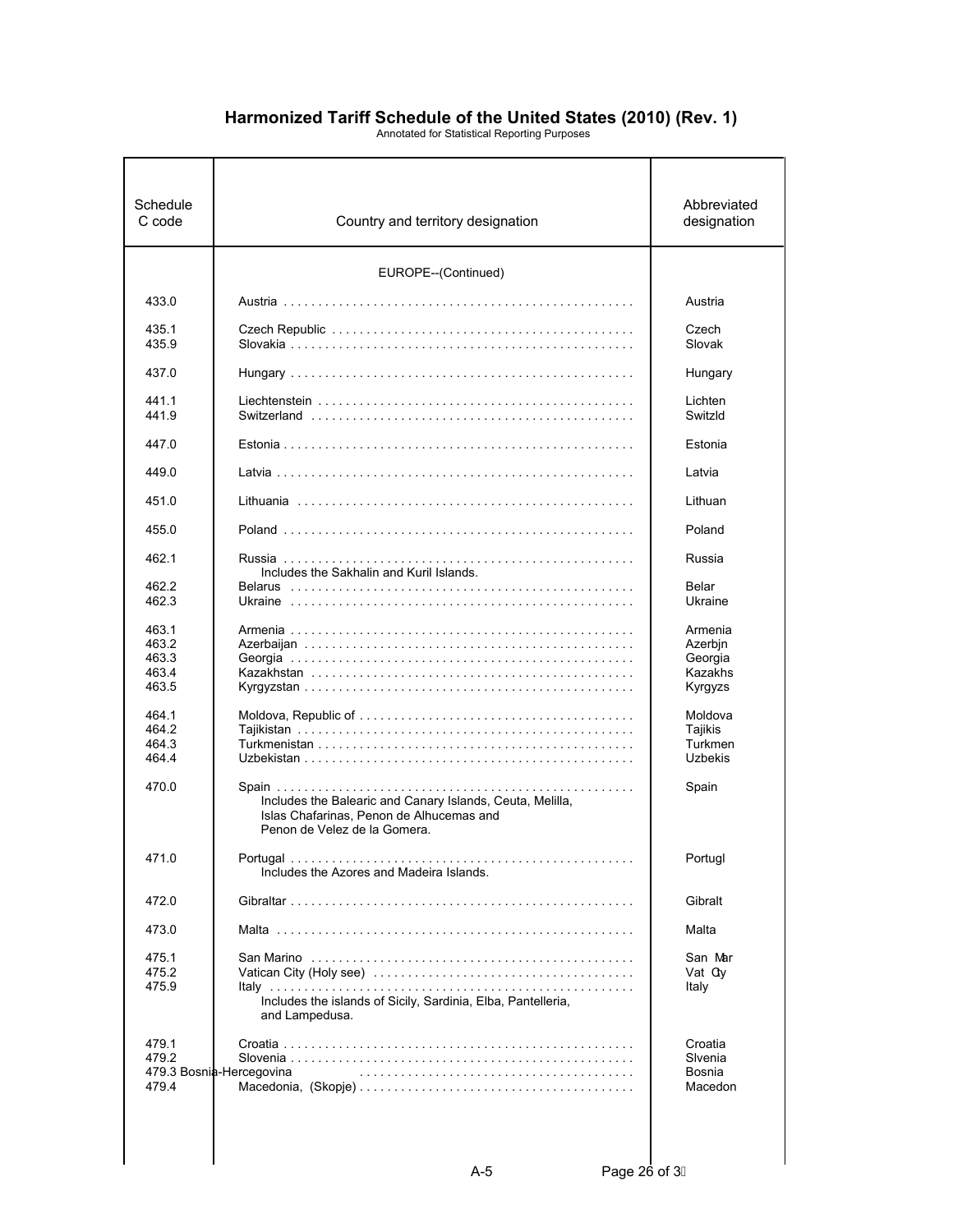| Schedule<br>C code      | Country and territory designation                                                                                                                                                        | Abbreviated<br>designation |
|-------------------------|------------------------------------------------------------------------------------------------------------------------------------------------------------------------------------------|----------------------------|
|                         | EUROPE--(Continued)                                                                                                                                                                      |                            |
| 480.1                   |                                                                                                                                                                                          | Serbia                     |
| 480.3                   |                                                                                                                                                                                          | Kosovo                     |
| 480.4                   |                                                                                                                                                                                          | Montene                    |
| 481.0                   |                                                                                                                                                                                          | Albania                    |
| 484.0                   | Includes Crete, the Ionian Islands, and the Grecian Archipelago,<br>with the Aegean Islands of Limnos, Samothraki, Khios, Samos,<br>Lesvos, and the Dodecanese, including Rhodes Island. | Greece                     |
| 485.0                   |                                                                                                                                                                                          | Romania                    |
| 487.0                   |                                                                                                                                                                                          | <b>Bulgar</b>              |
| 489.0                   |                                                                                                                                                                                          | Turkey                     |
| 491.0                   |                                                                                                                                                                                          | Cyprus                     |
|                         | ASIA                                                                                                                                                                                     |                            |
| 502.0                   |                                                                                                                                                                                          | Syria                      |
| 504.0                   |                                                                                                                                                                                          | Lebanon                    |
| 505.0                   |                                                                                                                                                                                          | Iraq                       |
| 507.0                   |                                                                                                                                                                                          | Iran                       |
| 508.1<br>508.2<br>508.3 |                                                                                                                                                                                          | Israel<br>Gaza<br>Westbnk  |
| 511.0                   |                                                                                                                                                                                          | Jordan                     |
| 513.0                   |                                                                                                                                                                                          | Kuwait                     |
| 517.0                   | Saudia Arabia (allergia allergia allergia allergia allergia allergia allergia all'essentito di Saudia Arabia a                                                                           | S Aab                      |
| 518.0                   |                                                                                                                                                                                          | Qatar                      |
| 520.0                   |                                                                                                                                                                                          | Arab EM                    |
| 521.0                   | Includes the former Yemen Arab Republic, the former People's<br>Democratic Republic of Yemen, and the Islands of Kamaran,<br>Perm and Socotra.                                           | Yemen                      |
| 523.0                   |                                                                                                                                                                                          | Oman                       |
| 525.0                   |                                                                                                                                                                                          | <b>Bahrain</b>             |
| 531.0                   |                                                                                                                                                                                          | Afghan                     |
| 533.0                   | Includes the Andaman, Nicobar, and Laccadive Islands.                                                                                                                                    | India                      |
|                         |                                                                                                                                                                                          |                            |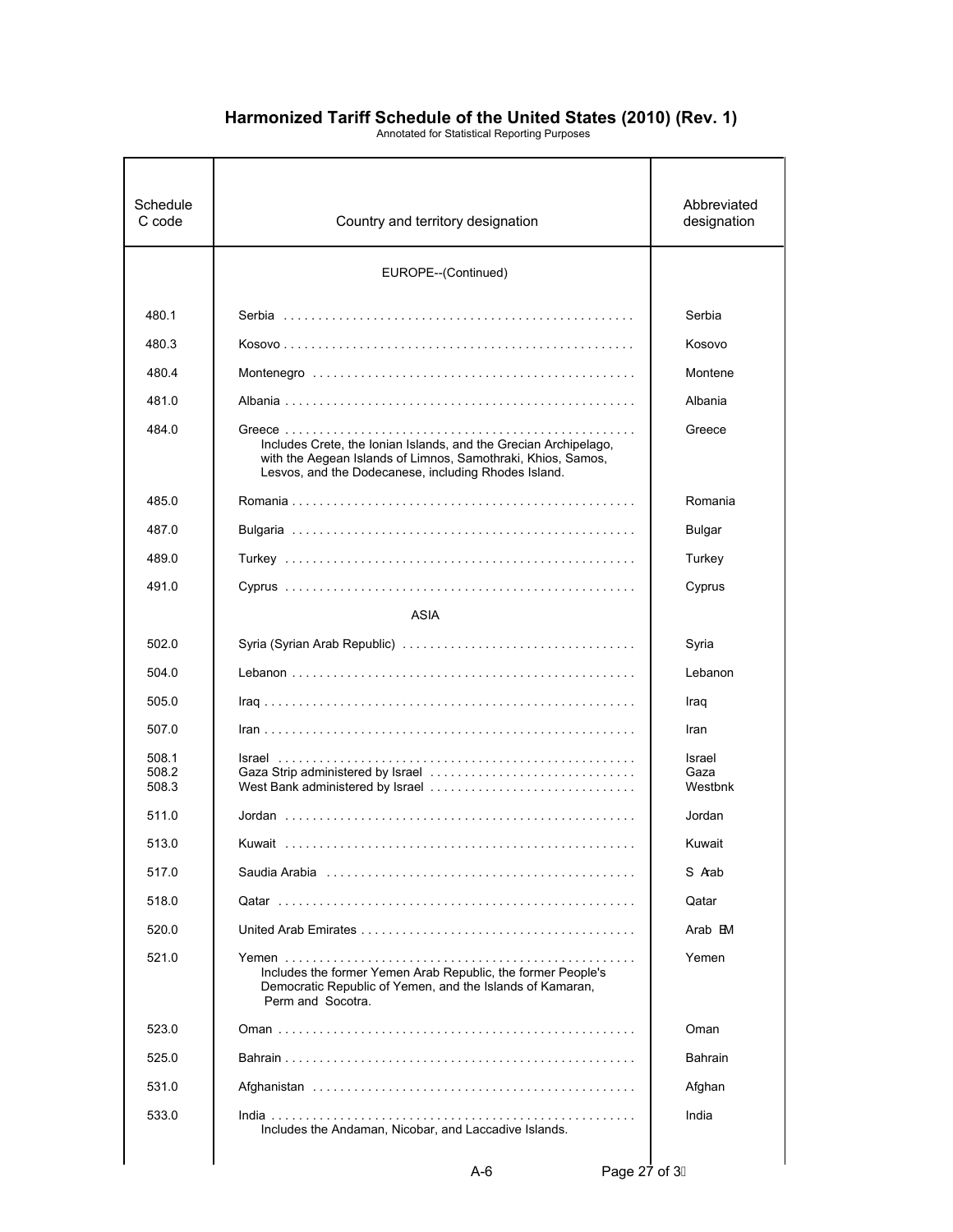| Schedule<br>C code | Country and territory designation                                                                                                                                                                                                                                                                                                                                          | Abbreviated<br>designation |
|--------------------|----------------------------------------------------------------------------------------------------------------------------------------------------------------------------------------------------------------------------------------------------------------------------------------------------------------------------------------------------------------------------|----------------------------|
| 535.0              |                                                                                                                                                                                                                                                                                                                                                                            | Pakistn                    |
| 536.0              |                                                                                                                                                                                                                                                                                                                                                                            | Nepal                      |
| 538.0              |                                                                                                                                                                                                                                                                                                                                                                            | <b>Bngldsh</b>             |
| 542.0              |                                                                                                                                                                                                                                                                                                                                                                            | Sri Ika                    |
| 546.0              |                                                                                                                                                                                                                                                                                                                                                                            | Burma                      |
| 549.0              |                                                                                                                                                                                                                                                                                                                                                                            | Thailand                   |
| 552.0              |                                                                                                                                                                                                                                                                                                                                                                            | Vietnam                    |
| 553.0              |                                                                                                                                                                                                                                                                                                                                                                            | Laos                       |
| 555.0              |                                                                                                                                                                                                                                                                                                                                                                            | Cambod                     |
| 557.0              | Includes the former Federation of Malaya, Sarawak, and Sabah.                                                                                                                                                                                                                                                                                                              | Malaysa                    |
| 559.0              |                                                                                                                                                                                                                                                                                                                                                                            | Singapr                    |
| 560.0              | Includes the former Portuguese Timor.                                                                                                                                                                                                                                                                                                                                      | Indnsia                    |
| 560.1              |                                                                                                                                                                                                                                                                                                                                                                            | E. Timor                   |
| 561.0              |                                                                                                                                                                                                                                                                                                                                                                            | <b>Brunei</b>              |
| 565.0              |                                                                                                                                                                                                                                                                                                                                                                            | Phil R                     |
| 566.0              |                                                                                                                                                                                                                                                                                                                                                                            | Macau                      |
| 568.2              |                                                                                                                                                                                                                                                                                                                                                                            | <b>Bhutan</b>              |
| 568.3              |                                                                                                                                                                                                                                                                                                                                                                            | Maldive                    |
| 570.0              |                                                                                                                                                                                                                                                                                                                                                                            | China                      |
| 574.0              |                                                                                                                                                                                                                                                                                                                                                                            | Mongola                    |
| 579.0              | North Korea (Democratic People's Republic of Korea)                                                                                                                                                                                                                                                                                                                        | No Kor                     |
| 580.0              |                                                                                                                                                                                                                                                                                                                                                                            | Kor Rep                    |
| 582.0              |                                                                                                                                                                                                                                                                                                                                                                            | Hg Kong                    |
| 583.0              | Includes Pescadores.                                                                                                                                                                                                                                                                                                                                                       | Taiwan                     |
| 588.0              | Includes the four main islands of Honshu, Kyushu, Shikoku, and<br>Hokkaido and islands adjacent thereto; the Ryukyus (including<br>Okinawa, Sakishima, and all other Ryukyu islands), and the<br>following islands: Nansei-Shoto, Nampo-Shoto, Bonin, Nishino-<br>shima (Rosario), Volcano, Daito-Jima, Okino-Tori-Shima<br>(Parece Vela), and Minami-Tori-Shima (Marcus). | Japan                      |
|                    |                                                                                                                                                                                                                                                                                                                                                                            |                            |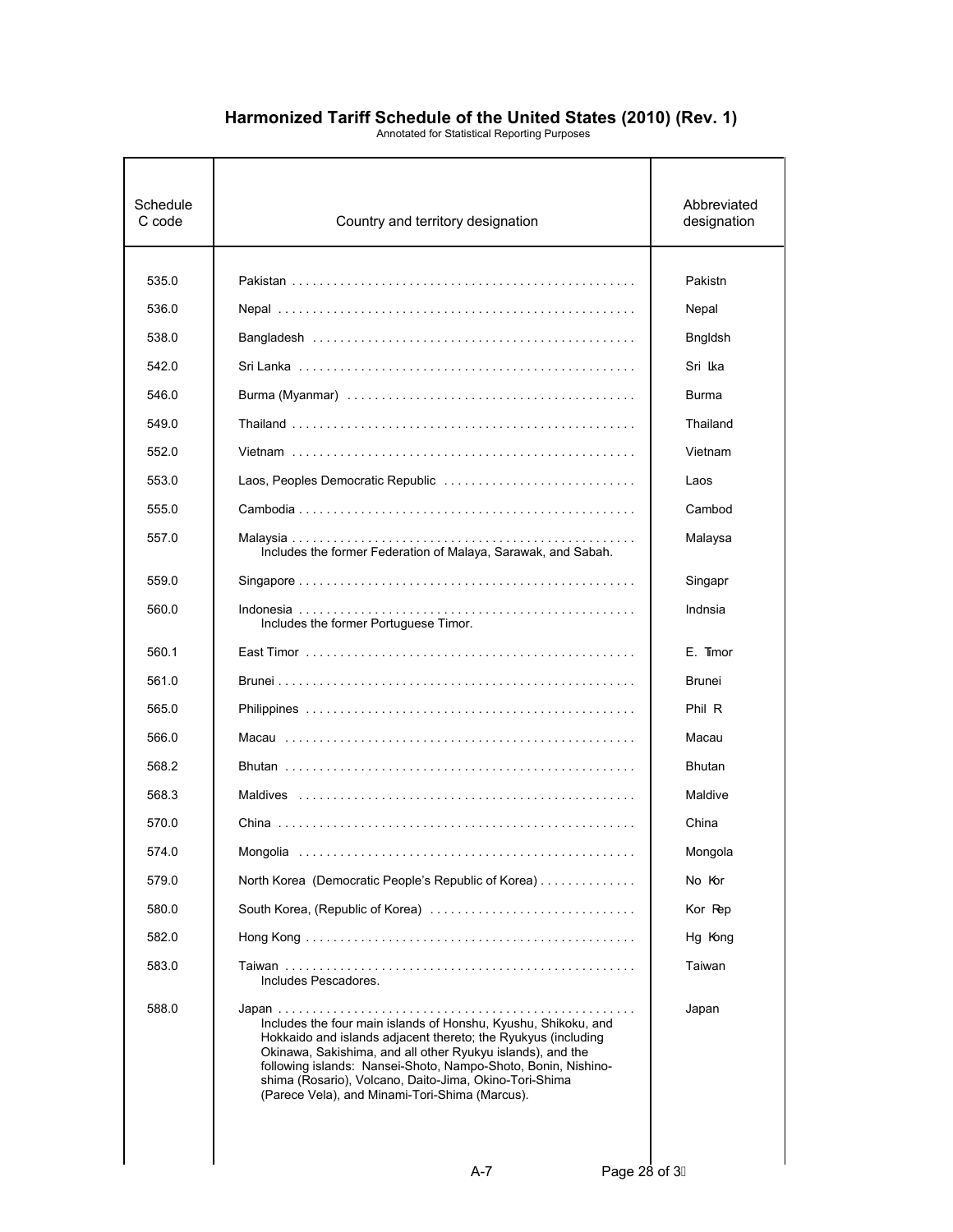| Schedule<br>C code |                                                                                                                                                                                                                               | Abbreviated        |
|--------------------|-------------------------------------------------------------------------------------------------------------------------------------------------------------------------------------------------------------------------------|--------------------|
|                    | Country and territory designation                                                                                                                                                                                             | designation        |
|                    | <b>AUSTRALIA and OCEANIA</b>                                                                                                                                                                                                  |                    |
| 602.1              | Includes Tasmania, Lord Howe Island, Macquarie Island, Ashmore<br>and Cartier Islands.                                                                                                                                        | Austral            |
| 602.2              |                                                                                                                                                                                                                               | <b>Norfolk</b>     |
| 602.3              |                                                                                                                                                                                                                               | Cocos I            |
| 602.4<br>602.9     | Christmas Island (in the Indian Ocean)                                                                                                                                                                                        | Crist I<br>Heard I |
| 604.0              | Includes eastern New Guinea, the Bismarck, and Louisiade<br>Archipelagos, d'Entrecasteaux, Northern Solomon<br>(Bougainville, Buka, etc.), and the islands of New Britain,<br>New Ireland, and associated small islands.      | New Gui            |
| 614.1              | Includes Antipodes, Auckland, Bounty, Campbell, Kermadec,<br>Chatham, Three Kings, and Snares Islands, and associated<br>small islands.                                                                                       | N Zeal             |
| 614.2              |                                                                                                                                                                                                                               | Cook s             |
| 614.3              |                                                                                                                                                                                                                               | Tokelau            |
| 614.4              |                                                                                                                                                                                                                               | Niue               |
| 615.0              |                                                                                                                                                                                                                               | W Samoa            |
| 622.3              | Includes southern Solomon Islands, primarily Guadalcanal, Malaita,<br>San Cristobal, Santa Isabel, and Choiseul.                                                                                                              | Solmn I            |
| 622.4              |                                                                                                                                                                                                                               | Vanuatu            |
| 622.5              |                                                                                                                                                                                                                               | Pitcarn            |
| 622.6              | Includes Gilbert Islands, Banaba (Ocean Island), the<br>Phoenix Islands, including Canton and Enderbury Islands, and<br>Washington, Fanning, Christmas, Malden, Starbuck, Caroline,<br>Vostok, and Flint in the Line Islands. | Kiribat            |
| 622.7              | Includes the former Ellice Islands.                                                                                                                                                                                           | Tuvalu             |
| 641.2              | Includes the Loyalty Islands, Isle of Pines, and Walpole Island.                                                                                                                                                              | N Caldn            |
| 641.3              |                                                                                                                                                                                                                               | Wallis             |
| 641.4              | Includes the Society Islands, Tuamotu and Gambier, Marguesas<br>Islands, the Iles Australes, and Clipperton Island.                                                                                                           | FR Roly            |
| 681.0              |                                                                                                                                                                                                                               | Marshal            |
| 682.0              |                                                                                                                                                                                                                               | <b>Microns</b>     |
| 683.0              |                                                                                                                                                                                                                               | Palau              |
| 686.2              |                                                                                                                                                                                                                               | Nauru              |
| 686.3              |                                                                                                                                                                                                                               | Fiji               |
| 686.4              |                                                                                                                                                                                                                               | Tonga              |
|                    |                                                                                                                                                                                                                               |                    |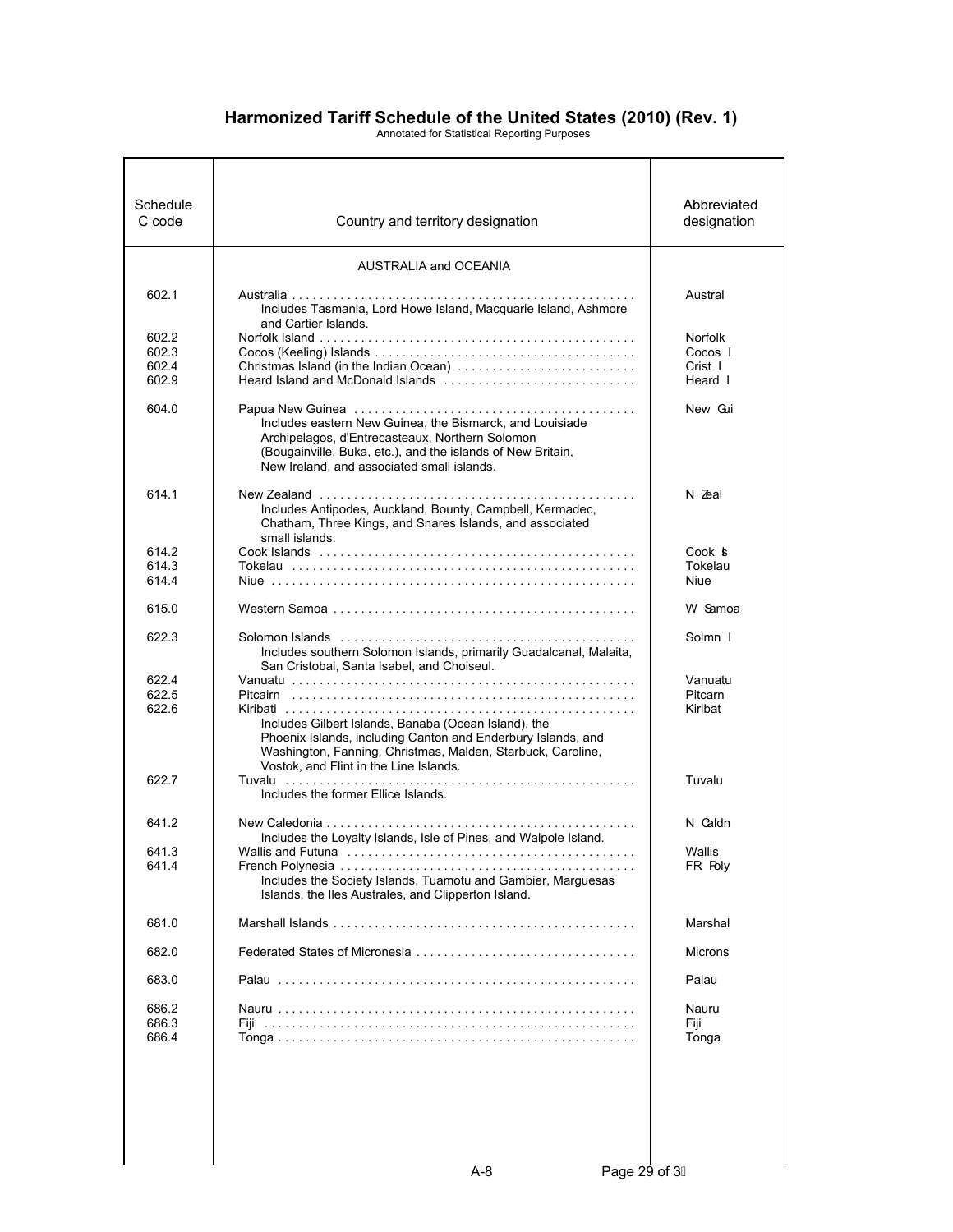| Schedule<br>C code | Country and territory designation                                                                               | Abbreviated<br>designation |
|--------------------|-----------------------------------------------------------------------------------------------------------------|----------------------------|
|                    | <b>AFRICA</b>                                                                                                   |                            |
| 714.0              | Includes Ifni.                                                                                                  | Moroc                      |
| 721.0              |                                                                                                                 | Algeria                    |
| 723.0              |                                                                                                                 | Tunisia                    |
| 725.0              |                                                                                                                 | Libya                      |
| 729.0              |                                                                                                                 | Egypt                      |
| 732.0              |                                                                                                                 | Sudan                      |
| 737.0              |                                                                                                                 | W Sahar                    |
| 738.0              | Includes Rio Muni, Macias Nguema Biyogo (Fernando Po),<br>Pagalu (Annobon), Corisco, and Elobey Islands.        | Eq Guin                    |
| 741.0              |                                                                                                                 | Mauritn                    |
| 742.0              |                                                                                                                 | Camroon                    |
| 744.0              |                                                                                                                 | Senegal                    |
| 745.0              |                                                                                                                 | Mali                       |
| 746.0              |                                                                                                                 | Guinea                     |
| 747.0              | Sierra Leone (and all and all and all and all and all and all and all and all and all and all and all and all a | Sier In                    |
| 748.0              |                                                                                                                 | <b>lvyCst</b>              |
| 749.0              |                                                                                                                 | Ghana                      |
| 750.0              |                                                                                                                 | Gambia                     |
| 751.0              |                                                                                                                 | Niger                      |
| 752.0              |                                                                                                                 | Togo                       |
| 753.0              |                                                                                                                 | Nigeria                    |
| 754.0              |                                                                                                                 | C Af Ro                    |
| 755.0              |                                                                                                                 | Gabon                      |
| 756.0              |                                                                                                                 | Chad                       |
| 758.0              | Includes the islands of Ascension, Gough, Inaccessible,<br>Nightingale, and Tristann da Cunha                   | S Heln                     |
| 760.0              |                                                                                                                 | <b>Burkina</b>             |
| 761.0              |                                                                                                                 | Benin                      |
|                    |                                                                                                                 |                            |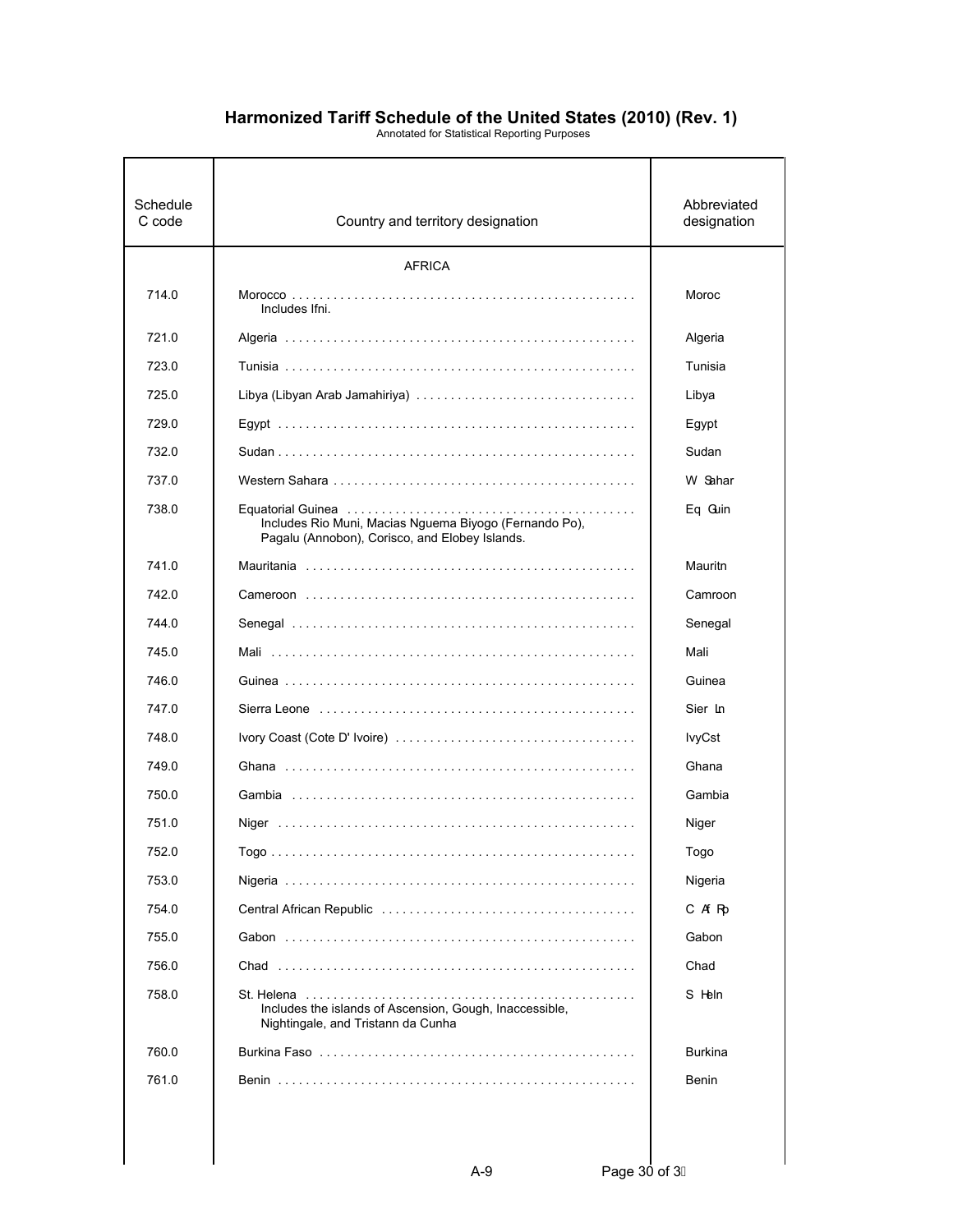| Schedule<br>C code      | Country and territory designation                                                                                                                                     | Abbreviated<br>designation  |
|-------------------------|-----------------------------------------------------------------------------------------------------------------------------------------------------------------------|-----------------------------|
|                         | AFRICA- - (Continued)                                                                                                                                                 |                             |
| 762.0                   | Includes Cabinda.                                                                                                                                                     | Angola                      |
| 763.0                   |                                                                                                                                                                       | Congo B                     |
| 764.2<br>764.3<br>764.4 |                                                                                                                                                                       | G Bsau<br>C Verde<br>Sao TP |
| 765.0                   |                                                                                                                                                                       | Liberia                     |
| 766.0                   | Congo, The Democratic Republic of (Kinshasa) (Zaire)                                                                                                                  | Co kins                     |
| 767.0                   |                                                                                                                                                                       | Burundi                     |
| 769.0                   |                                                                                                                                                                       | Rwanda                      |
| 770.0                   |                                                                                                                                                                       | Somalia                     |
| 774.1                   |                                                                                                                                                                       | Eritrea                     |
| 774.9                   |                                                                                                                                                                       | Ethiop                      |
| 777.0                   |                                                                                                                                                                       | Djibuti                     |
| 778.0                   |                                                                                                                                                                       | Uganda                      |
| 779.0                   |                                                                                                                                                                       | Kenya                       |
| 780.0                   | Includes Aldabra Islands, Alphonse, Bijoutier, and<br>St. Francois Islands, Amirante Isles, Cosmoledo Group,<br>Farquhar Group, Ile Desroches, and St. Pierre Island. | Seychel                     |
| 781.0                   | Includes the Chagos Archipelago and Diego Garcia Island.                                                                                                              | B hd O                      |
| 783.0                   |                                                                                                                                                                       | Tnzania                     |
| 785.0                   | Includes Rodriques Island, Agalega Islands, and Cargados<br>Caragos Shoals.                                                                                           | Maurit                      |
| 787.0                   |                                                                                                                                                                       | Mozambq                     |
| 788.0                   |                                                                                                                                                                       | Madagas                     |
| 788.1                   |                                                                                                                                                                       | Mayotte                     |
| 789.0                   |                                                                                                                                                                       | Comoros                     |
| 790.4                   |                                                                                                                                                                       | Reunion                     |
| 790.5                   | French Southern and Antarctic Lands                                                                                                                                   | F So Ant                    |
| 791.0                   |                                                                                                                                                                       | Rep SAF                     |
| 792.0                   |                                                                                                                                                                       | Namibia                     |
|                         |                                                                                                                                                                       |                             |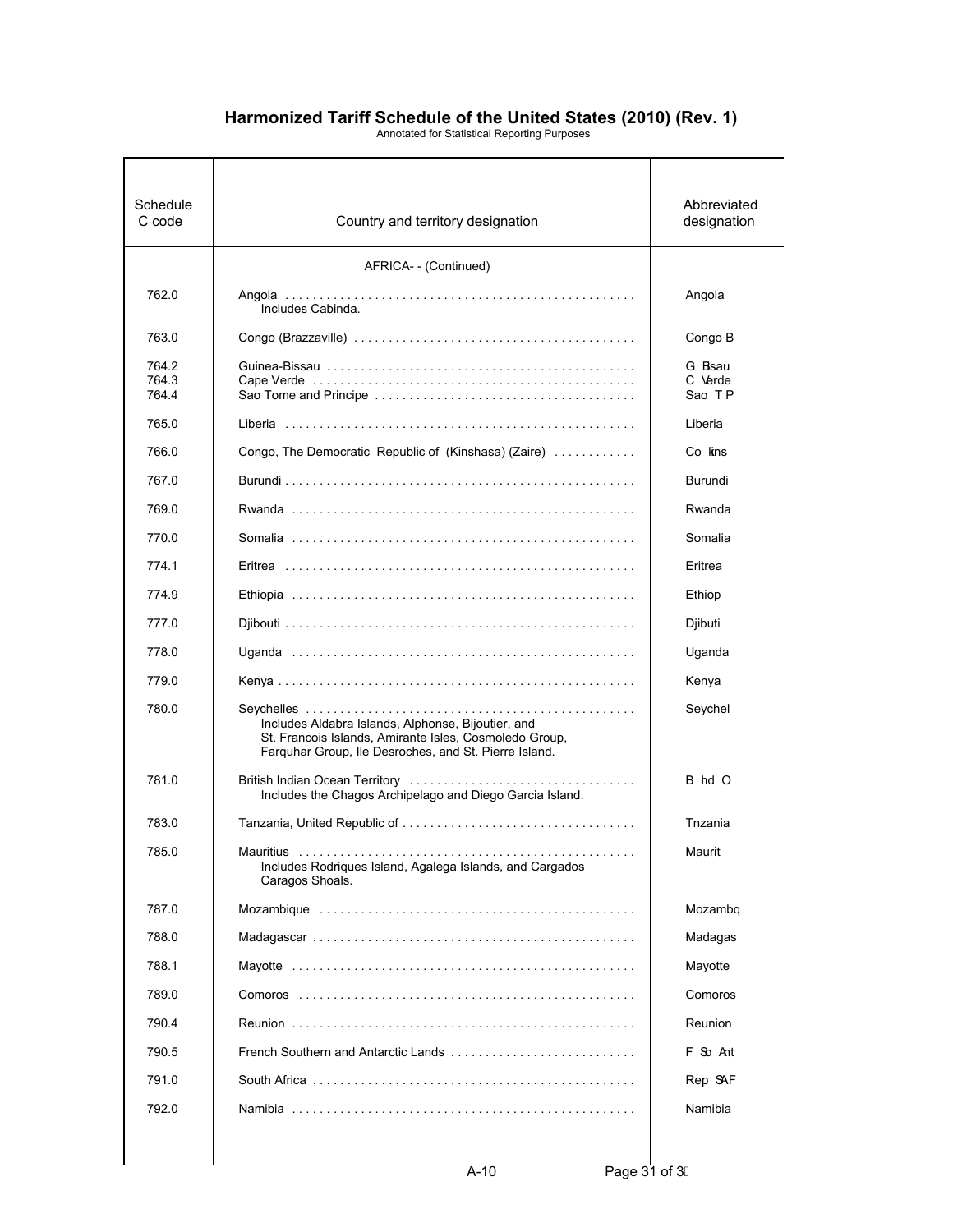| Schedule<br>C code | Country and territory designation                                                                                                                         | Abbreviated<br>designation |
|--------------------|-----------------------------------------------------------------------------------------------------------------------------------------------------------|----------------------------|
|                    | AFRICA- - (Continued)                                                                                                                                     |                            |
| 793.0              |                                                                                                                                                           | <b>Botswan</b>             |
| 794.0              |                                                                                                                                                           | Zambia                     |
| 795.0              |                                                                                                                                                           | Swazland                   |
| 796.0              |                                                                                                                                                           | Zmbabwe                    |
| 797.0              |                                                                                                                                                           | Malawi                     |
| 799.0              |                                                                                                                                                           | Lesotho                    |
|                    | PUERTO RICO AND<br>UNITED STATES POSSESSIONS                                                                                                              |                            |
| 903.0              |                                                                                                                                                           | P Rco                      |
| 911.0              |                                                                                                                                                           | Virg <b>s</b>              |
| 935.0              |                                                                                                                                                           | Guam                       |
| 951.0              | Including Tutuila Island and dependencies.                                                                                                                | Am Sam                     |
| 961.0              |                                                                                                                                                           | N Mar I                    |
| 980.0              | Includes Baker Island, Howland Island, Jarvis Island,<br>Johnston Atoll, Kingman Reef, Midway Islands, Navassa<br>Island, Palmyra Atoll, and Wake Island. | US OB                      |
|                    |                                                                                                                                                           |                            |
|                    | Page 32 of 31<br>$A-11$                                                                                                                                   |                            |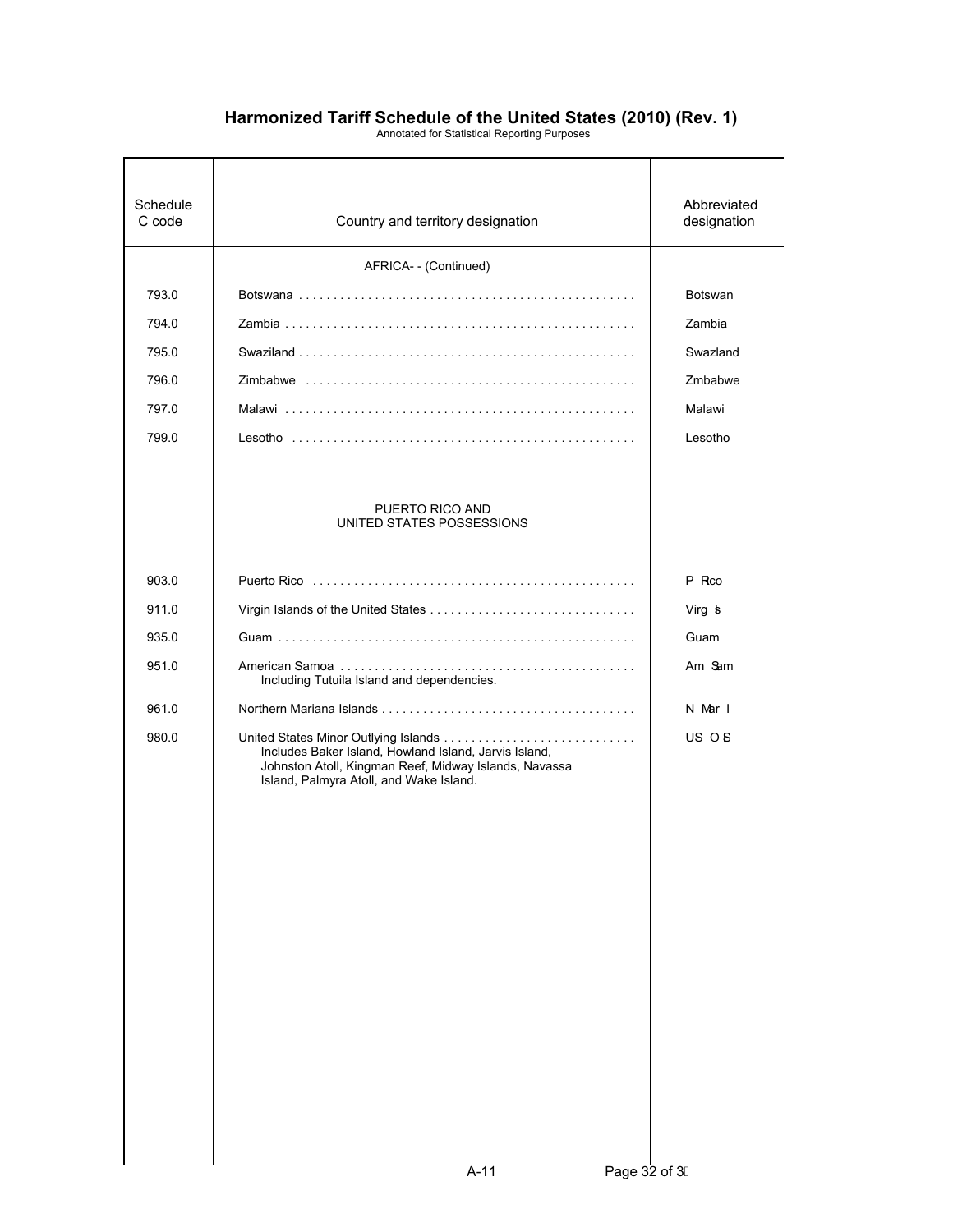ANNEX B

Listing of International Standard Country Codes (ISO)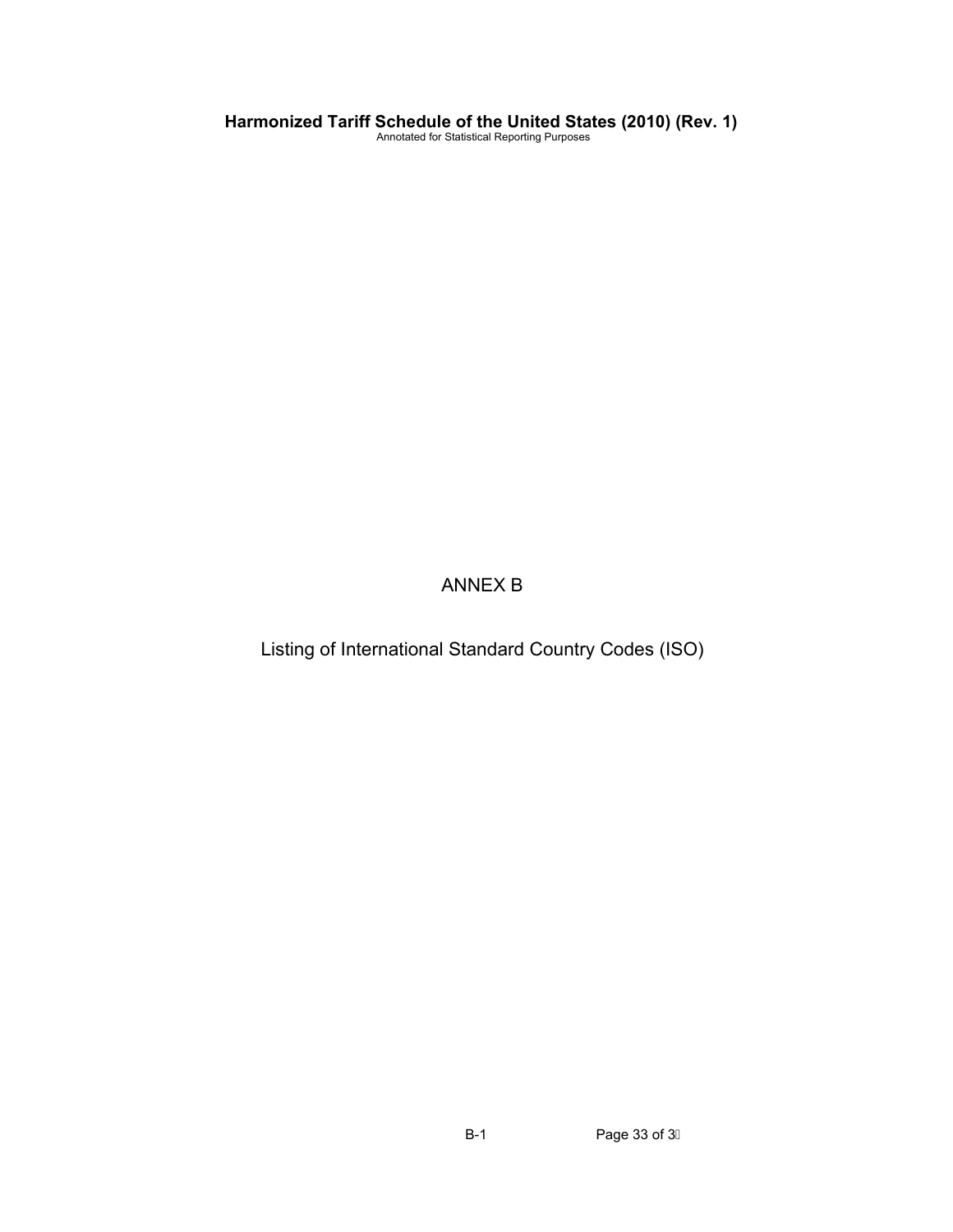| Country and territory designation                                                                               | <b>ISO Code</b>                                                                                                 | Country and territory designation                                                                                                     | <b>ISO Code</b>                                                        |
|-----------------------------------------------------------------------------------------------------------------|-----------------------------------------------------------------------------------------------------------------|---------------------------------------------------------------------------------------------------------------------------------------|------------------------------------------------------------------------|
| Afghanistan<br>Aland Islands<br>Albania<br>Algeria<br>American Samoa                                            | AF<br>AX<br>AL<br><b>DZ</b><br>AS<br><b>AD</b><br>AO<br>AI                                                      | Cote divoire I(vory Coast)<br>Croatia<br>Cyprus<br>Czech Republic,                                                                    | СK<br><b>CR</b><br>CI.<br><b>HR</b><br>CU<br>CY<br>CZ                  |
| Antigua and Barbuda<br>Argentina                                                                                | AQ<br>AG<br>AR<br>AM<br>AW<br>AU                                                                                | Denmark<br>Dominican Republic                                                                                                         | DK<br>DJ<br>DМ<br>DO                                                   |
| Austria<br>Bahamas<br>Bangladesh                                                                                | AT<br>AZ<br>BS<br><b>BH</b><br><b>BD</b><br><b>BB</b>                                                           | Ecuador<br>Equatorial Guinea<br>Estonia                                                                                               | ЕC<br>EG<br><b>SV</b><br>GQ<br><b>ER</b><br>EE<br>EТ                   |
| Belarus<br>Belize<br>Benin<br>Bermuda<br>Bhutan<br>Bosnia-Hercegovina<br>Botswana<br>Bouvet sland               | BY<br>BЕ<br>BZ<br><b>BJ</b><br>ВM<br><b>BT</b><br><b>BO</b><br><b>BA</b><br><b>BW</b><br><b>BV</b><br><b>BR</b> | Falkland Islands (Malvinas)<br>Faroe Islands<br>Finland<br>France<br>French Guiana<br>French Polynesia<br>French Southern Territories | <b>FK</b><br>FO<br>FJ<br>FI.<br><b>FR</b><br>GF<br>PF<br><b>TF</b>     |
| British Indian Ocean Territory<br>Brunei Darussalam<br>Burkina Faso.                                            | IО<br><b>BN</b><br><b>BG</b><br><b>BF</b><br>BI                                                                 | Germany                                                                                                                               | GA<br><b>GM</b><br>GZ<br><b>GE</b><br>DE<br>GH<br>GI                   |
| Cape Verde<br>Cayman Islands<br>Central African Republic<br>Chile<br>Christmas sland<br>Cocos (Keeling) Islands | KH.<br><b>CM</b><br>CA<br>CV<br>KY<br>CF<br><b>TD</b><br>CL<br><b>CN</b><br>CX<br>CC                            | Grenada<br>Guadeloupe<br>Guernsey<br>Guinea-Bissau                                                                                    | GR<br>GL<br>GD<br>GP<br>GU<br>GT<br>GG<br><b>GN</b><br><b>GW</b><br>GY |
| Colombia<br>Congo, The Democratic Republic<br>$f$ oThe $\ldots \ldots \ldots \ldots \ldots \ldots$              | CO<br>KM<br>CG<br>CD                                                                                            | Haiti<br>Heard Island and McDonald Islands.<br>Holy See Matican City State)<br>Honduras                                               | HТ<br>HМ<br>VA<br><b>HN</b>                                            |

B-2 Page 34 of 3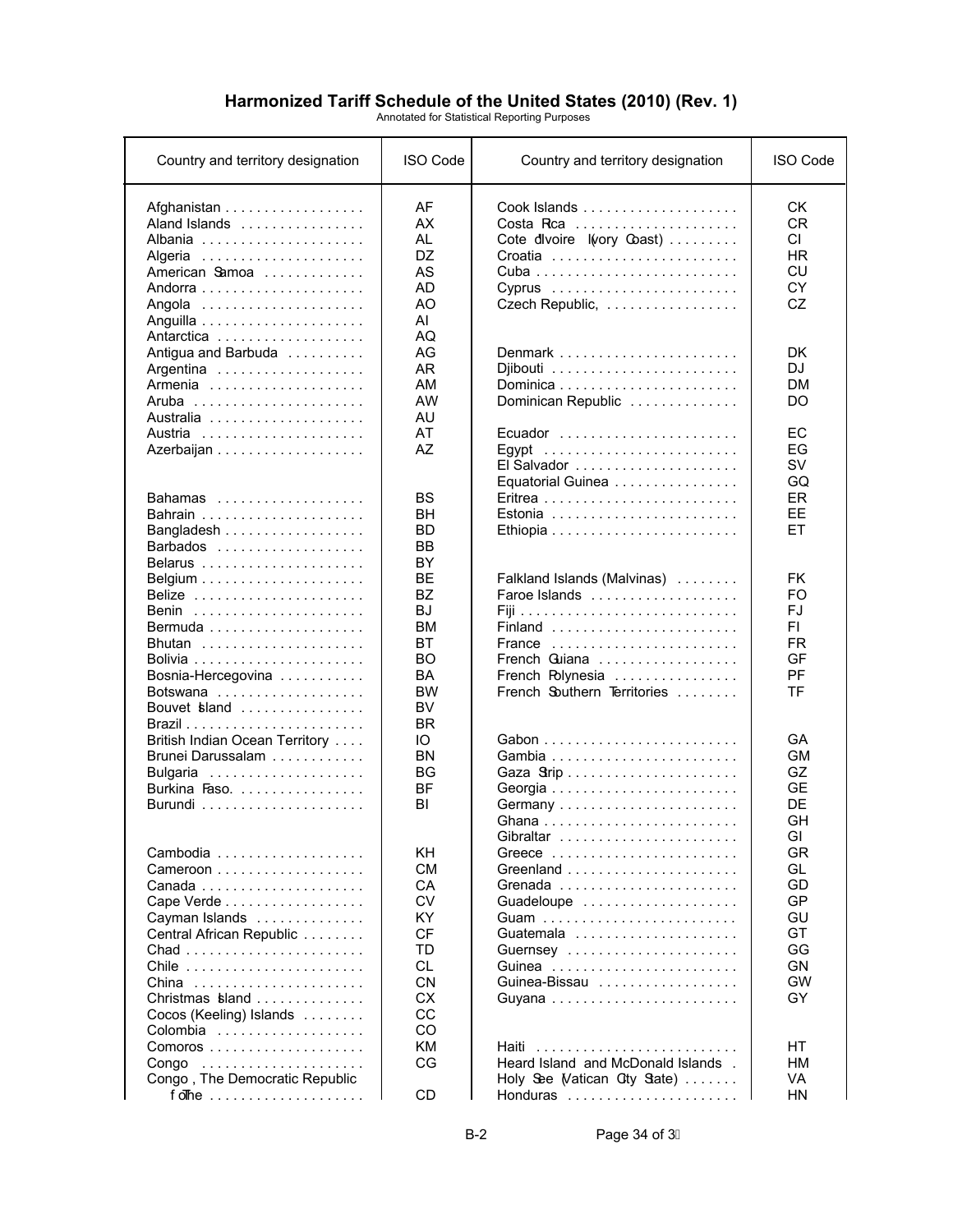| Country and territory designation                                                                                                                       | <b>ISO Code</b>                                                          | Country and territory designation                                                                                                     | <b>ISO Code</b>                                                                                                       |
|---------------------------------------------------------------------------------------------------------------------------------------------------------|--------------------------------------------------------------------------|---------------------------------------------------------------------------------------------------------------------------------------|-----------------------------------------------------------------------------------------------------------------------|
| Hong Kong<br>Hungary                                                                                                                                    | <b>HK</b><br>HU                                                          |                                                                                                                                       |                                                                                                                       |
| Iceland<br>Indonesia $\ldots \ldots \ldots \ldots \ldots$<br>Iran, Islamic Republic of $\dots\dots$<br>Isle of Man<br>$Israel  \ldots  \ldots  \ldots $ | IS<br>IN<br>ID<br>IR<br>IQ<br>IE.<br>IM<br>IL<br>ΙT                      | Micronesia, Federated States of<br>Moldova, Republic of<br>Montserrat<br>Mozambique<br>Myanmar                                        | YT<br>MX.<br><b>FM</b><br>MD<br><b>MC</b><br>ΜN<br><b>ME</b><br><b>MS</b><br><b>MA</b><br><b>MZ</b><br>MМ             |
| Jamaica<br>Japan                                                                                                                                        | JM<br>JP<br><b>JE</b><br>JO                                              | Namibia<br>Nauru<br>Nepal                                                                                                             | NA.<br>NR.<br>NP                                                                                                      |
| Kazakhstan<br>Korea, Democratic People's Republic<br>f on North Korea)<br>Korea, Republic of (South Korea).<br>Kosovo<br>Kyrgyzstan                     | ΚZ<br><b>KE</b><br>ΚI<br><b>KP</b><br><b>KR</b><br>KV<br><b>KW</b><br>KG | Netherlands<br>Netherlands Antilles<br>New Caledonia<br>New Zealand<br>Nigeria<br>Norfolk sland<br>Northern Mariana Islands<br>Norway | NL.<br>AN<br><b>NC</b><br><b>NZ</b><br>N <sub>l</sub><br><b>NE</b><br><b>NG</b><br><b>NU</b><br>NF<br>MP<br><b>NO</b> |
| Lao People's Democratic Republic<br>Lebanon                                                                                                             | LA<br>LV<br><b>LB</b>                                                    |                                                                                                                                       | <b>OM</b>                                                                                                             |
| Lesotho<br>Libyan Aab Jamahiriya<br>Liechtenstein<br>I ithuania<br>Luxembourg                                                                           | <b>LS</b><br><b>LR</b><br>LY<br>$\mathsf{L}$<br>LT.<br>LU                | Pakistan<br>Palau<br>Palestinian Territory, Occupied<br>Panama<br>Papua New Guinea                                                    | <b>PK</b><br><b>PW</b><br><b>PS</b><br>PA<br>PG<br><b>PY</b>                                                          |
| Macedonia, The Former Yugoslav<br>Republic of<br>Madagascar<br>Malawi                                                                                   | МO<br>MK.<br><b>MG</b><br><b>MW</b><br>MY                                | Peru<br>Pitcairn<br>Poland<br>Portugal                                                                                                | PE<br><b>PH</b><br><b>PN</b><br>PL<br>PT<br><b>PR</b>                                                                 |
| Maldives                                                                                                                                                | MV<br>ML<br>MT                                                           |                                                                                                                                       | QA                                                                                                                    |
| Marshall Islands                                                                                                                                        | MH<br>MQ<br><b>MR</b><br>MU                                              | Reunion<br>Romania<br>Russia (Russian Federation)                                                                                     | <b>RE</b><br>RO.<br><b>RU</b>                                                                                         |

B-3 Page 35 of 3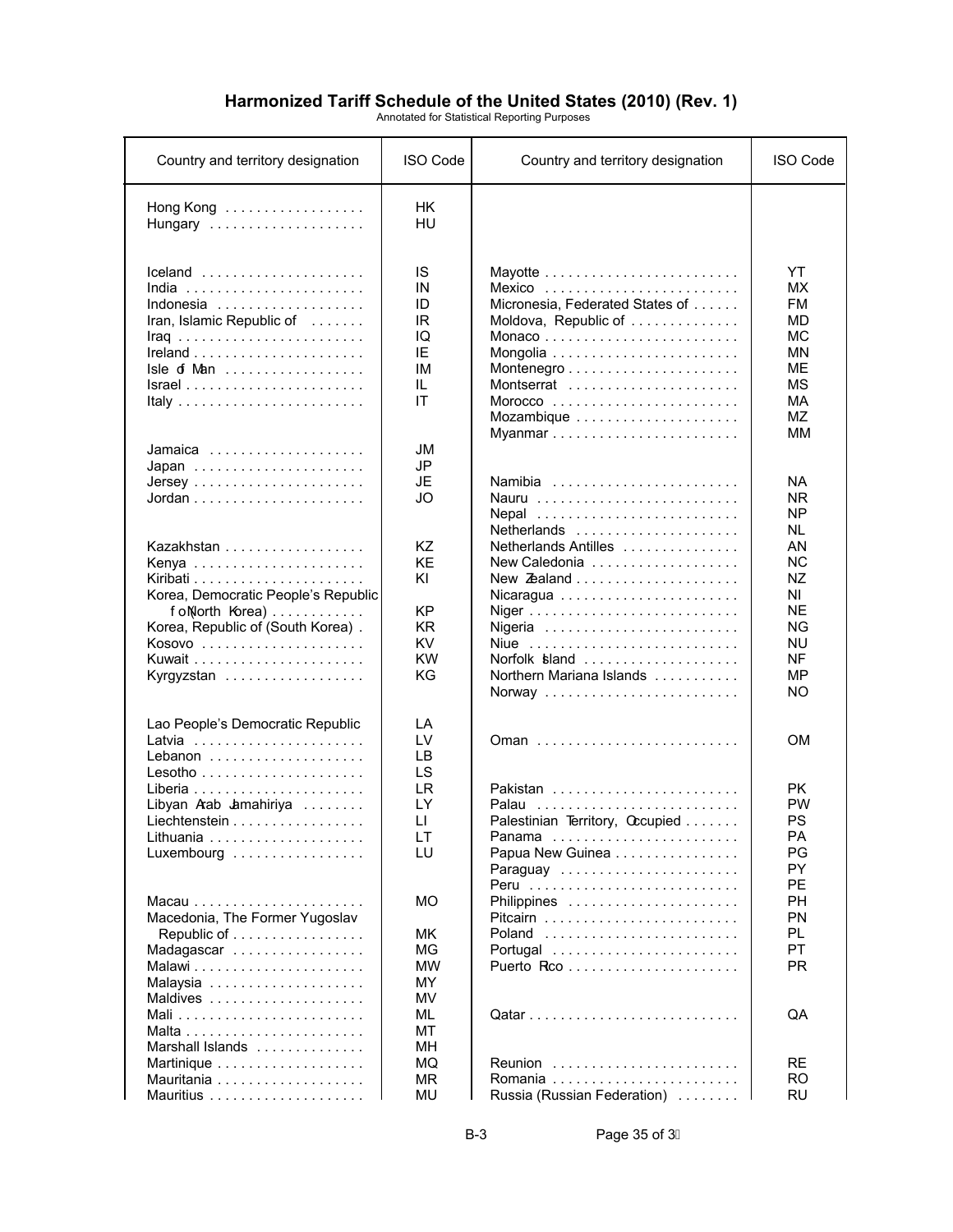| Country and territory designation                                                                                                                       | <b>ISO Code</b>                                                                                               | Country and territory designation                                                               | <b>ISO Code</b>            |
|---------------------------------------------------------------------------------------------------------------------------------------------------------|---------------------------------------------------------------------------------------------------------------|-------------------------------------------------------------------------------------------------|----------------------------|
|                                                                                                                                                         | <b>RW</b>                                                                                                     | Uzbekistan                                                                                      | UZ                         |
| Saint Barthelemy<br>Saint Helena<br>Saint Kitts and Nevis<br>Saint Lucia<br>Saint Pierre and Miquelon<br>Saint Vincent and the Grenadines<br>Samoa      | BL<br><b>SH</b><br><b>KN</b><br>LC.<br><b>PM</b><br>VC<br>WS                                                  | Vatican City State Holy See).<br>Virgin Islands, British<br>Virgin Islands of the United States | VU<br>VE<br>VN<br>VG<br>VI |
| San Marino<br>Sao Tome and Principe<br>Saudi Arabia<br>Senegal                                                                                          | <b>SM</b><br><b>ST</b><br><b>SA</b><br>SN                                                                     | West Bank<br>Western Sahara                                                                     | WF<br><b>WE</b><br>EН      |
| Serbia                                                                                                                                                  | <b>RS</b><br>SC                                                                                               |                                                                                                 | YE.                        |
| Seychelles<br>Sierra Leone<br>Singapore<br>Slovenia<br>Solomon Islands<br>South Africa                                                                  | SL<br>SG<br><b>SK</b><br><b>SI</b><br><b>SB</b><br><b>SO</b><br>ZA                                            |                                                                                                 | ZM<br>ZW                   |
| South Georgia and the South<br>Sandwich Islands<br>Spain<br>Suriname<br>Svalbard and Jan Mayen<br>Swaziland<br>Switzerland<br>Syrian Arab Republic      | GS<br>ES<br>LK.<br><b>SD</b><br><b>SR</b><br>SJ<br>SZ<br><b>SE</b><br>CН<br>SY                                |                                                                                                 |                            |
| Taiwan, Province of China<br>Tanzania, United Republic of<br>Thailand<br>Timor-Leste<br>Trinidad and Tobago<br>Turkmenistan<br>Turks and Caicos Islands | <b>TW</b><br>TJ<br>TZ<br>TН<br>TL<br>TG<br>ΤK<br><b>TO</b><br>TΤ<br><b>TN</b><br>TR.<br>ТM<br><b>TC</b><br>TV |                                                                                                 |                            |
| United Arab Emirates<br>United Kingdom<br>United States<br>United States minor outlying Islands.<br>Uruguay                                             | UG<br>UA<br>AE<br><b>GB</b><br><b>US</b><br>UM<br>UY                                                          |                                                                                                 |                            |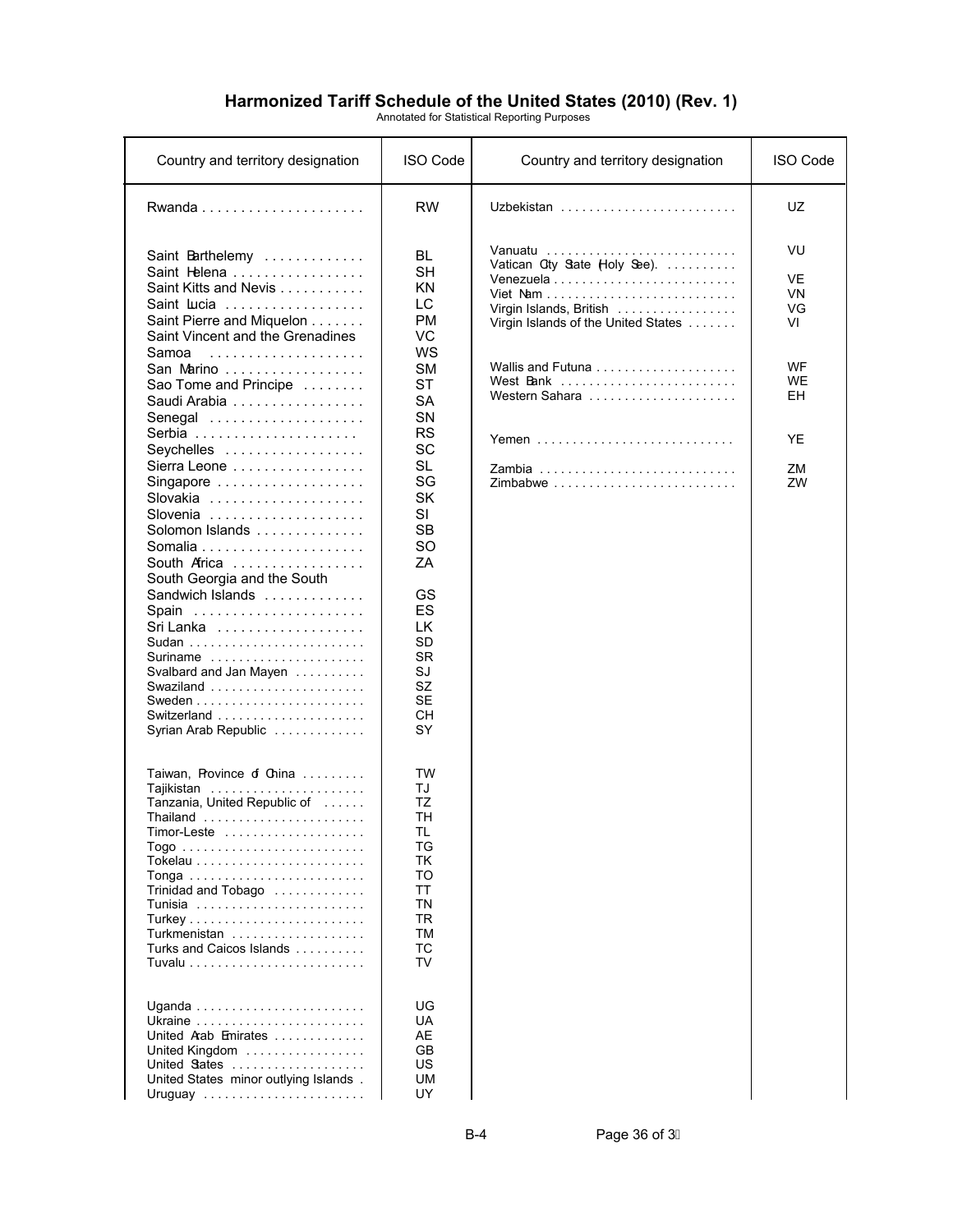## **Data Standards for Lien Agency Provided Data**

In the present environment, there is a substantial need for access to current lien data on vehicles. As vehicle anti theft devices have become more effective, casual thefts for activities such as , joy-riding' has been on a steady decline. On the other hand, the theft recovery rates have also been declining as a higher percentage of thefts are the result of actions by professional thieves.

Another trend has been a shift from forced entry thefts of vehicles to non-invasive forms of theft. These include theft by gaining access to dealer issued keys through bribery or other fraudulent means, or by "white collar crime" forms of theft. Two of the more successful forms of "white collar crime" thefts involve the leasing of vehicles using false identities with the intent of default, or by renting vehicles under false identities with the intent of theft or export.

Unfortunately, the theft of vehicles by fraudulent acquisition – either by lease with intent to dispose and default, or by renting under false identity with intent to dispose is not recorded in the current theft statistics, and are a substantial and ever increasing form of auto theft.

Both of these methods allow the perpetrator to gain control of a vehicle under fraudulent intent, but without force or much risk, and to then dispose of a vehicle though export or vehicle identity switch and to have a new and physically undamaged vehicle at virtually no cost of acquisition and little risk of interception. This type of fraudulent acquisition has the additional benefit of not being classified as a traditional theft, and the vehicles in question rarely if ever qualify for inclusion in the NCIC database as a stolen vehicle.

By including current lien data into NMVTIS, and by making this data available to both the state DMVs and to Customs and Border Protection (CBP) for export, it will be possible to flag vehicles that are being presented for registration with paperwork that is attempting to improperly clear a title of a valid lien, or to **block** the export of a new vehicle without the prior approval of the lien holder of such vehicle. Such data will provide a powerful additional tool to the state DMVs and to law enforcement and for interception of illegal exports of stolen vehicles. It adds to the overall value of NMVTIS, and fills a need that is not presently addressed through any other means.

The lien data in this standard consists of two separate but interlinked databases. The first database is the actual **lien database** that contains a record for each vehicle for which there is a present lien reported on file. The second database is the **agency code translation file** of all agencies that hold liens on vehicles. This file is keyed by the code of the lien holder, and contains the agency and contact information for each agency that is reported as holding liens in the actual database of lien vehicles.